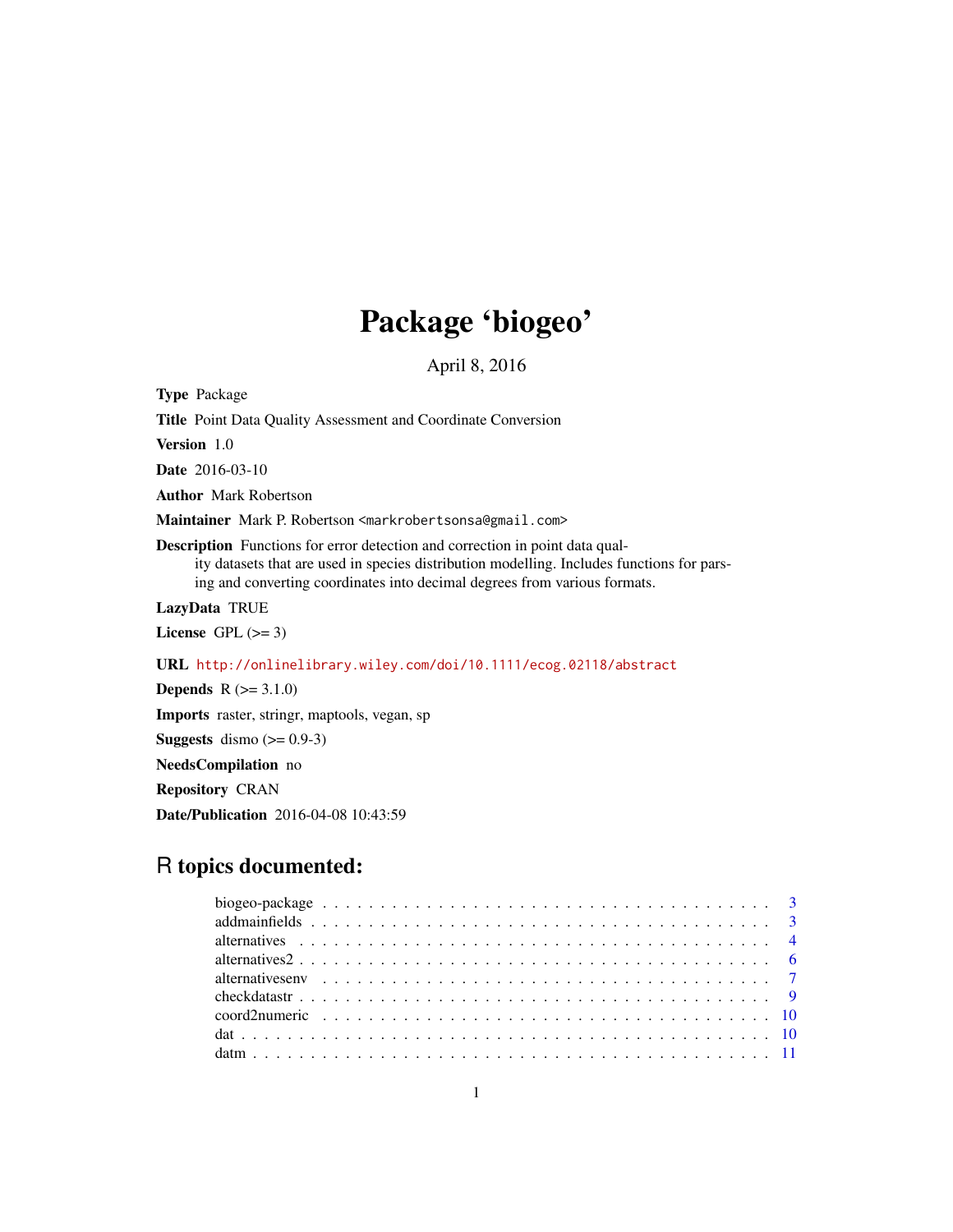|                                                                                                                         | 12 |
|-------------------------------------------------------------------------------------------------------------------------|----|
|                                                                                                                         | 13 |
| dem                                                                                                                     | 14 |
|                                                                                                                         | 15 |
|                                                                                                                         | 16 |
|                                                                                                                         | 16 |
|                                                                                                                         | 17 |
|                                                                                                                         | 18 |
| edat                                                                                                                    | 19 |
|                                                                                                                         | 20 |
| $env2stack \dots \dots \dots \dots \dots \dots \dots \dots \dots \dots \dots \dots \dots \dots \dots \dots \dots \dots$ | 21 |
|                                                                                                                         | 22 |
|                                                                                                                         | 23 |
|                                                                                                                         | 24 |
|                                                                                                                         | 25 |
|                                                                                                                         | 26 |
|                                                                                                                         | 27 |
|                                                                                                                         | 28 |
|                                                                                                                         | 30 |
|                                                                                                                         | 31 |
|                                                                                                                         |    |
|                                                                                                                         | 31 |
|                                                                                                                         | 32 |
|                                                                                                                         | 33 |
|                                                                                                                         | 34 |
|                                                                                                                         | 35 |
|                                                                                                                         | 35 |
|                                                                                                                         | 36 |
|                                                                                                                         | 37 |
|                                                                                                                         | 38 |
|                                                                                                                         | 39 |
|                                                                                                                         | 40 |
|                                                                                                                         | 40 |
|                                                                                                                         | 41 |
|                                                                                                                         | 42 |
|                                                                                                                         | 43 |
|                                                                                                                         | 44 |
|                                                                                                                         | 45 |
| quickrich                                                                                                               | 46 |
|                                                                                                                         | 47 |
|                                                                                                                         | 48 |
|                                                                                                                         | 49 |
|                                                                                                                         | 50 |
|                                                                                                                         | 51 |
|                                                                                                                         | 51 |
| substddmm                                                                                                               | 52 |
|                                                                                                                         | 53 |
| wclim                                                                                                                   | 54 |
| world                                                                                                                   | 55 |
|                                                                                                                         |    |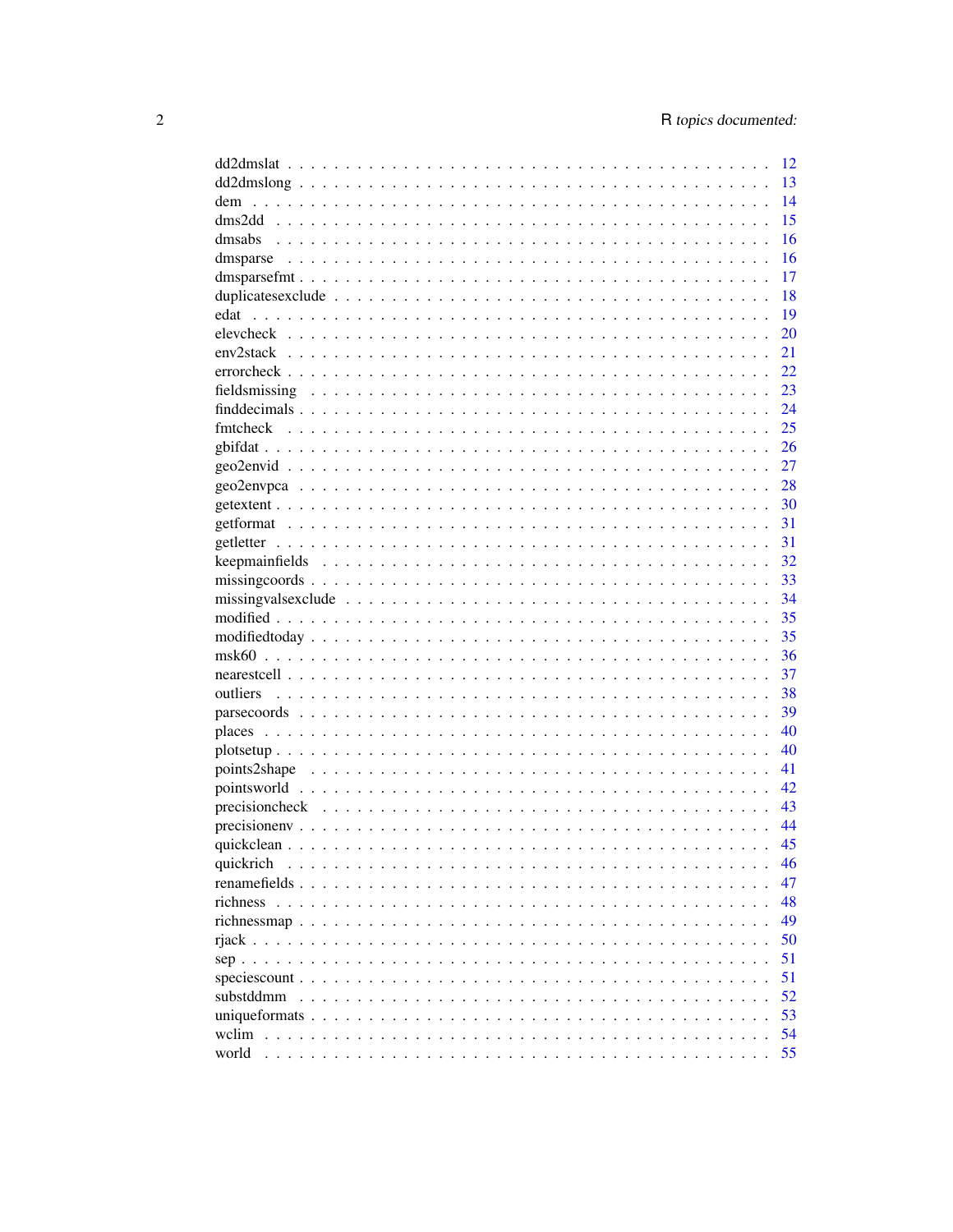#### <span id="page-2-0"></span>**Index** [56](#page-55-0)

biogeo-package *Point data quality assessment and coordinate conversion*

#### Description

Functions for error detection and correction in point data quality datasets that are used in species distribution modelling. Includes functions for parsing and converting coordinates into decimal degrees from various formats.

#### Details

| Package: | b <sub>10</sub> geo                                                                                                           |
|----------|-------------------------------------------------------------------------------------------------------------------------------|
| Type:    | Package                                                                                                                       |
| Version: | $1.0^{\circ}$                                                                                                                 |
| Date:    | 2015-08-27                                                                                                                    |
| License: | $L$ GPL-2                                                                                                                     |
|          | Depends: "R (>= 3.1.0)", "sp (>=1.0-15)", "raster (>= 2.2-31)", "rgdal (>=0.8-16)", "stringr (>= 0.6.2)", "maptools (>= 0.8-1 |

#### Author(s)

Mark Robertson

Maintainer: Mark P. Robertson <mrobertson@zoology.up.ac.za>

#### References

see tutorial document

#### See Also

maptools, raster, dismo

addmainfields *Adds required fields to a dataframe containing coordinates for points*

# Description

Several functions require a particular set of columns with specific names. The required fields are: ID, x, y, Species, x\_original, y\_original, Correction, Modified, Reason and Exclude. This function adds these columns to the dataframe.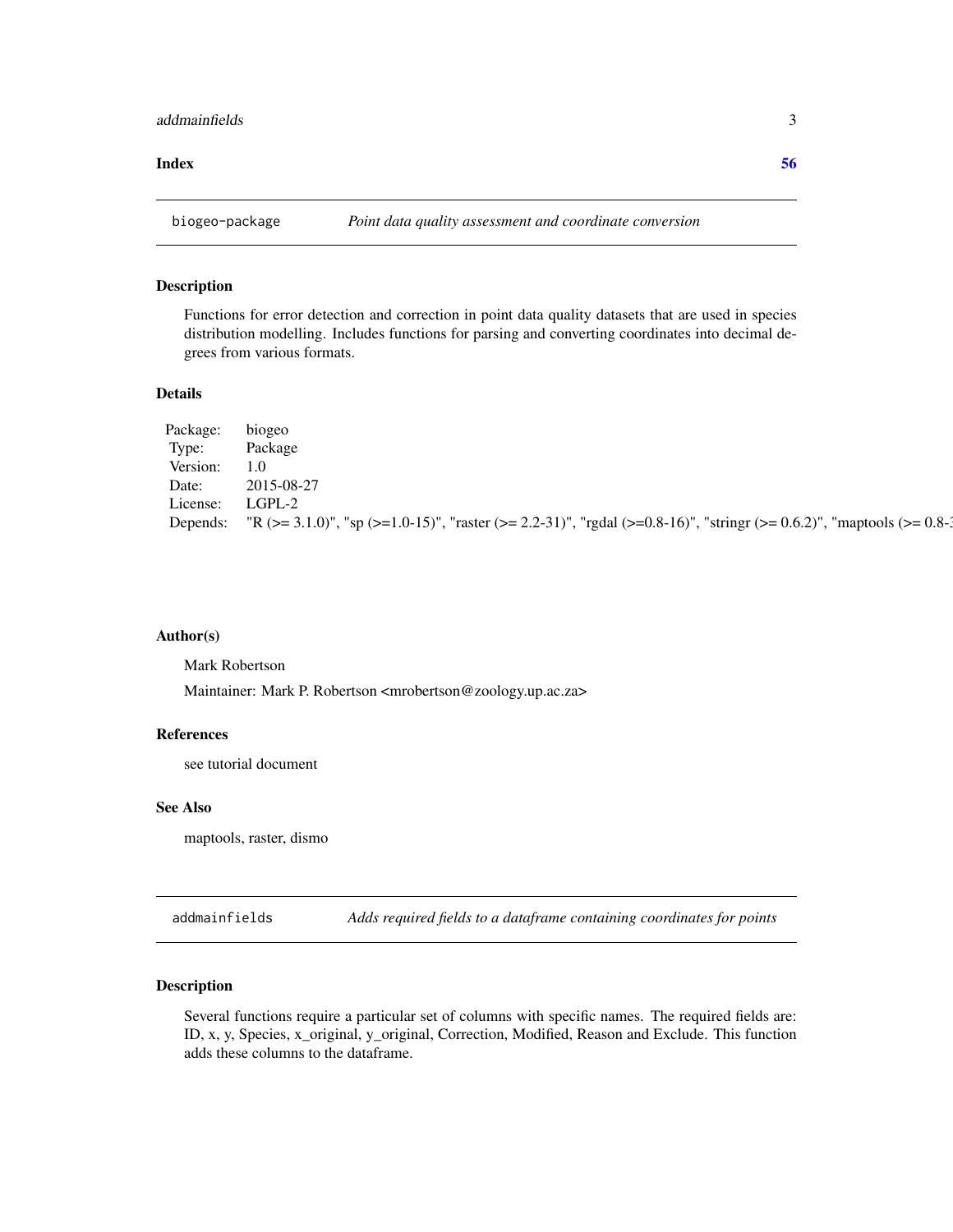#### <span id="page-3-0"></span>Usage

```
addmainfields(dat,species)
```
#### Arguments

| dat     | a data frame containing coordinates for a set of points (collection localities) |
|---------|---------------------------------------------------------------------------------|
| species | the name of the field containing the species names                              |

# Value

a dataframe with the required fields added

#### Author(s)

Mark Robertson and Vernon Visser

# See Also

checkdatastr, renamefields, keepmainfields

#### Examples

dat1<-dat[,1:4] addmainfields(dat1,species="Species")

alternatives *Determine where an incorrect point record should be placed by showing alternative positions for that point based on common errors in datasets.*

# Description

This is an interactive plot. The alternative positions are determined by: transposing the x- and ycoordinates, changing the sign on x-coordinate, changing the sign on y-coordinate,changing signs on both coordinates, transposing degrees and minutes, transposing the coordinates but not their signs.

#### Usage

```
alternatives(dat, group1 = "Species", group2 = "",
world, rst, locality = "", pos = "bottomleft",
ext = c(-180, 180, -60, 90)
```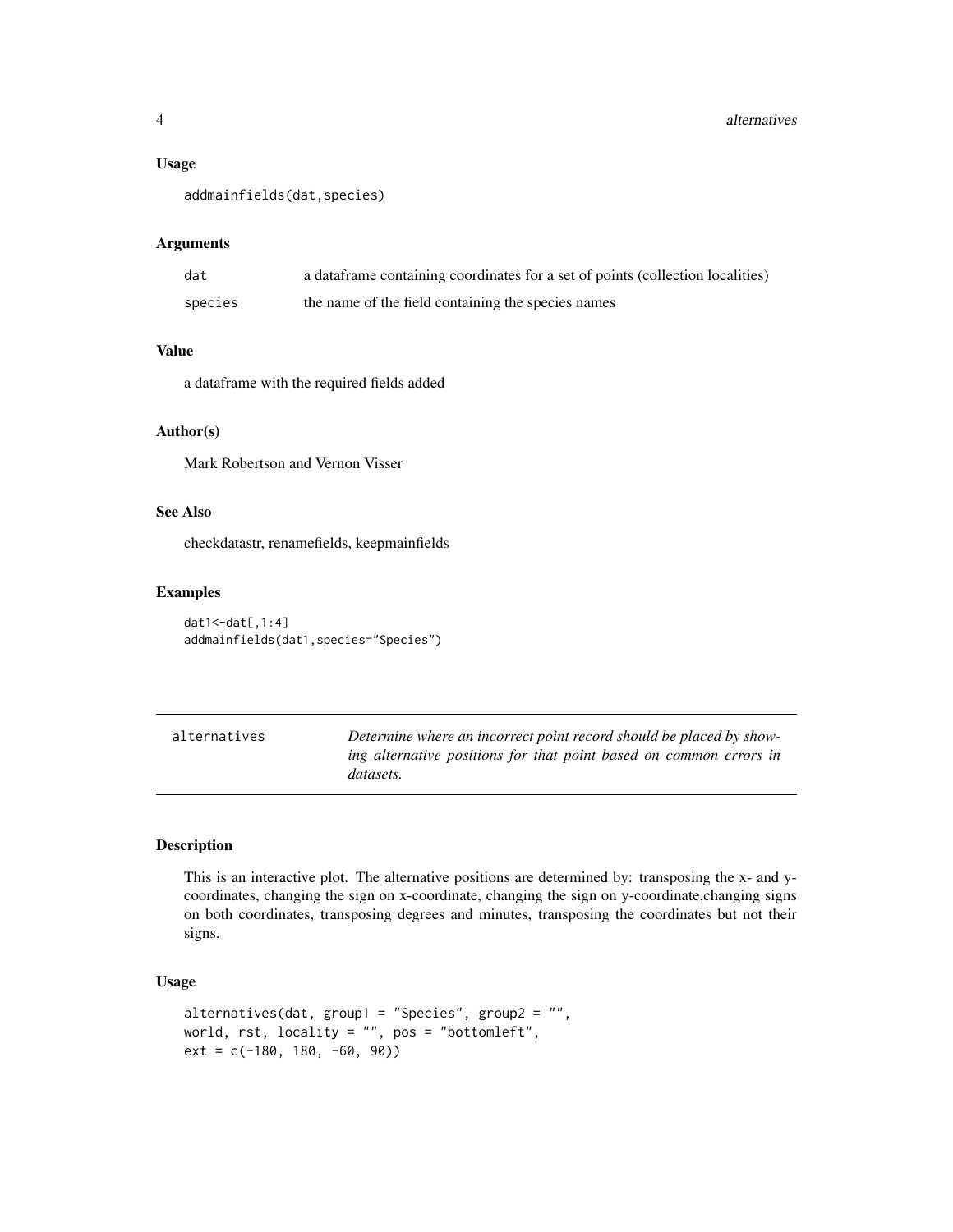#### alternatives 5

#### Arguments

| dat      | a data frame containing fields with the following names: ID, x, y, Species, x_original,<br>y_original, Correction, Modified, Exclude                                                                                            |
|----------|---------------------------------------------------------------------------------------------------------------------------------------------------------------------------------------------------------------------------------|
| group1   | this is usually the column of species names (default = Species)                                                                                                                                                                 |
| group2   | this is a second grouping variable                                                                                                                                                                                              |
| world    | a shapefile of the world, where the column containing the country names must<br>be "NAMES"; see data(wrld_simpl)                                                                                                                |
| rst      | a raster (see raster package)                                                                                                                                                                                                   |
| locality | a column in the data frame containing the locality description for the point                                                                                                                                                    |
| pos      | position of the legend when group2 is used (e.g. bottomleft)                                                                                                                                                                    |
| ext      | The extent, which can be specified as c(xmin, xmax, ymin, ymax) default extent<br>$c(-180, 180, -90, 90)$ . Alternatively if $ext="p"$ then the extent will be calculated<br>from the coordinates of the points in the dataset. |

# Details

The user starts by clicking on a record of interest. Then alternative positions for that record are displayed using purple point symbols. All other records for that particular species are indicated in black. The user then clicks on the position of the correct record, or back on the originally selected record to exclude it. If none of the alternative points are correct then the stop button should be selected (top left of plot screen). The identifier (ID) of the record is displayed next to the point and its coordinates and species name are displayed at the top of the map. Once a new position for the point is selected then the new coordinates for that point are displayed at the bottom of the map. When a record is changed then all records with identical x- and y-coordinates will also be changed in the same way. This is because several different species may have been collected at the same locality.

#### Value

An interactive plot is produced and the x- and y-coordinates are updated according to the selection of an alternative point by the user. The original values of the x- and y-coordinates will be written into the fields x\_original and y\_original. The date and time that the record was modified will be written into the field called Modified. The type of correction will be recorded as a number in the field called Corrected.

# Author(s)

Mark Robertson and Vernon Visser

#### See Also

alternatives2, alternativesenv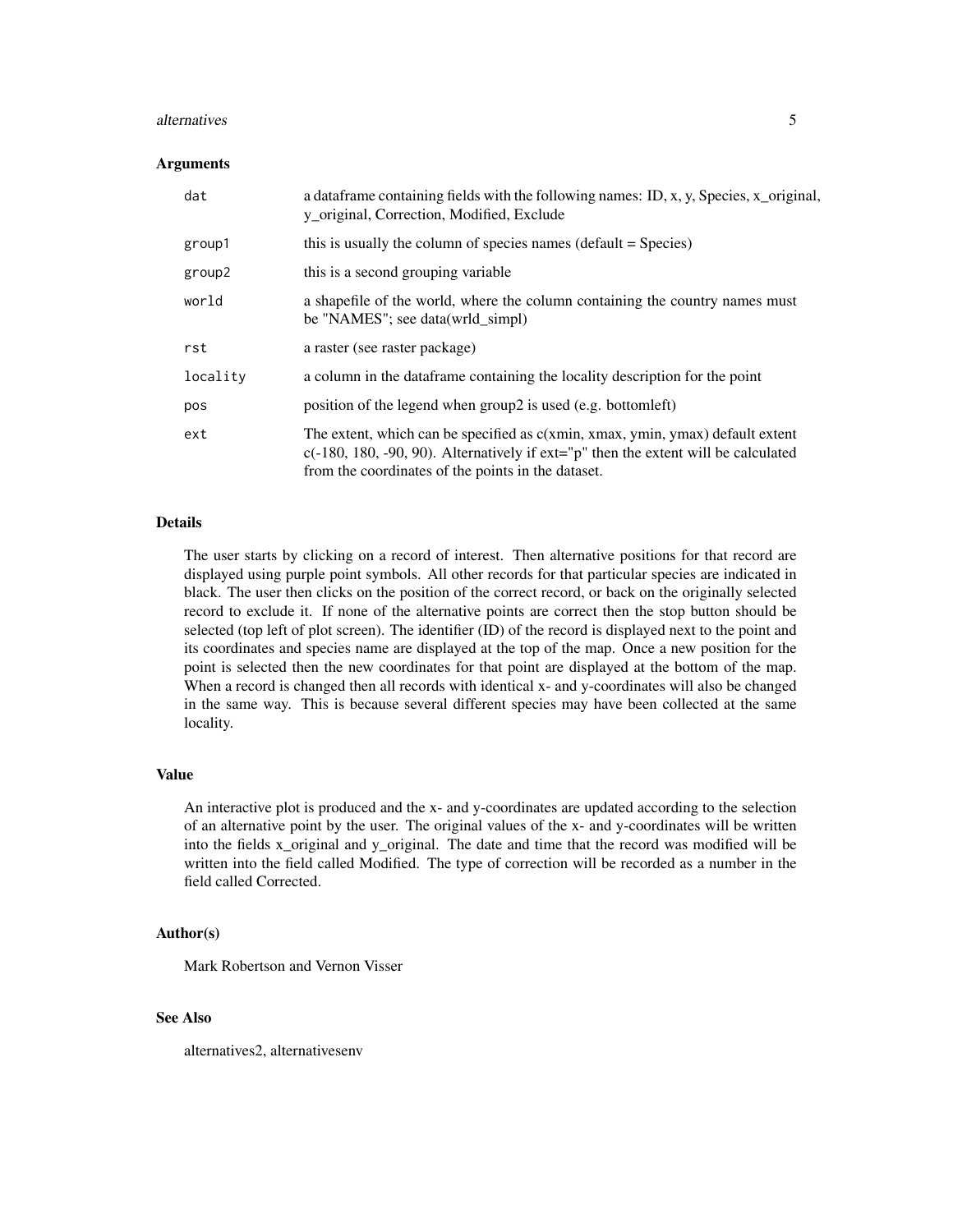#### Examples

```
## Not run:
dem<-raster(dem,xmn=-180, xmx=180, ymn=-60, ymx=90)
dat<-alternatives(dat,group1="Species",group2="",world,dem,locality="",pos="bottomleft",ext="p")
## End(Not run)
```

| alternatives2 | Determine where an incorrect point record should be placed by show- |
|---------------|---------------------------------------------------------------------|
|               | ing alternative positions for that point based on common errors in  |
|               | <i>datasets.</i>                                                    |

#### Description

This function is similar to alternatives but the difference is that the user specifies a species so that only records for that species are shown in the plot.

#### Usage

```
alternatives2(dat, g1, group1 = "Species", group2 = "",
world, rst, locality = ", pos = "bottomleft",
ext = c(-180, 180, -60, 90))
```
#### Arguments

| dat      | a data frame containing fields with the following names: ID, x, y, Species, x_original,<br>y_original, Correction, Modified, Exclude                                                                                            |
|----------|---------------------------------------------------------------------------------------------------------------------------------------------------------------------------------------------------------------------------------|
| g1       | the name of the species to select                                                                                                                                                                                               |
| group1   | this is usually the column of species names (default = Species)                                                                                                                                                                 |
| group2   | this is a second grouping variable                                                                                                                                                                                              |
| world    | a shapefile of the world, where the column containing the country names must<br>be "NAMES"; see data(wrld_simpl)                                                                                                                |
| rst      | a raster (see raster package)                                                                                                                                                                                                   |
| locality | a column in the dataframe containing the locality description for the point                                                                                                                                                     |
| pos      | position of the legend when group2 is used (e.g. bottomleft)                                                                                                                                                                    |
| ext      | The extent, which can be specified as c(xmin, xmax, ymin, ymax) default extent<br>$c(-180, 180, -90, 90)$ . Alternatively if $ext="p"$ then the extent will be calculated<br>from the coordinates of the points in the dataset. |

#### Details

The user starts by clicking on a record of interest. Then alternative positions for that record are displayed using purple point symbols. The user then clicks on the position of the correct record, or back on the originally selected record to exclude it. If none of the alternative points are correct then the stop button should be selected (top left of plot screen). The identifier (ID) of the record is displayed next to the point and its coordinates and species name are displayed at the top of the

<span id="page-5-0"></span>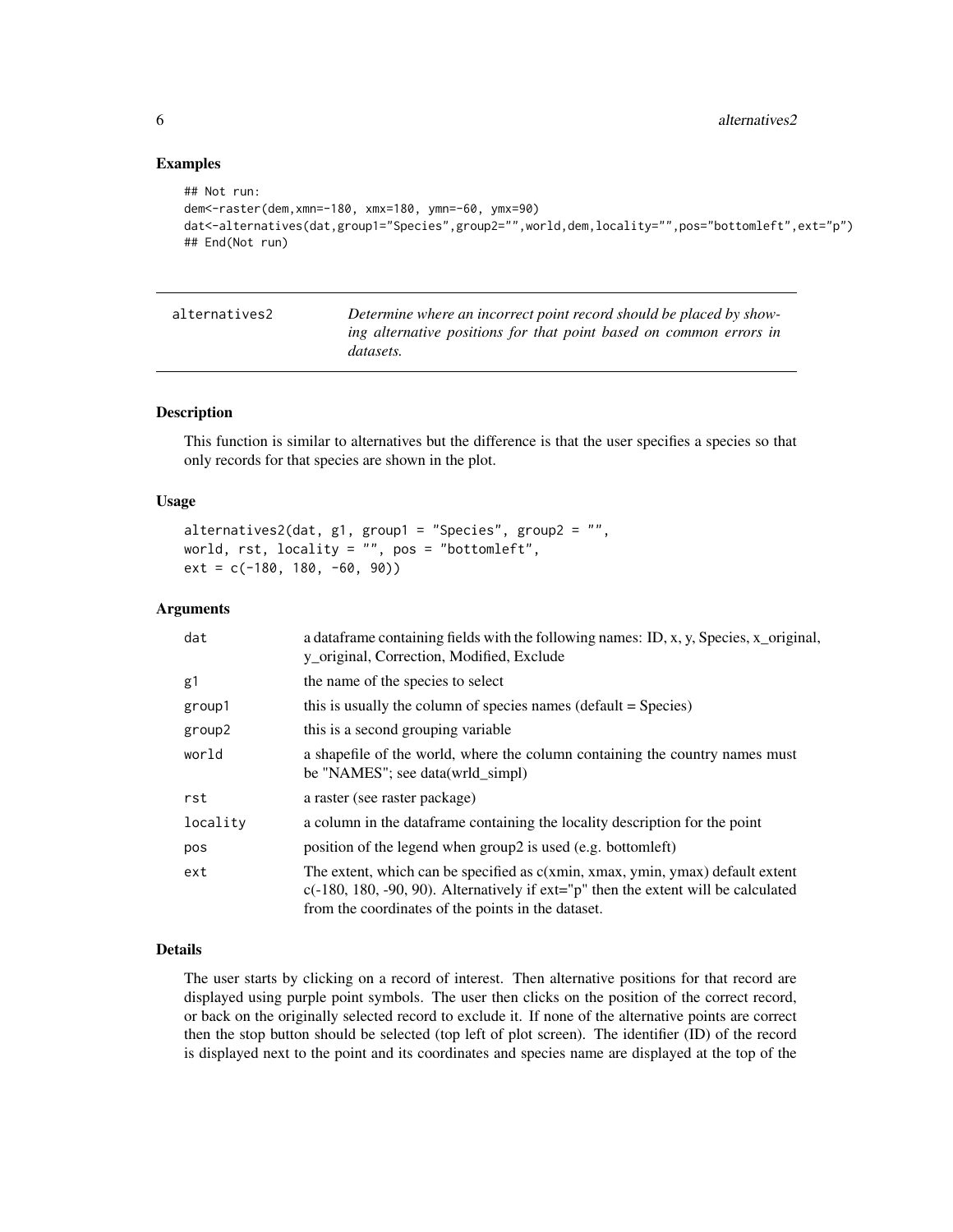# <span id="page-6-0"></span>alternativesenv 7

map. Once a new position for the point is selected then the new coordinates for that point are displayed at the bottom of the map. When a record is changed then all records with identical x- and y-coordinates will also be changed in the same way. This is because several different species may have been collected at the same locality.

# Value

An interactive plot is produced and the x- and y-coordinates are updated according to the selection of an alternative point by the user. The original values of the x- and y-coordinates will be written into the fields x\_original and y\_original. The date and time that the record was modified will be written into the field called Modified. The type of correction will be recorded as a number in the field called Corrected.

#### Author(s)

Mark Robertson and Vernon Visser

# See Also

alternatives, alternativesenv

#### Examples

```
## Not run:
dem<-raster(dem,xmn=-180, xmx=180, ymn=-60, ymx=90)
dat<-alternatives2(dat,g1="Species A",group1="Species",group2="",
world,dem,locality="",pos="bottomleft",ext="p")
## End(Not run)
```

| alternativesenv | Determine where an incorrect point record should be placed by show-                    |
|-----------------|----------------------------------------------------------------------------------------|
|                 | ing alternative positions for that point based on common errors in<br><i>datasets.</i> |
|                 |                                                                                        |

#### Description

View alternative points in an environmental space

#### Usage

```
alternativesenv(dat, g1, group1 = "Species", ev, vars,
world, xname = ", yname = ", rst, locality = ",
ext = c(-180, 180, -60, 90)
```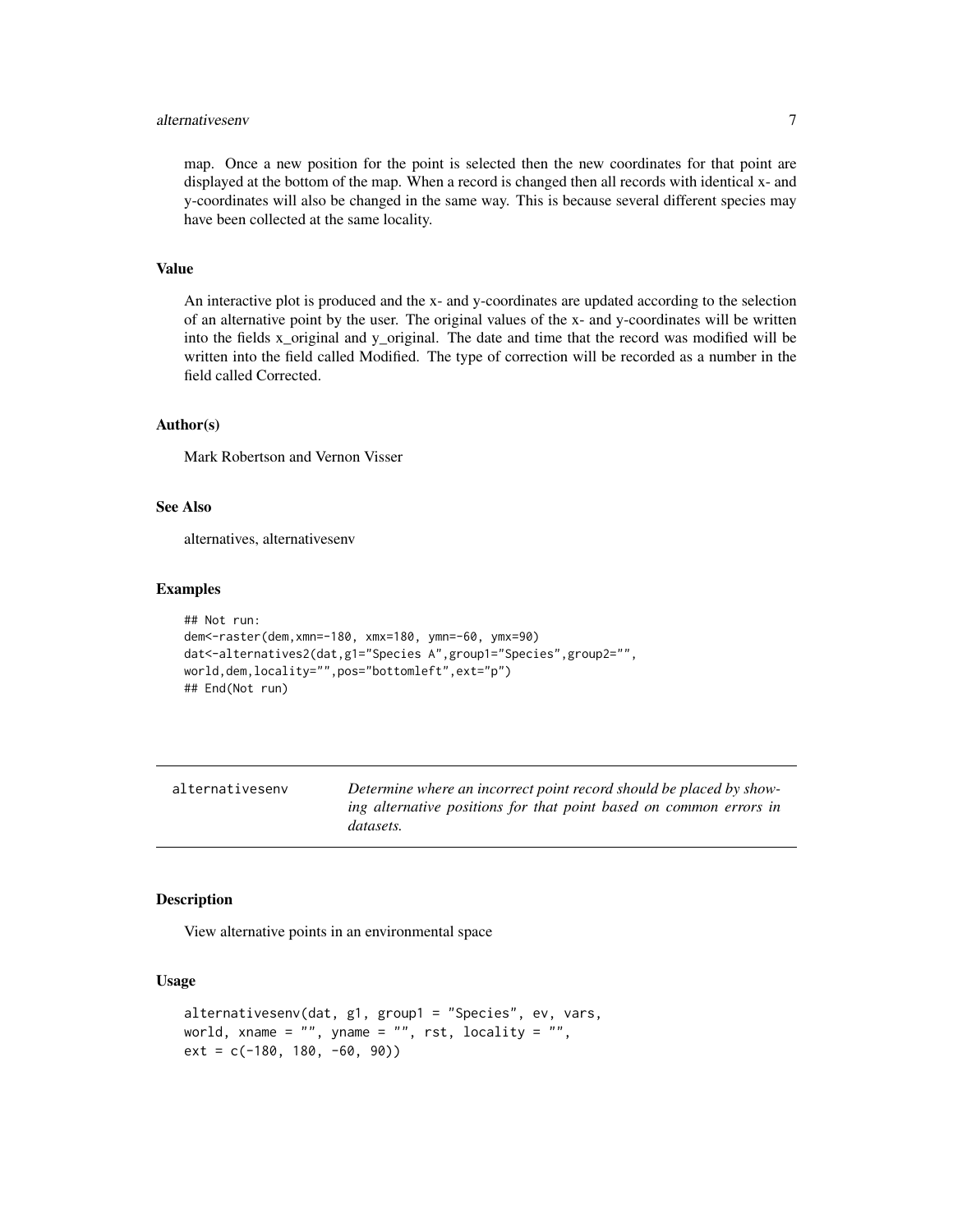# Arguments

| dat      | a data frame containing fields with the following names: ID, x, y, Species, x_original,<br>y_original, Correction, Modified, Exclude and the values of selected environ-<br>mental variables                                    |
|----------|---------------------------------------------------------------------------------------------------------------------------------------------------------------------------------------------------------------------------------|
| g1       | the name of the species to select                                                                                                                                                                                               |
| group1   | this is usually the column of species names                                                                                                                                                                                     |
| ev       | a raster stack of environmental variables                                                                                                                                                                                       |
| vars     | a character vector of two environmental variable names that will be used to<br>define the environmental space. Values of these variables must be present in dat.                                                                |
| world    | a shapefile of the world, where the column containing the country names must<br>be "NAMES"; see data(wrld_simpl)                                                                                                                |
| xname    | x-axis label for the environmental space                                                                                                                                                                                        |
| yname    | y-axis label for the environmental space                                                                                                                                                                                        |
| rst      | a raster                                                                                                                                                                                                                        |
| locality | the name of the column of dat containing locality descriptions                                                                                                                                                                  |
| ext      | The extent, which can be specified as c(xmin, xmax, ymin, ymax) default extent<br>$c(-180, 180, -90, 90)$ . Alternatively if $ext="p"$ then the extent will be calculated<br>from the coordinates of the points in the dataset. |

# Details

This is an interactive plot of geographical and environmental space. Alternative positions for records selected in the geographical space are plotted in geographical space and environmental space.

#### Value

An interactive plot is produced and the x- and y-coordinates are updated according to the selection of an alternative point by the user. The original values of the x- and y-coordinates will be written into the fields x\_original and y\_original. The date and time that the record was modified will be written into the field called Modified. The type of correction will be recorded as a number in the field called Corrected.

# Author(s)

Mark Robertson and Vernon Visser

# See Also

alternatives, alternatives2, geo2envid, geo2envpca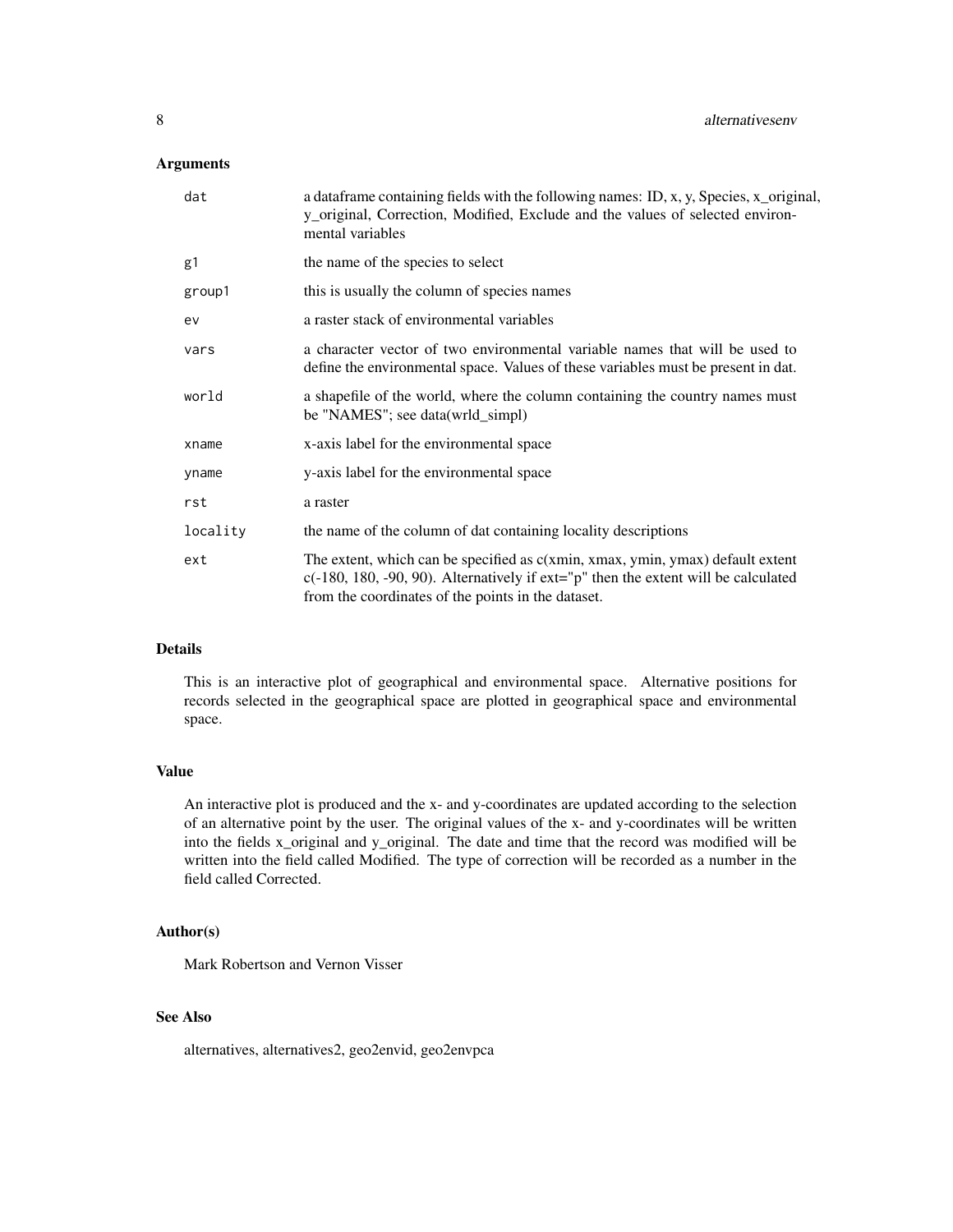#### <span id="page-8-0"></span>checkdatastr **9**

#### Examples

```
## Not run:
fd<-system.file(package="biogeo")
foldenv<-file.path(fd,"inst","extdata", fsep = .Platform$file.sep)
ev<-env2stack(foldenv, vars = "", fext="bil")
dem<-raster(dem,xmn=-180, xmx=180, ymn=-60, ymx=90)
plotsetup(6,6)
g1="Species U"
vars=c("bio1","bio12")
d5<-alternativesenv(edat,g1,group1="Species",ev,vars,world,
xname="Annual Mean Temperature",yname="Annual Precipitation",
dem,locality="LocalityName",ext="p")
## End(Not run)
```
checkdatastr *Checks data structure*

#### **Description**

Checks the data structure to see which of the required columns are missing from the dataframe

#### Usage

```
checkdatastr(dat)
```
#### Arguments

dat a dataframe containing several columns, including the x- and y-coordinates

#### Details

Several functions require a particular set of columns with specific names. The required fields are: ID, x, y, Species, x\_original, y\_original, Correction, Modified, Reason and Exclude. Required fields that are missing can be added using addmainfields.

#### Value

returns a dataframe of two columns, one containing the names of the required fields (Field) and the other (Present) indicating whether or not that field is present (TRUE or FALSE)

#### Author(s)

Mark Robertson and Vernon Visser

# See Also

addmainfields, renamefields, keepmainfields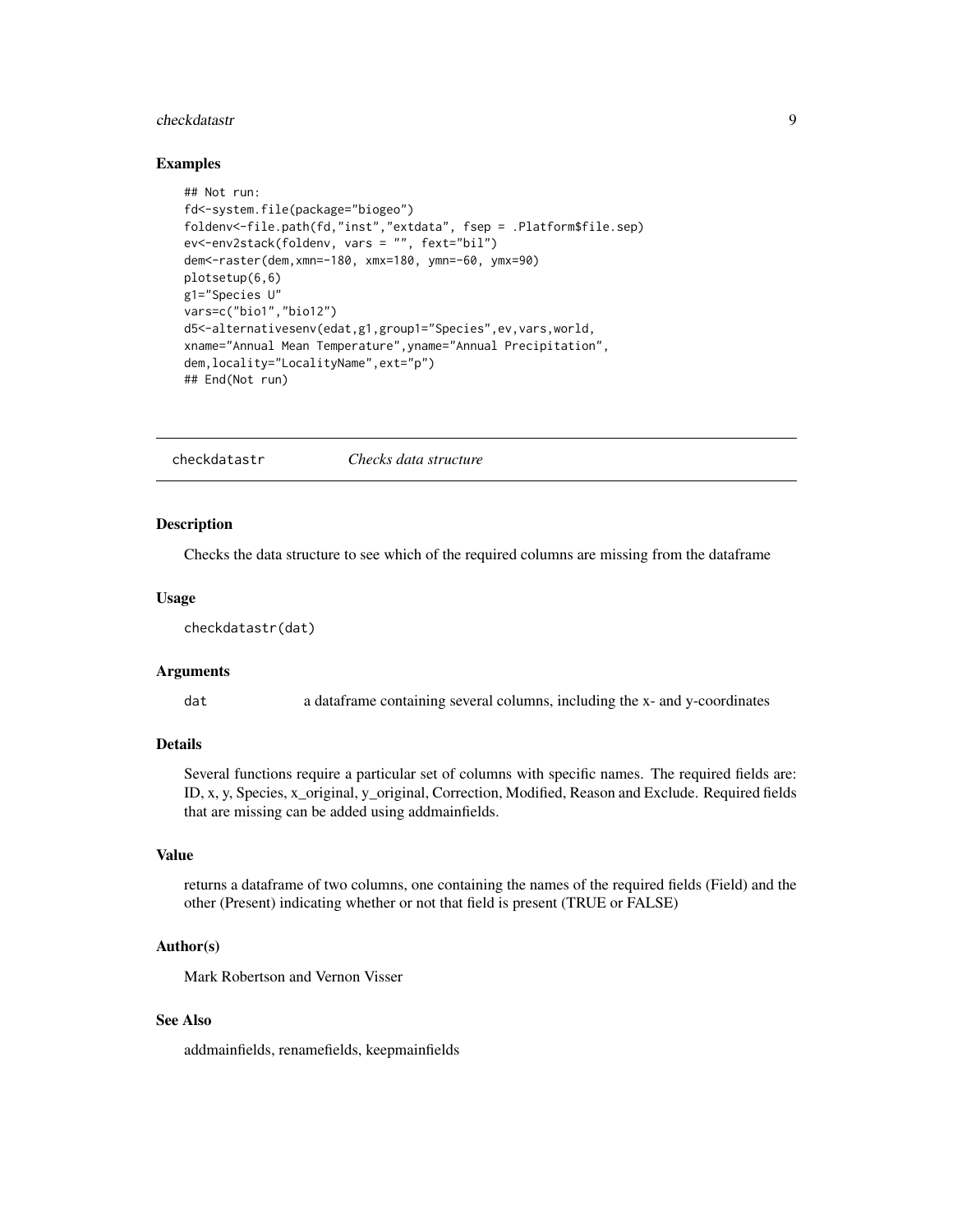# <span id="page-9-0"></span>Examples

```
data(dat)
a<-checkdatastr(dat)
```
coord2numeric *Converts coordinates that are factors into numeric values*

#### Description

Converts coordinates that are factors into numeric values

# Usage

coord2numeric(xn)

# Arguments

xn coordinate

# Value

coordinates as numeric

#### Author(s)

Mark Robertson

# Examples

```
xn<-as.factor(c("-25.345","35.187","-34.563"))
coord2numeric(xn)
```
dat *Species collection records dataset*

# Description

A collection records for a number of insect species (Species A to Species U) containing common errors. The errors were inserted into the dataset to illustrate the use of the functions in the package.

# Usage

data(dat)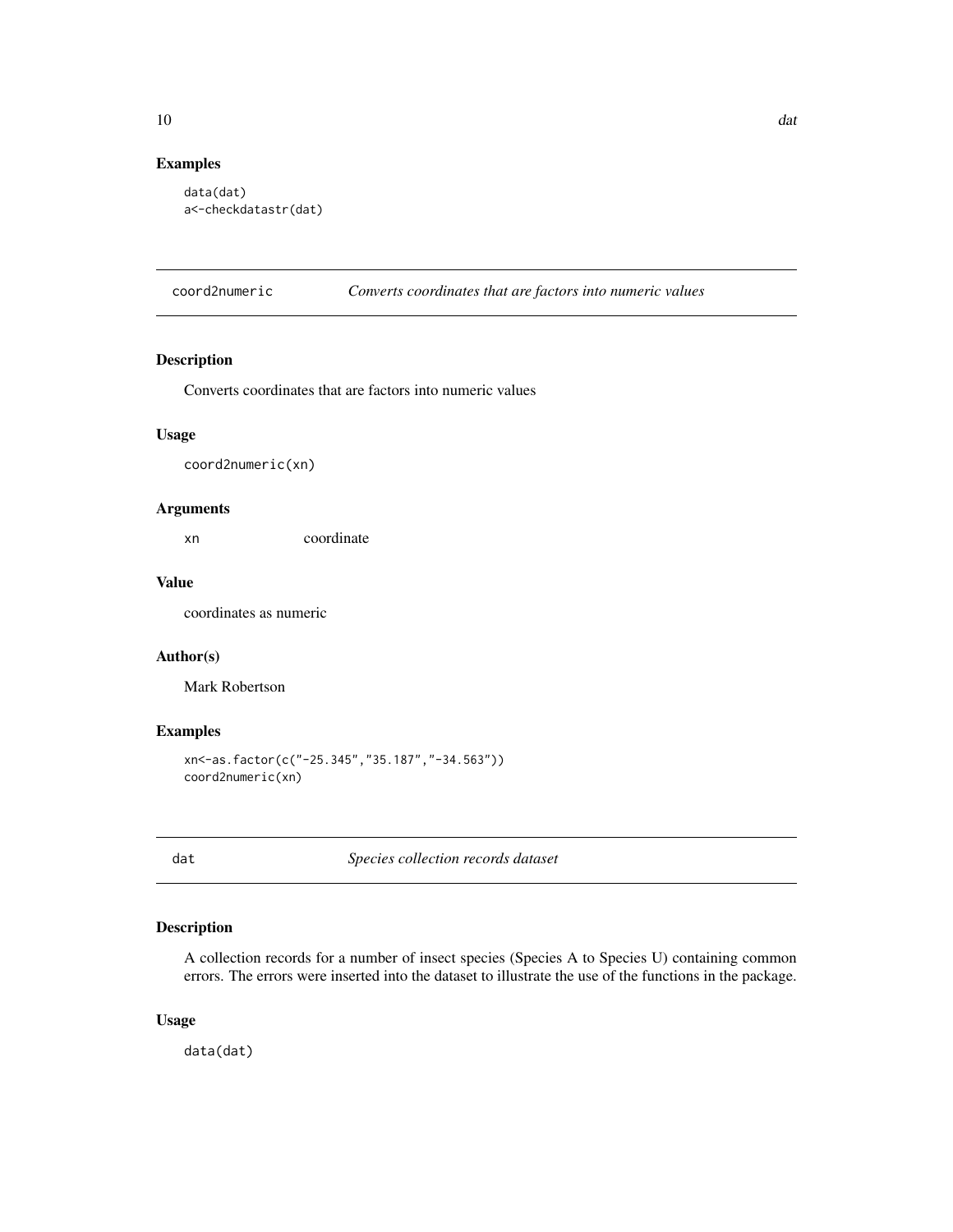#### <span id="page-10-0"></span>datm and the contract of the contract of the contract of the contract of the contract of the contract of the contract of the contract of the contract of the contract of the contract of the contract of the contract of the c

# Format

A data frame with 1694 observations on the following 11 variables.

ID a numeric vector - unique identifiers

Species a character vector - species names (Species A to Species U)

Country a character vector - country of collection

x a numeric vector - x-coordinate in decimal degrees

y a numeric vector - y-coordinate in decimal degrees

LocalityName a character vector - name of locality of collection

x\_original a logical vector - original x-coordinate

y\_original a logical vector - original y-coordinate

Correction a character vector - a number associated with a particular correction

Modified a character vector - date and time the record was modified

Exclude a numeric vector - values of one indicate that the record should be excluded, zero if to be included

Reason a character vector - indicates the reason for excluding the record

#### Examples

data(dat) head(dat)

# datm *A dataset for a marine species*

# Description

A dataset for a marine species

#### Usage

data("datm")

#### Format

A data frame with 500 observations on the following 10 variables.

ID a numeric vector - unique identifiers

Species a factor with levels - the name of the species

x a numeric vector - x-coordinate in decimal degrees

y a numeric vector - y-coordinate in decimal degrees

x\_original a logical vector - original x-coordinate

y\_original a logical vector - original y-coordinate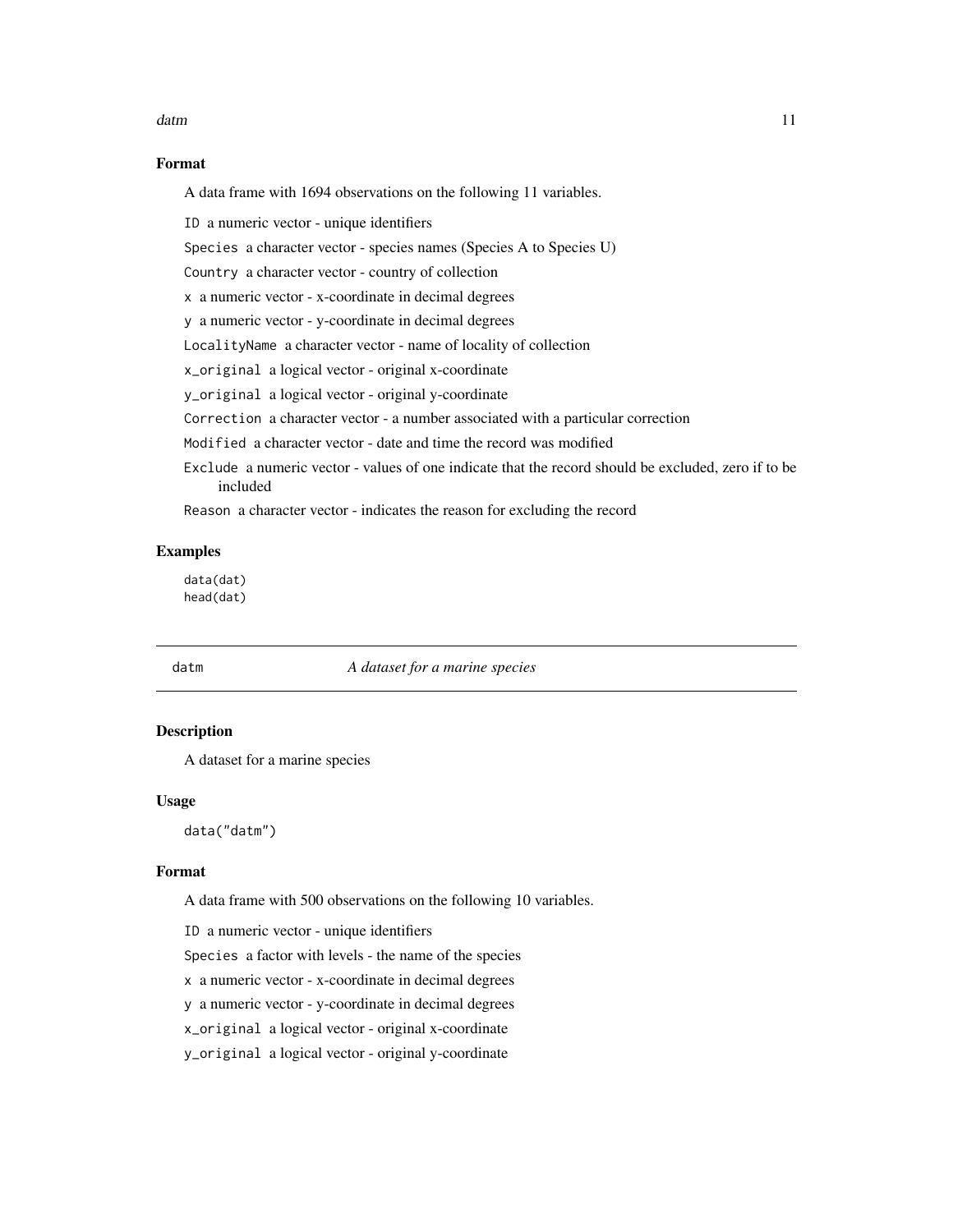<span id="page-11-0"></span>Correction a factor with levels - a number associated with a particular correction

Modified a factor with levels - date and time the record was modified

Exclude a numeric vector - values of one indicate that the record should be excluded, zero if to be included

Reason a factor with levels - reason that record was excluded

# Source

Data originally obtained from GBIF www.gbif.org, with certain fields removed and the species name replace with "Marine example"

# Examples

data(datm)

| dd2dmslat | Convert decimal degree coordinates for latitude into degrees, minutes |
|-----------|-----------------------------------------------------------------------|
|           | and seconds                                                           |

# Description

Convert decimal degree coordinates for latitude into degrees, minutes and seconds

#### Usage

dd2dmslat(decdeg)

# Arguments

decdeg a vector of decimal degrees for latitude

# Value

a dataframe with degrees, minutes and seconds in separate columns

#### Author(s)

Mark Robertson

#### References

a dataframe with degrees, minutes, seconds and N or S in separate columns

# See Also

dd2dmslong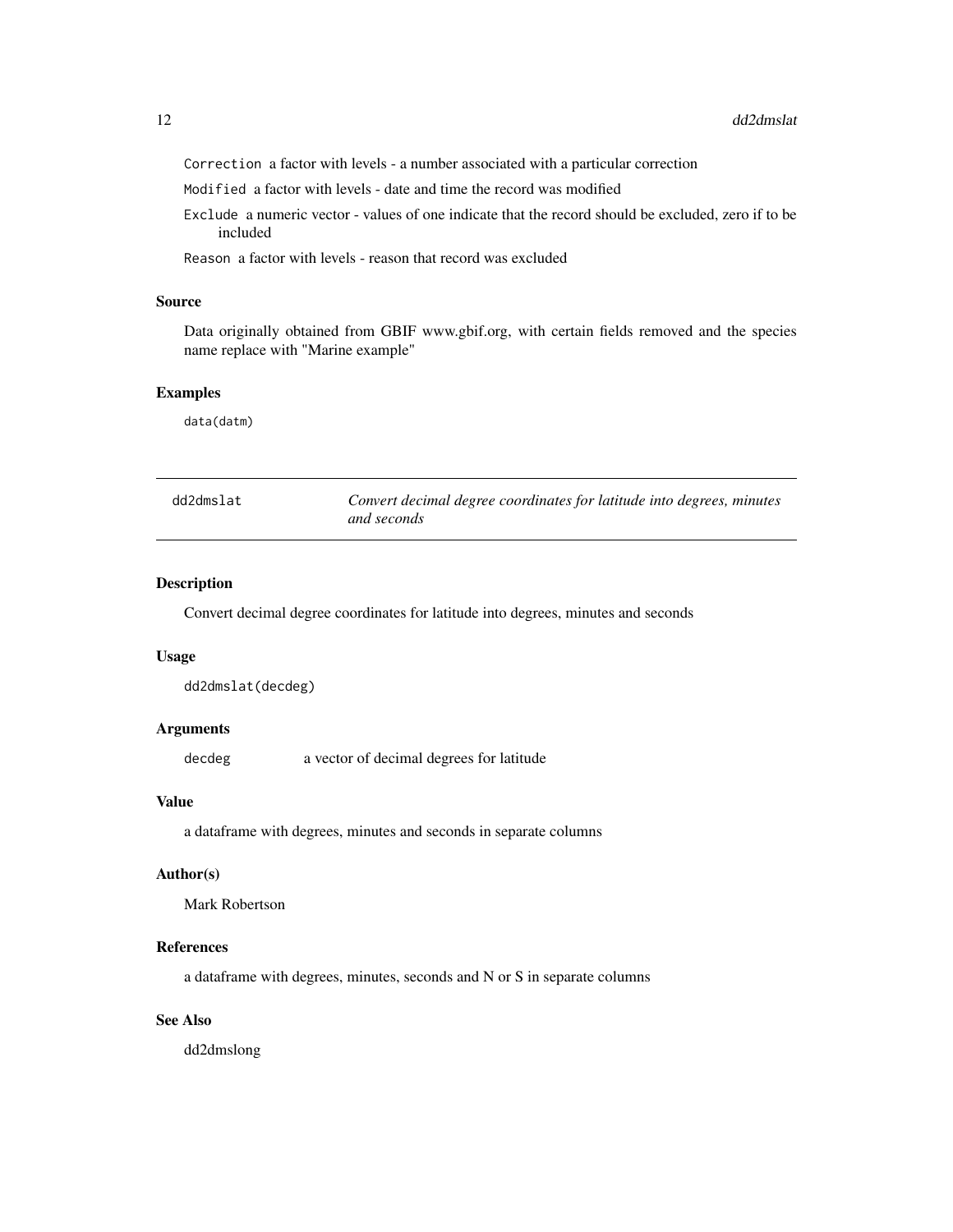# <span id="page-12-0"></span>dd2dmslong 13

# Examples

data(dat) dd2dmslat(dat\$y)

| dd2dmslong | Convert decimal degree coordinates for longitude into degrees, min- |  |
|------------|---------------------------------------------------------------------|--|
|            | utes and seconds                                                    |  |

# Description

Convert decimal degree coordinates for longitude into degrees, minutes and seconds

# Usage

dd2dmslong(decdeg)

# Arguments

decdeg a vector of decimal degrees for longitude

# Value

a dataframe with degrees, minutes, seconds and E or w in separate columns

# Author(s)

Mark Robertson

# See Also

dd2dmslat

# Examples

data(dat) dd2dmslong(dat\$x)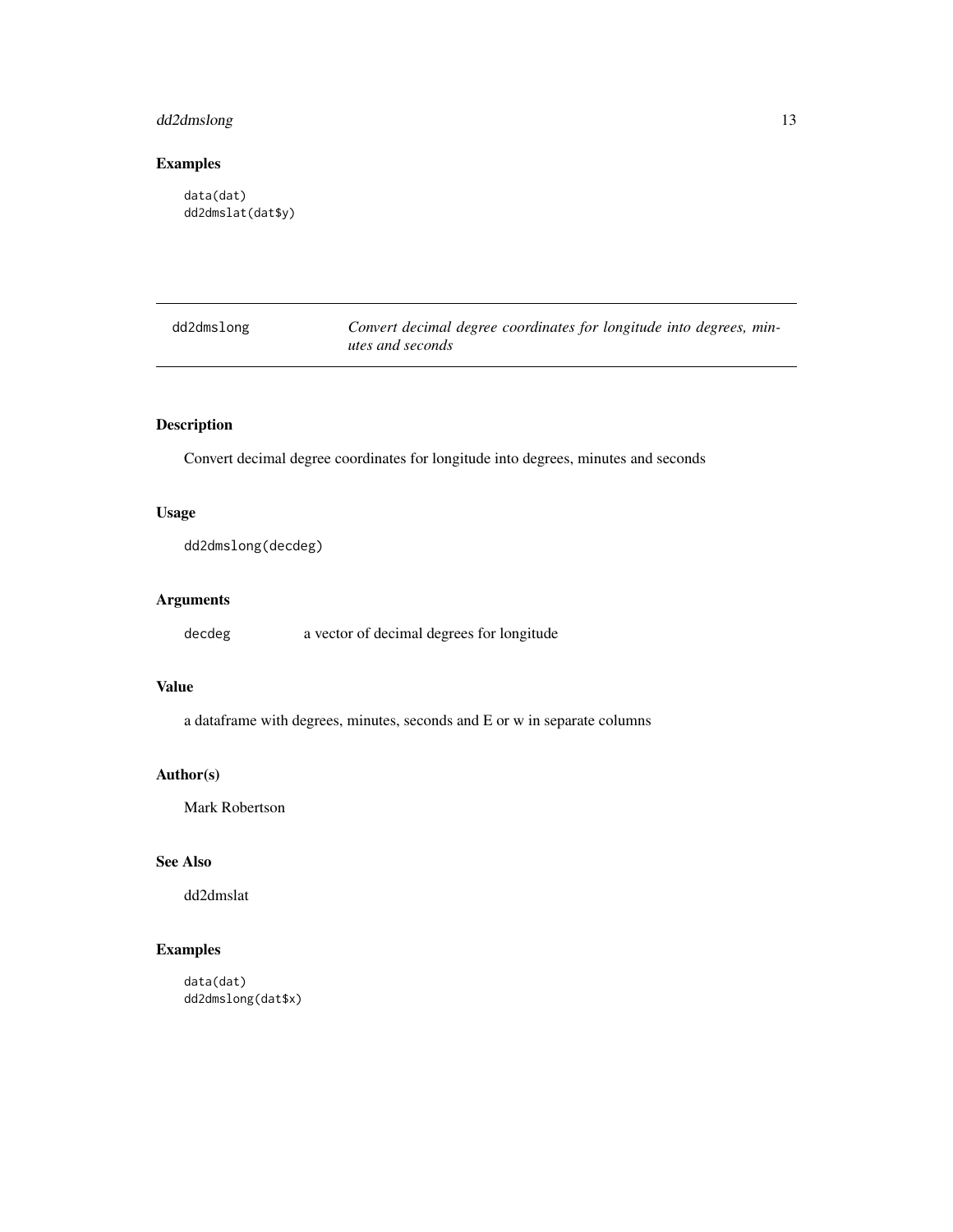<span id="page-13-0"></span>

A digital elevation model at 10 minute spatial resolution

#### Usage

data("dem")

#### Format

The format is: Formal class 'RasterLayer' [package "raster"] with 12 slots ..@ file :Formal class '.RasterFile' [package "raster"] with 13 slots .. .. ..@ name : chr "c:\projects\biogeo\datasets\alt.bil" .. .. ..@ datanotation: chr "INT2S" .. .. ..@ byteorder : chr "little" .. .. ..@ nodatavalue : num -Inf .. .. ..@ NAchanged : logi FALSE .. .. ..@ nbands : int 1 .. .. ..@ bandorder : chr "BIL" .. .. ..@ offset : int  $0 \ldots$  ...  $\omega$  toptobottom : logi TRUE ...  $\ldots \omega$  blockrows : int 1 ...  $\ldots \omega$  blockcols : int 2160 .. .. ..@ driver : chr "gdal" .. .. ..@ open : logi FALSE ..@ data :Formal class '.SingleLayerData' [package "raster"] with 13 slots .. .. ..@ values : logi(0) .. .. ..@ offset : num  $0 \ldots \ldots$ .@ gain : num 1 .. .. ..@ inmemory : logi FALSE .. .. ..@ fromdisk : logi TRUE .. .. ..@ isfactor : logi FALSE .. .. ..@ attributes: list() .. .. ..@ haveminmax: logi TRUE .. .. ..@ min : num -353 .. .. ..@ max : num 6241 .. .. ..@ band : int 1 .. .. ..@ unit : chr "" .. .. ..@ names : chr "alt" ..@ legend :Formal class '.RasterLegend' [package "raster"] with 5 slots  $\dots \dots \textcircled$  type : chr(0)  $\dots \dots \textcircled$  values : logi(0)  $\dots$ . ..@ color : logi(0) .. .. ..@ names : logi(0) .. .. ..@ colortable: logi(0) ..@ title : chr(0) ..@ extent :Formal class 'Extent' [package "raster"] with 4 slots .. .. ..@ xmin: num -180 .. .. ..@ xmax: num 180 .. .. ..@ ymin: num -60 .. .. ..@ ymax: num 90 ..@ rotated : logi FALSE ..@ rotation:Formal class '.Rotation' [package "raster"] with 2 slots .. .. ..@ geotrans: num(0) .. .. ..@ transfun:function  $($ ) ..@ ncols : int 2160 ..@ nrows : int 900 ..@ crs :Formal class 'CRS' [package "sp"] with 1 slots .. .. ..@ projargs: chr "+proj=longlat +ellps=WGS84 +towgs84=0,0,0,0,0,0,0 +no\_defs" ..@ history : list()  $\ldots \circledcirc z$  : list()

#### Details

A digital elevation model obtained from worldclim

#### Source

www.worldclim.org

#### References

Hijmans, R.J., S.E. Cameron, J.L. Parra, P.G. Jones and A. Jarvis, 2005. Very high resolution interpolated climate surfaces for global land areas. International Journal of Climatology 25: 1965- 1978.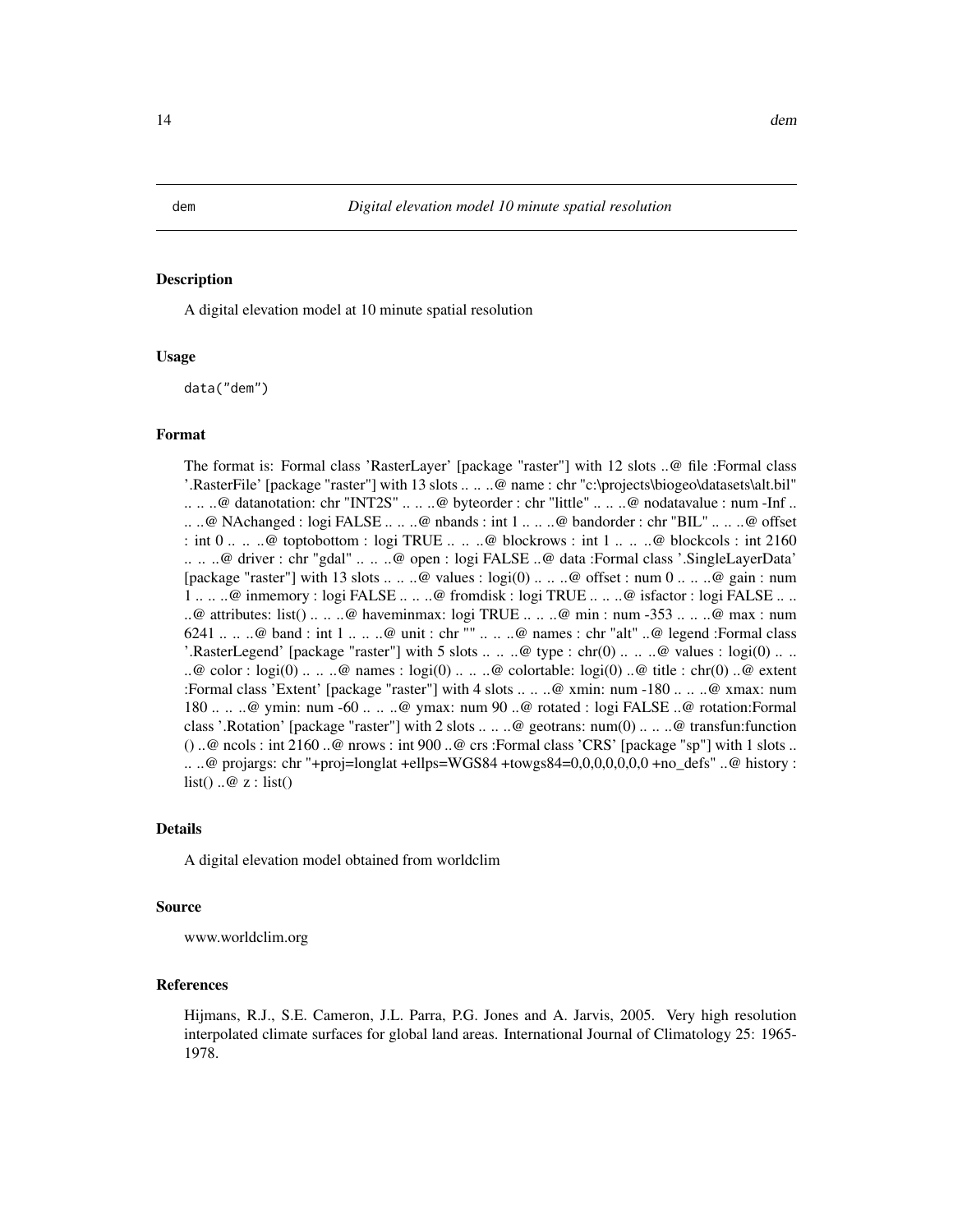#### <span id="page-14-0"></span>dms2dd 15

# Examples

data(dem)

| dms2dd |       | Converts coordinates in degrees, minutes, seconds into decimal de- |  |  |  |  |
|--------|-------|--------------------------------------------------------------------|--|--|--|--|
|        | grees |                                                                    |  |  |  |  |

# Description

Converts coordinates in degrees, minutes, seconds into decimal degrees. These can be latitude or longitude.

# Usage

dms2dd(dd, mm, ss, ns)

# Arguments

| dd | degrees of latitude or longitude |
|----|----------------------------------|
| mm | minutes of latitude or longitude |
| SS | seconds of latitude or longitude |
| ns | letters $(N,S,E,W)$              |

# Value

returns decimal degrees

# Author(s)

Mark Robertson

# See Also

dd2dmslat, dd2dmslong, dmsparse, dmsabs

```
dd<-c(23,45,34)
mm<-c(45,34,22)
ss<-c(2,56,10)
ns<-c("E","W","N")
dms2dd(dd,mm,ss,ns)
```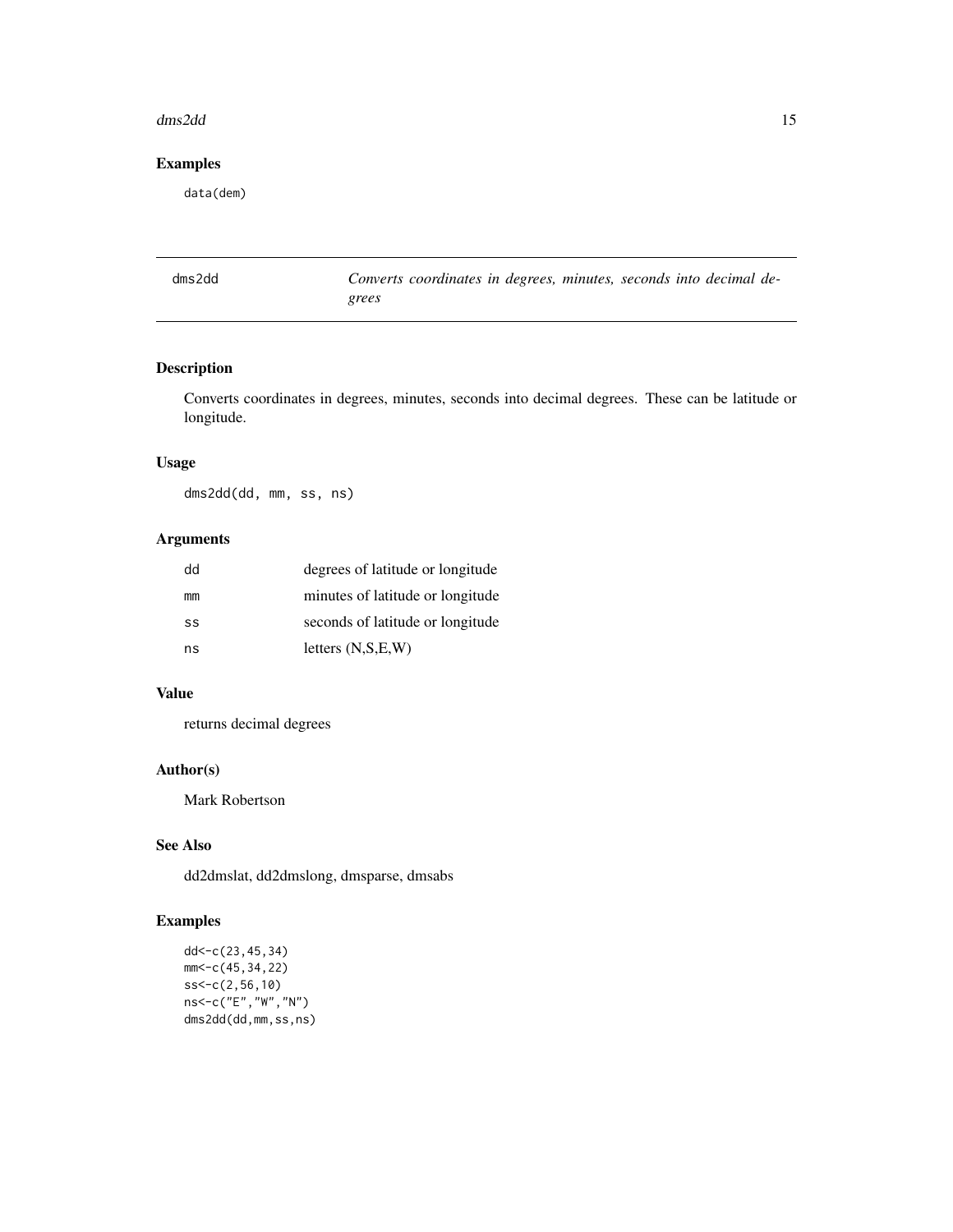<span id="page-15-0"></span>16 dmsparse

dmsabs *Separates a coordinate string into degrees, minutes and seconds when there are no delimiters*

# Description

A format string is used (fmt) to indicate which values in the input string are associated with degrees, minutes and seconds.

#### Usage

dmsabs(coordstr, fmt)

# Arguments

| coordstr | a coordinate string without delimiters                                                                                    |
|----------|---------------------------------------------------------------------------------------------------------------------------|
| fmt      | a format string where d indicates degrees, m indicates minutes and s indicates<br>seconds. L indicates a letter (N.S.E.W) |

#### Value

returns a dataframe with degrees, minutes, seconds and letter in separate columns

# Author(s)

Mark Robertson

#### See Also

dmsparse

#### Examples

```
dmsabs("234513S","ddmmssL")
dmsabs("23_45_13_S","dd_mm_ss_L")
```

| dmsparse |        | Parse coordinate strings into separate degree, minute and second |  |  |  |  |
|----------|--------|------------------------------------------------------------------|--|--|--|--|
|          | fields |                                                                  |  |  |  |  |

# Description

Separates (parse) coordinates into separate columns, provided that there are delimiters between the degrees, minutes and seconds e.g. 27 27'E. The can be several different formats and delimiters in the input.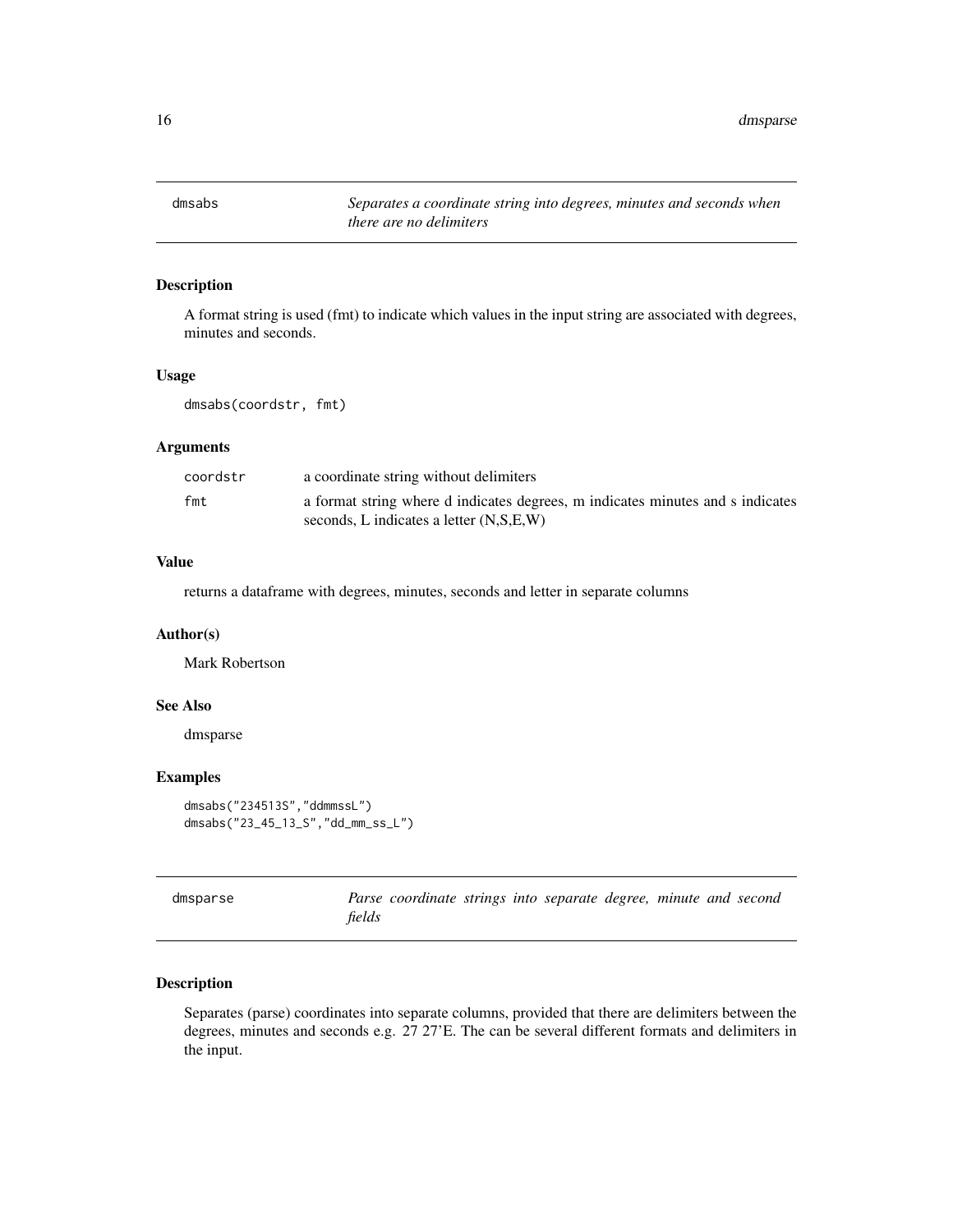# <span id="page-16-0"></span>dmsparsefmt 17

# Usage

dmsparse(dat,  $x =$  "long",  $y =$  "lat", id = "ID")

#### Arguments

| dat | A dataframe containing columns for latitude, longitude and a unique identifier<br>(ID)          |
|-----|-------------------------------------------------------------------------------------------------|
| X   | The name of the longitude column (default long)                                                 |
| У   | The name of the latitude column (default lat)                                                   |
| id  | A column containing a unique identifier for that row. The name of the field must<br>be $"ID"$ . |

# Value

A dataframe containing the input columns and new columns for degrees, minutes, seconds and decimal degrees for latitude and longitude

# Author(s)

Mark Robertson and Vernon Visser

# See Also

dms2dd, getformat, parsecoords, dmsabs

# Examples

```
## Not run:
head(places)
p<-dmsparse(places,x='long',y='lat',id='id')
## End(Not run)
```
dmsparsefmt *Parse coordinate string using a format string*

#### Description

Parse coordinate string into degrees, minutes and seconds using a format string

# Usage

dmsparsefmt(x, fmt)

#### Arguments

|     | a character vector of coordinates                               |
|-----|-----------------------------------------------------------------|
| fmt | a format string specifying the format to be used e.g. 'dd.mm L' |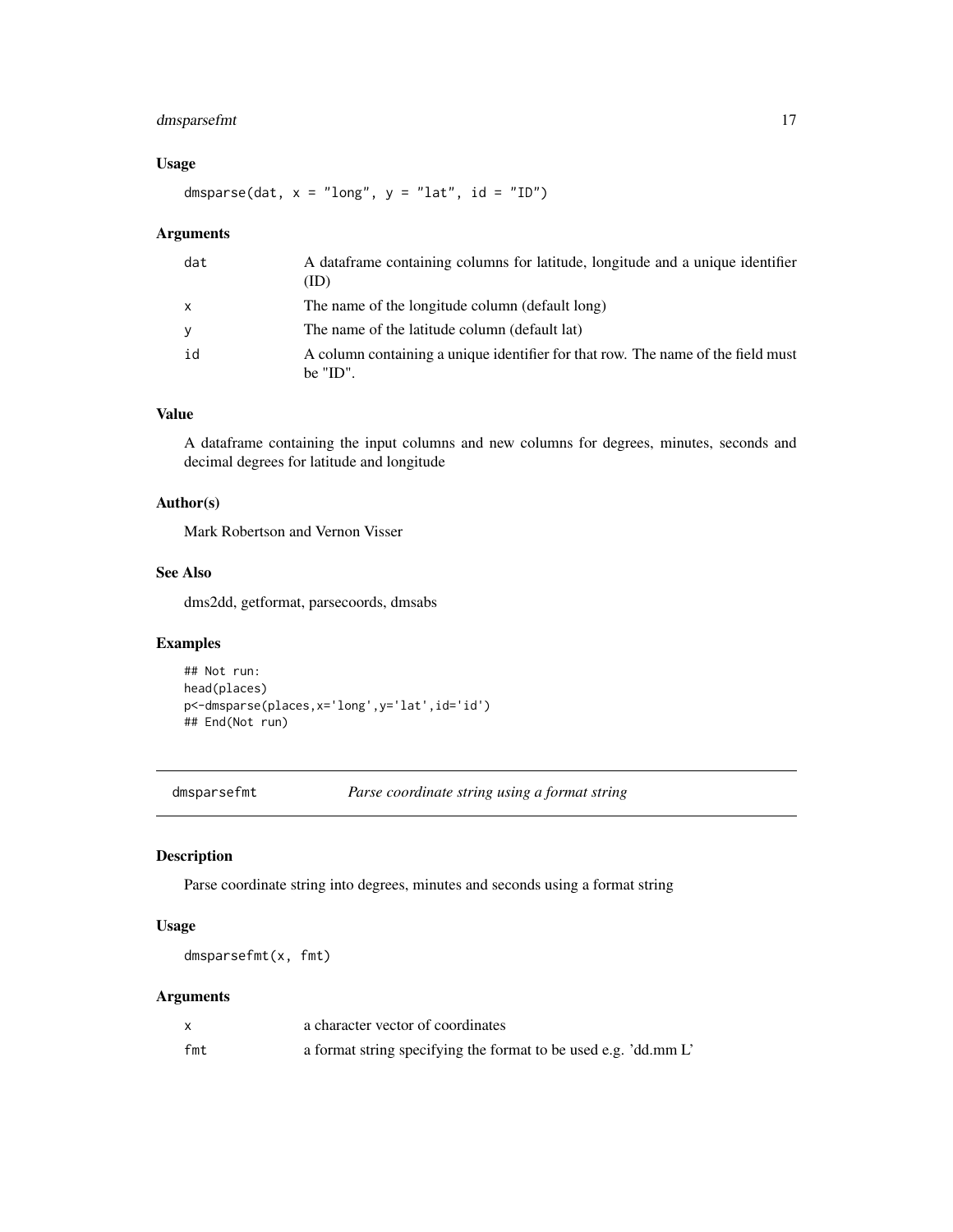# <span id="page-17-0"></span>Value

a dataframe with the degrees, minutes and seconds of the coordinate in separate columns

#### Author(s)

Mark Robertson

# See Also

parsecoords

# Examples

```
x<-c('44.25 E','21.20 E','14.03 E')
dmsparsefmt(x,fmt="dd.mm L")
```
duplicatesexclude *Exclude duplicate point records per species per grid cell*

#### Description

When there is more than one point record per grid cell for a species then the duplicates will be excluded. The grid cell size is specified by res.

#### Usage

```
duplicatesexclude(dat,res)
```
#### Arguments

| dat | a dataframe containing fields with the following names: ID, x, y, Species and |
|-----|-------------------------------------------------------------------------------|
|     | Exclude                                                                       |
| res | the spatial resolution in minutes                                             |

#### Value

a dataframe in which values in the column Exclude are set to 1 when records represent duplicates for that species in a particular grid cell.

#### Author(s)

Mark Robertson and Vernon Visser

# See Also

addmainfields, renamefields, keepmainfields, checkdatastr

#### Examples

a<-duplicatesexclude(dat,res=10)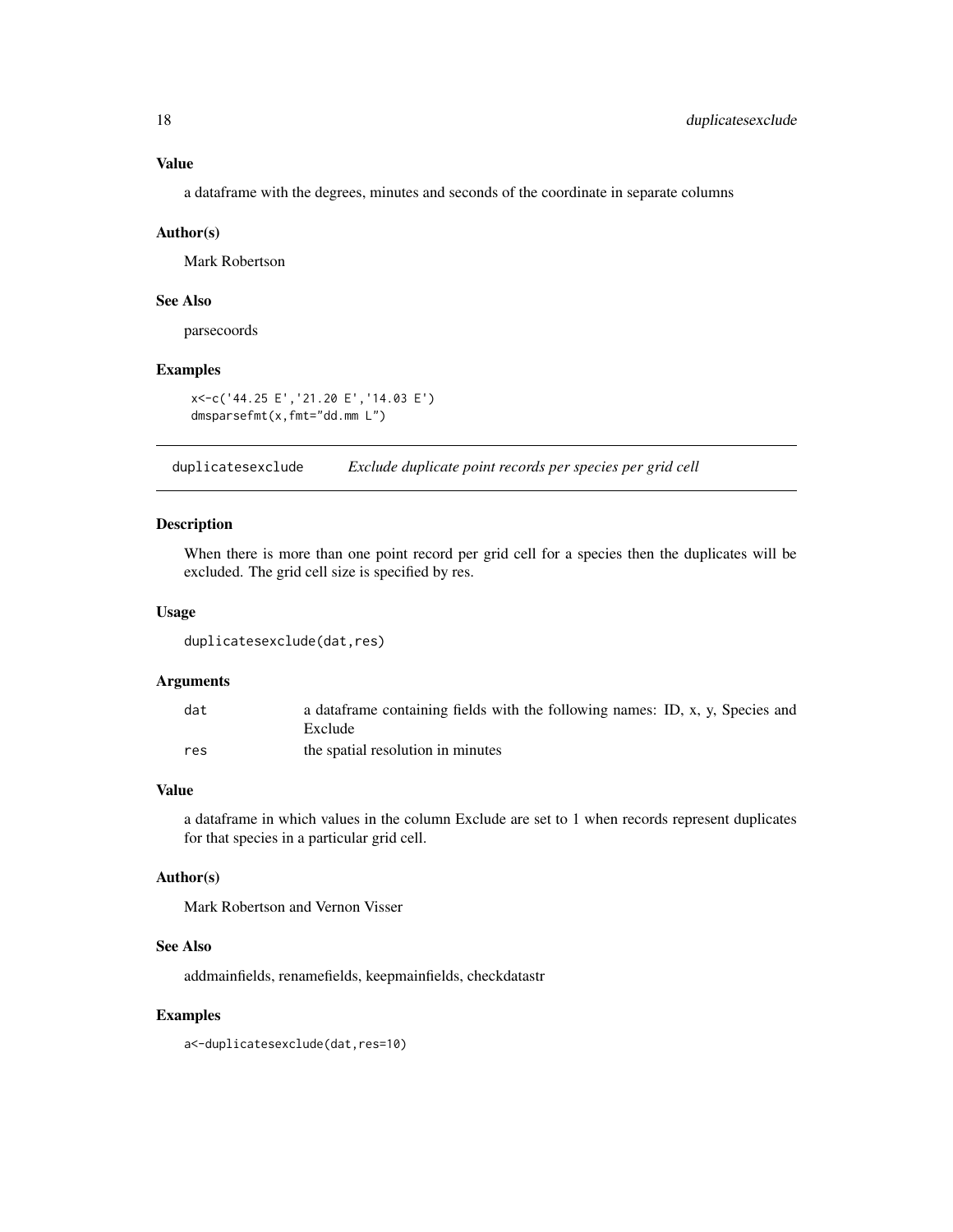<span id="page-18-0"></span>A collection records for two insect species (Species T and Species U) containing common errors. The errors were inserted into the dataset to illustrate the use of the functions in the package. The dataset also contains values of 19 environmental variables.

#### Usage

data(edat)

#### Format

A data frame with 45 observations on the following 30 variables.

ID a numeric vector - unique identifiers Species a character vector - species names Country a character vector - country of collection x a numeric vector - x-coordinate in decimal degrees y a numeric vector - y-coordinate in decimal degrees LocalityName a character vector - name of locality of collection x\_original a logical vector - original x-coordinate y\_original a logical vector - original y-coordinate Correction a character vector - a number associated with a particular correction Modified a character vector - date and time the record was modified Exclude a numeric vector - values of one indicate that the record should be excluded, zero if to be included Reason a character vector - indicates the reason for excluding the record elev a numeric vector - elevation in meters bio1 a numeric vector - values for Annual Mean Temperature bio10 a numeric vector - values for Mean Temperature of Warmest Quarter bio11 a numeric vector - values for Mean Temperature of Coldest Quarter bio12 a numeric vector - values for Annual Precipitation bio13 a numeric vector - values for Precipitation of Wettest Month bio14 a numeric vector - values for Precipitation of Driest Month bio15 a numeric vector - values for Precipitation Seasonality bio16 a numeric vector - values for Precipitation of Wettest Quarter bio17 a numeric vector - values for Precipitation of Driest Quarter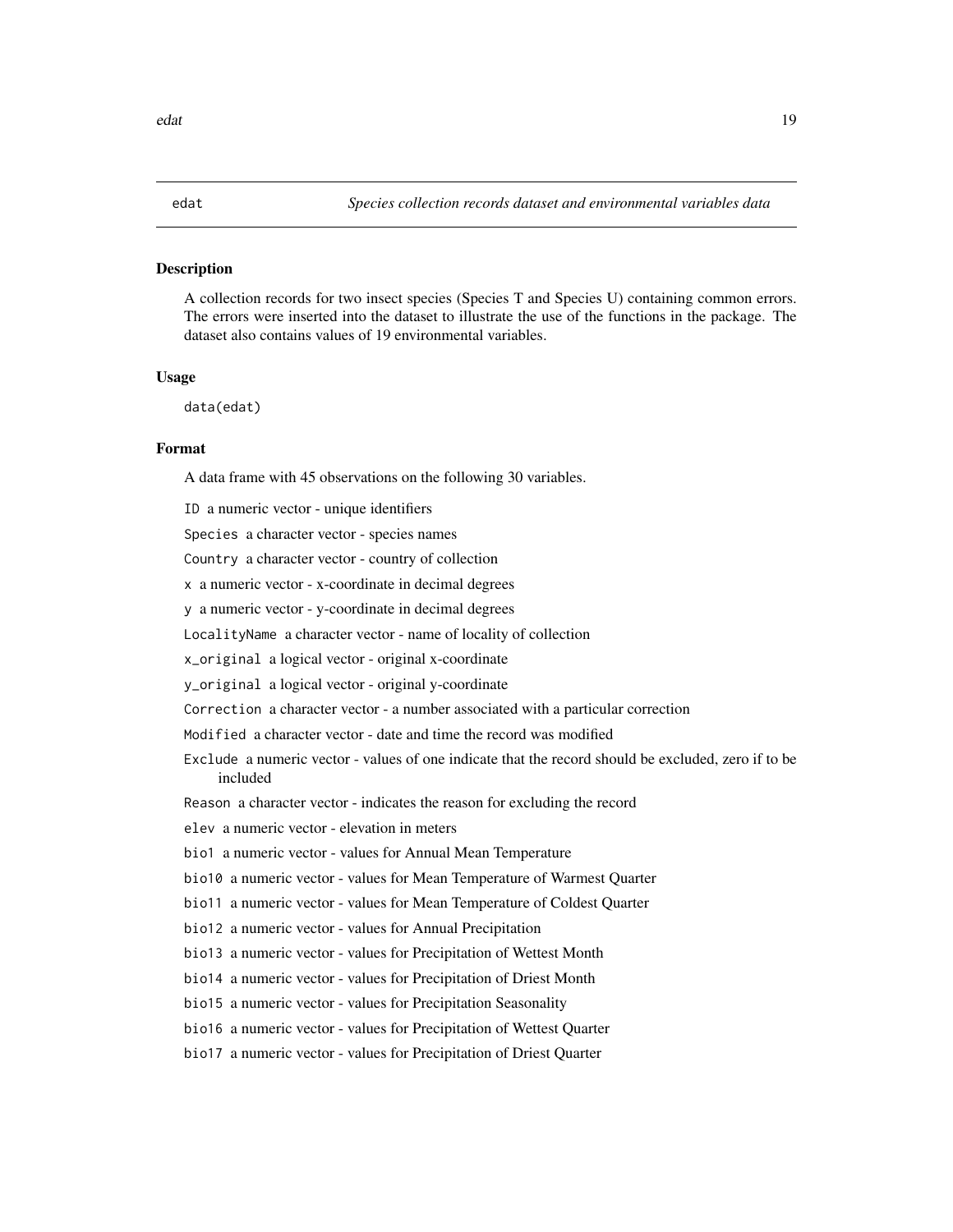<span id="page-19-0"></span>bio18 a numeric vector - values for Precipitation of Warmest Quarter bio19 a numeric vector - values for Precipitation of Coldest Quarter bio2 a numeric vector - values for Mean Diurnal Range bio3 a numeric vector - values for Isothermality bio4 a numeric vector - values for Temperature seasonality bio5 a numeric vector - values for Max Temperature of Warmest Month bio6 a numeric vector - values for Min Temperature of Coldest Month bio7 a numeric vector - values for Temperature Annual Range bio8 a numeric vector - values for Mean Temperature of Wettest Quarter bio9 a numeric vector - values for Mean Temperature of Driest Quarter

# Details

values for these variables were obtained from Worldclim.org 10 minute spatial resolution bioclimatic data

#### Source

Environmental variable data obtained from Worldclim.org

# Examples

data(edat) head(edat)

elevcheck *Elevation check*

#### Description

Compares the recorded elevation values for records with values extracted from a digital elevation model and determines whether there is a mismatch in values.

#### Usage

```
elevcheck(dat, dem, elevc = "elevation", diff = 50)
```
#### Arguments

| A data frame containing the required fields, including: ID, x, y, Species, x_original,                                                                                                                                 |
|------------------------------------------------------------------------------------------------------------------------------------------------------------------------------------------------------------------------|
| y_original, Correction, Modified, Reason and Exclude. Required fields that are                                                                                                                                         |
| missing can be added using addmainfields.                                                                                                                                                                              |
| A digital elevation model as a raster object.                                                                                                                                                                          |
| The field containing the recorded elevation (or depth) values in meters.                                                                                                                                               |
| A threshold value for determining a mismatch between the recorded elevation<br>and the elevation extracted from the digital elevation model. If values exceed<br>this value then they are flagged as being mismatches. |
|                                                                                                                                                                                                                        |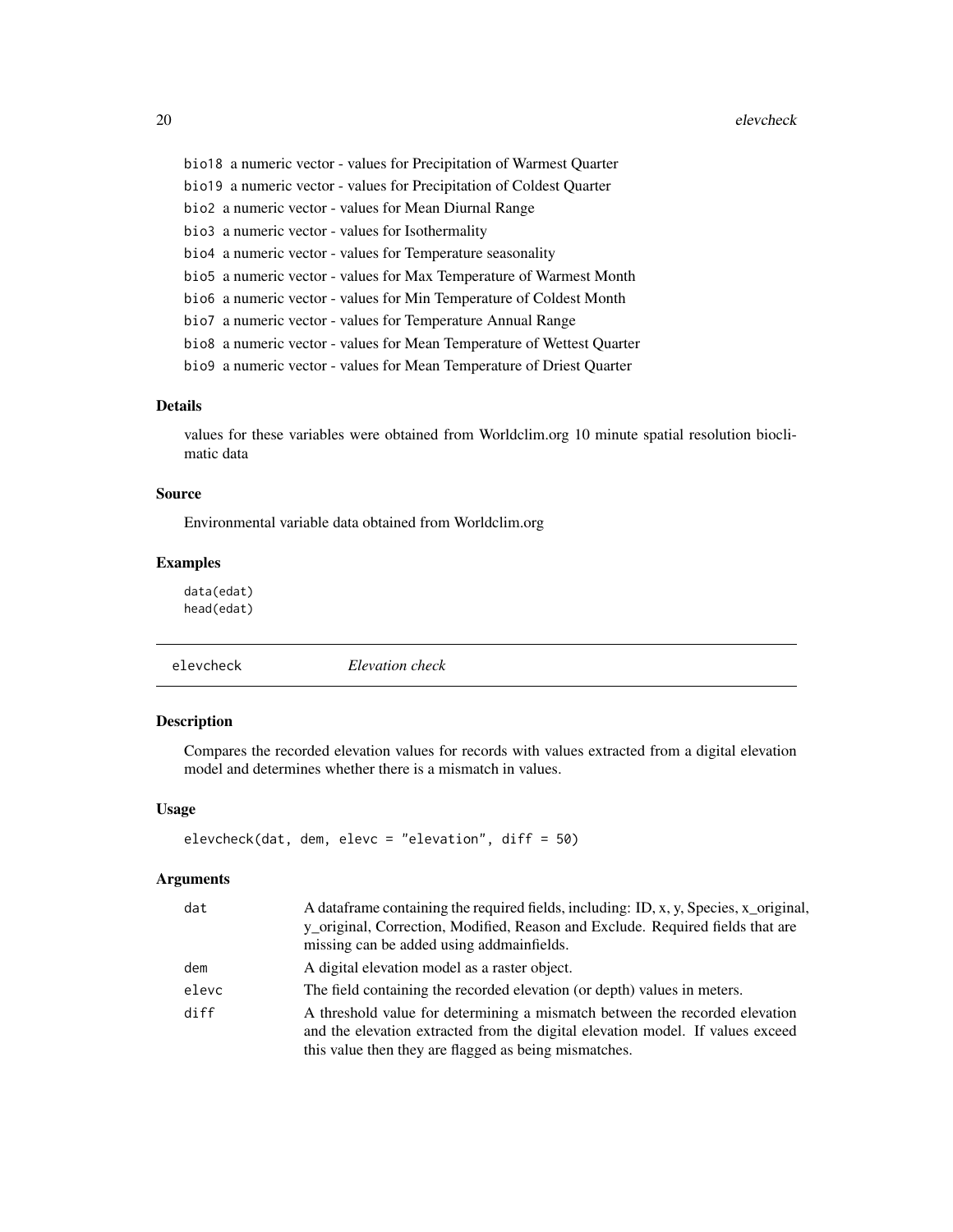#### <span id="page-20-0"></span> $env2$ stack 21

# Value

A dataframe of two fields. Mismathes are indicated as ones in elevMismatch and the elevation values extracted from the digital elevation model are in demElevation.

#### Author(s)

Mark Robertson

# See Also

errorcheck, quickclean

#### Examples

```
## Not run:
gb <- keepmainfields(gbifdat,ID='',Species='species',x='decimallongitude',y='decimallatitude',
others=c('gbifid','elevation')) # Convert example data to biogeo format
gb <- gb[ gb$Species=='Heterotheca villosa', ] # Keep data for only one species
dem<-raster(dem,xmn=-180, xmx=180, ymn=-60, ymx=90)
gba<-elevcheck(gb,dem,elevc="elevation",diff=50)
```
## End(Not run)

env2stack *Read environmental variable rasters*

#### Description

Reads environmental variable rasters from a selected folder into a raster stack

#### Usage

env2stack(foldenv, vars = "", fext)

#### Arguments

| foldenv | a folder containing the environmental variables     |
|---------|-----------------------------------------------------|
| vars    | names of specific variables that should be selected |
| fext    | file extension e.g. "bil", "grd" or "asc"           |

#### Value

a raster stack containing the environmental variables

#### Author(s)

Mark Robertson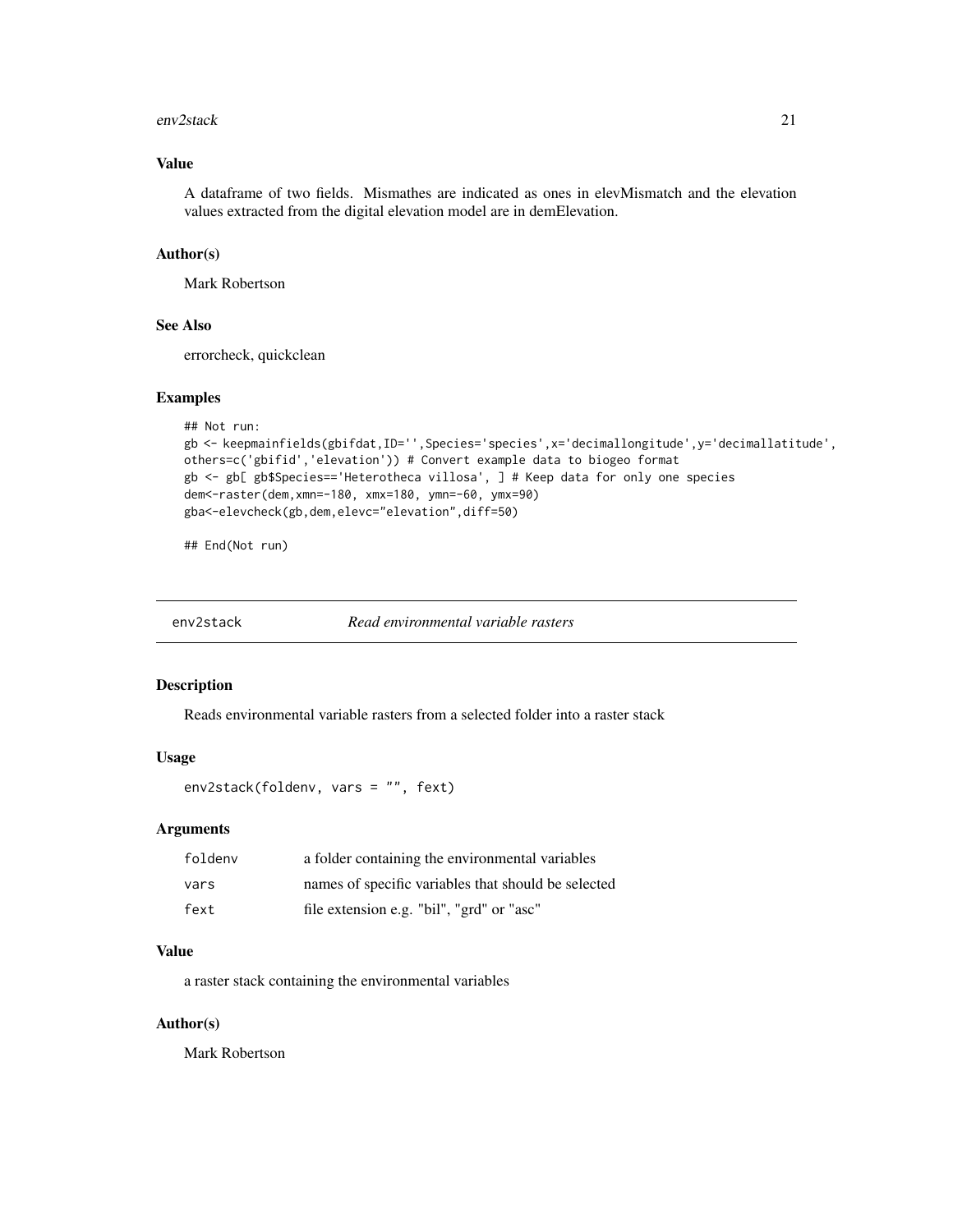# See Also

wclim, extract, alternativesenv

#### Examples

```
fd<-system.file(package="dismo")
foldenv<-file.path(fd,"ex", fsep = .Platform$file.sep)
ev<-env2stack(foldenv, vars = c("bio1","bio12","bio5","bio6"), fext="grd")
```
errorcheck *Identifies errors in a dataset of point records*

#### Description

It searches for mismatches between country names in the dataset and those extracted using the point records. Records for which there are no environmental data (based on the object rst) are indicated with a value of one in the field called wrongEnv. Low precision records are indicated by a value of one in the field lowprec. Environmental outliers are indicated by a value of one in a field beginning with the name of the environmental variable and ending either in "\_e" for records assessed using boxplot statistics (e.g. bio1\_e) or ending in " $j$ " for records assessed using the reverse jackknife procedure. The recorded elevation values for records (specified with a field name in elevc) are compared to digital elevation model values (which are returned in the field demElevation) and indicated as a mismatch if they exceed the value specified in the parameter called diff (the difference in metres).

#### Usage

errorcheck(world, dem, dat, countries="", countryfield="NAME", vars=c("bio1", "bio12", "bio5", "bio6"), res=10,elevc="",diff=50)

#### Arguments

| world        | A shapefile of the world, with the column containing the country names. See<br>data(wrld simpl)                                                                                                                       |
|--------------|-----------------------------------------------------------------------------------------------------------------------------------------------------------------------------------------------------------------------|
| dem          | a digital elevation model raster                                                                                                                                                                                      |
| dat          | A data frame containing the required fields, including: ID, x, y, Species, x_original,<br>y_original, Correction, Modified, Reason and Exclude. Required fields that are<br>missing can be added using addmainfields. |
| countries    | The name of the field in dat with country names.                                                                                                                                                                      |
| countryfield | The name of the field in the shape file containing the country names. In wrid_simpl<br>this field is "NAME".                                                                                                          |
| vars         | The names of the environmental variables to be used.                                                                                                                                                                  |
| res          | The spatial resolution of the grid to be created for identifying duplicate records.<br>This value is given in minutes.                                                                                                |
| elevc        | A field containing elevation or depth values for points.                                                                                                                                                              |

<span id="page-21-0"></span>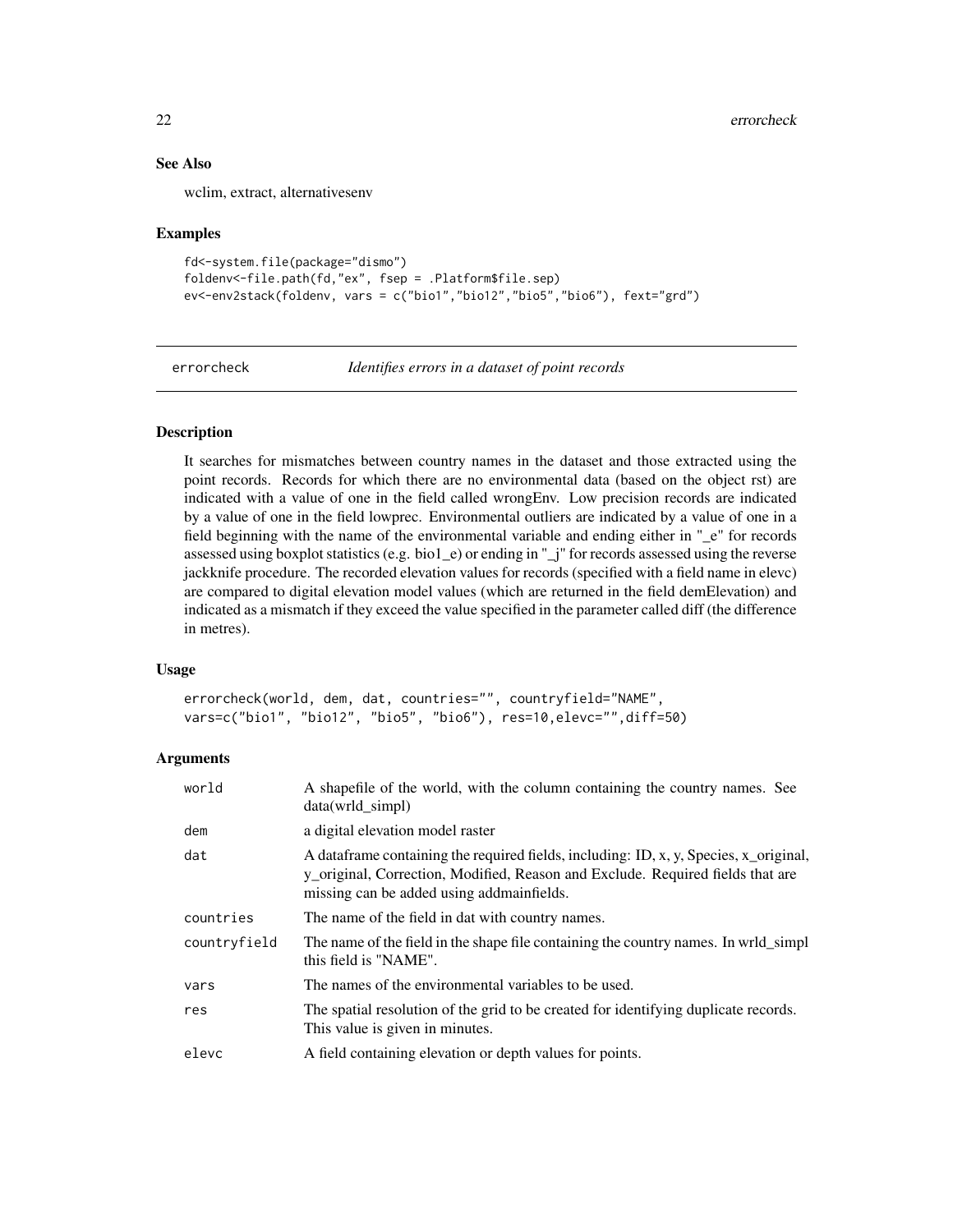#### <span id="page-22-0"></span>fieldsmissing 23

diff The difference between the elevation recorded and the elevation extracted from the DEM. Absolute differences that are greater than this value will be indicated as elevation mismatches.

# Details

The field called "error" will contain a value of one if there are any values of one in CountryMismatch, CountryMismatch, wrongEnv or any of the outlier fields. The field called "spperr" will contain ones for all records of a species for which there are one or more errors.

#### Value

An error is returned if any of the fields are missing.

#### Author(s)

Mark Robertson and Vernon Visser

#### See Also

addmainfields, fieldsmissing, renamefields, env2stack, precisioncheck, quickclean, quickrich

#### Examples

```
## Not run:
dem<-raster(dem,xmn=-180, xmx=180, ymn=-60, ymx=90)
d8 <- errorcheck(world, dem, dat=edat, countries="Country", countryfield="NAME",
vars=c("bio1", "bio12", "bio5", "bio6"), res=10,elevc="elev",diff=50)
```
## End(Not run)

fieldsmissing *Determines whether any of the required fields are missing from the dataframe*

#### Description

Several functions require a particular set of columns with specific names. The required fields are: ID, x, y, Species, x\_original, y\_original, Correction, Modified, Reason and Exclude. Required fields that are missing can be added using addmainfields.

#### Usage

```
fieldsmissing(dat, fields)
```
#### Arguments

| dat    | a data frame containing several columns, including the x- and y-coordinates |
|--------|-----------------------------------------------------------------------------|
| fields | a character vector of the field names that are required                     |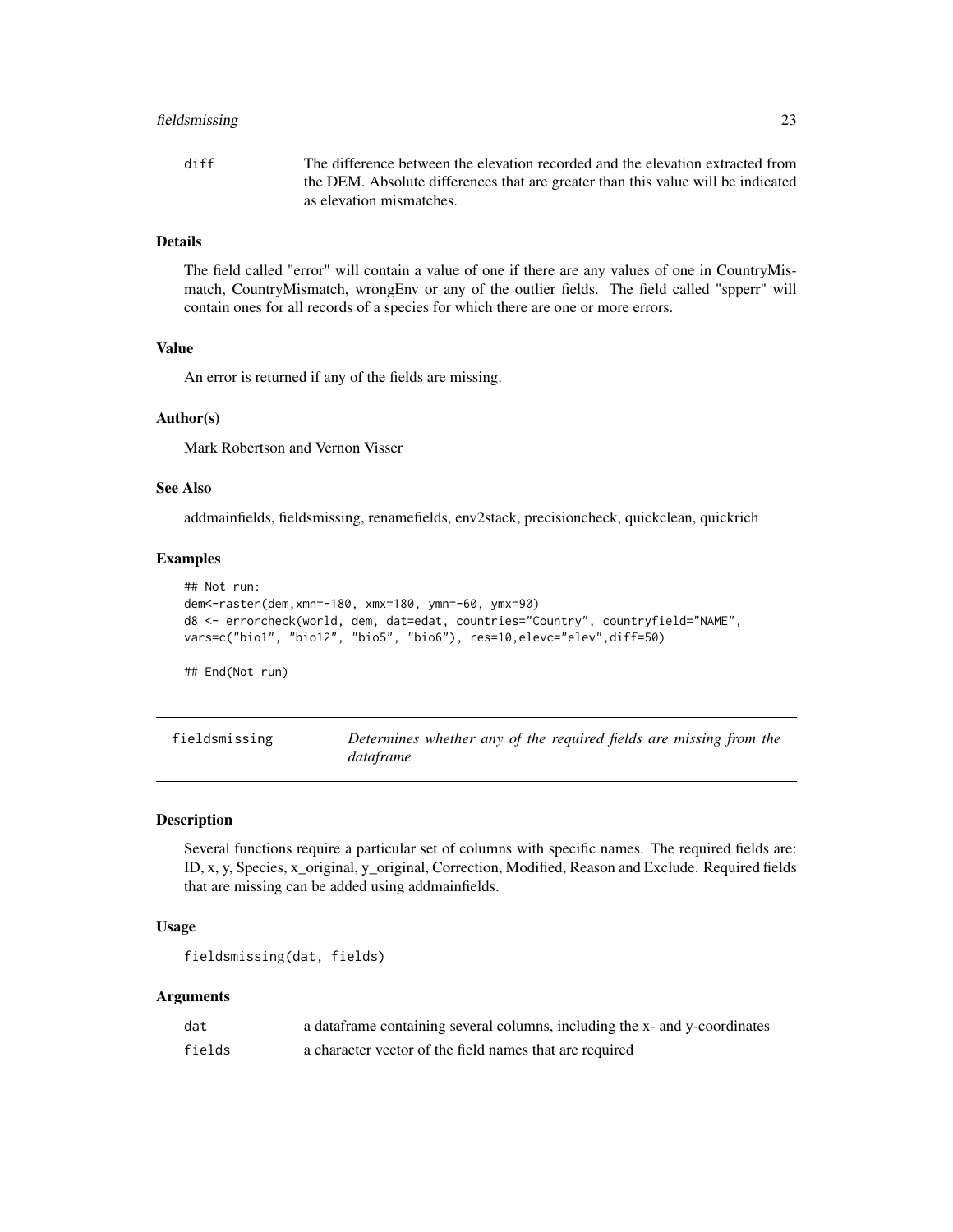# <span id="page-23-0"></span>24 finddecimals and the state of the state of the state of the state of the state of the state of the state of the state of the state of the state of the state of the state of the state of the state of the state of the sta

# Value

An error is returned if any of the fields are missing

#### Note

this function is used in pointsworld and several other functions

# Author(s)

Mark Robertson and Vernon Visser

# See Also

checkdatastr, addmainfields

# Examples

```
data(dat)
fieldsmissing(dat,fields=c("ID","x","y"))
```
finddecimals *Find coordinates that are in decimal degrees*

# Description

Finds indices for coordinates that are in decimal degrees in a dataframe

# Usage

finddecimals(dat,  $x = "x", y = "y")$ 

# Arguments

| dat          | A dataframe containing latitude and longitude coordinates in separate columns |
|--------------|-------------------------------------------------------------------------------|
| $\mathbf{x}$ | the name of the column containing the x-coordinate (longitude)                |
| <b>V</b>     | the name of the column containing the y-coordinate (latitude)                 |

# Value

index

# Author(s)

Mark Robertson and Vernon Visser

# See Also

dmsparse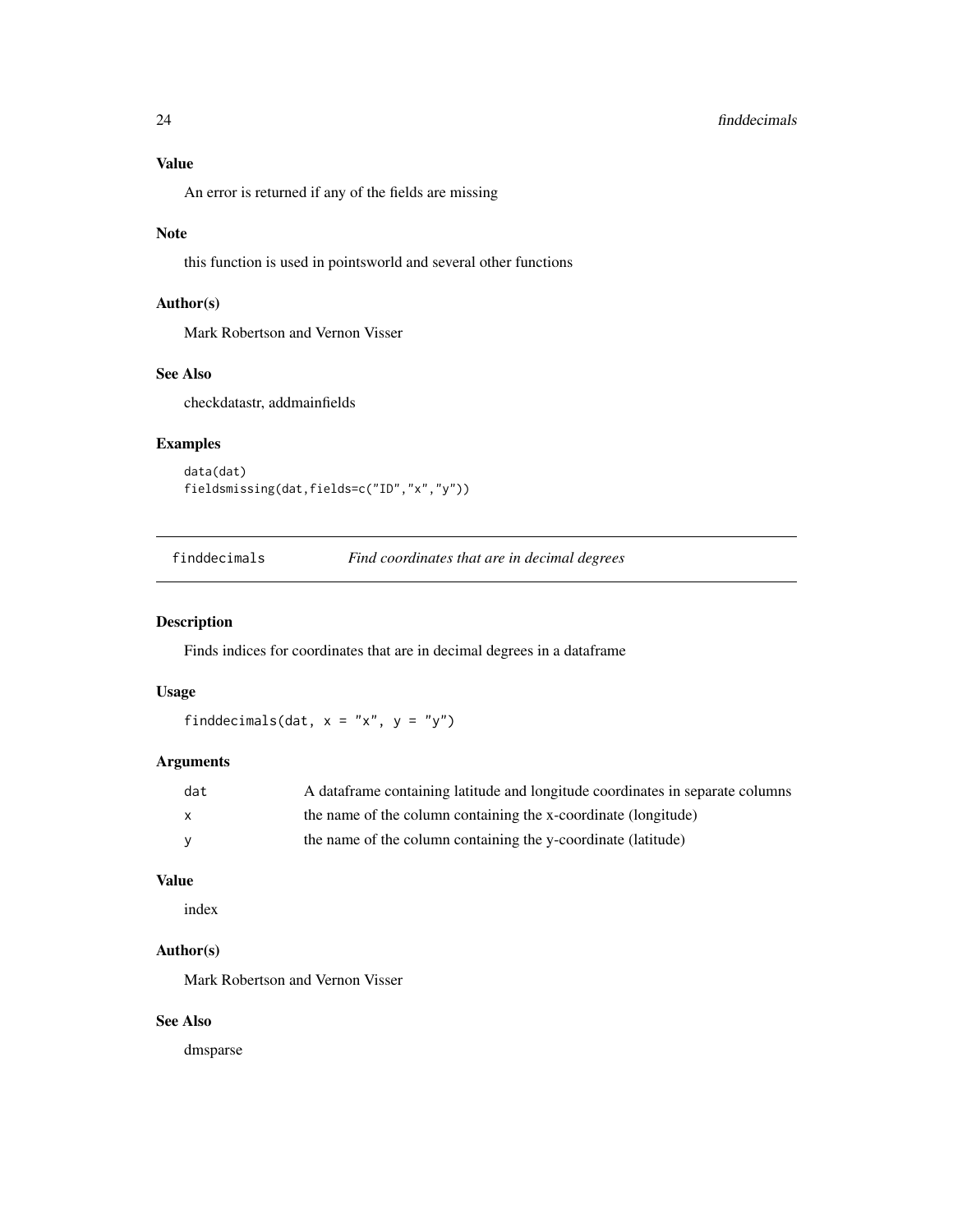#### <span id="page-24-0"></span>fmtcheck 25

# Examples

finddecimals(places,x='long',y='lat')

fmtcheck *Coordinate string format check*

# Description

checks that a coordinate string is not NA, does not have an empty string or if has no numbers i.e. if it is a valid coordinate

# Usage

fmtcheck(x)

# Arguments

x a coordinate string

#### Details

used in dmsparse

# Value

returns a value of 1 if the coordinate has either an NA, an empty string or has no numbers or returns a zero if not

#### Author(s)

Mark Robertson

#### See Also

dmsparse

```
a<-fmtcheck(x="no coordinate")
a<-fmtcheck(x="23_45S")
```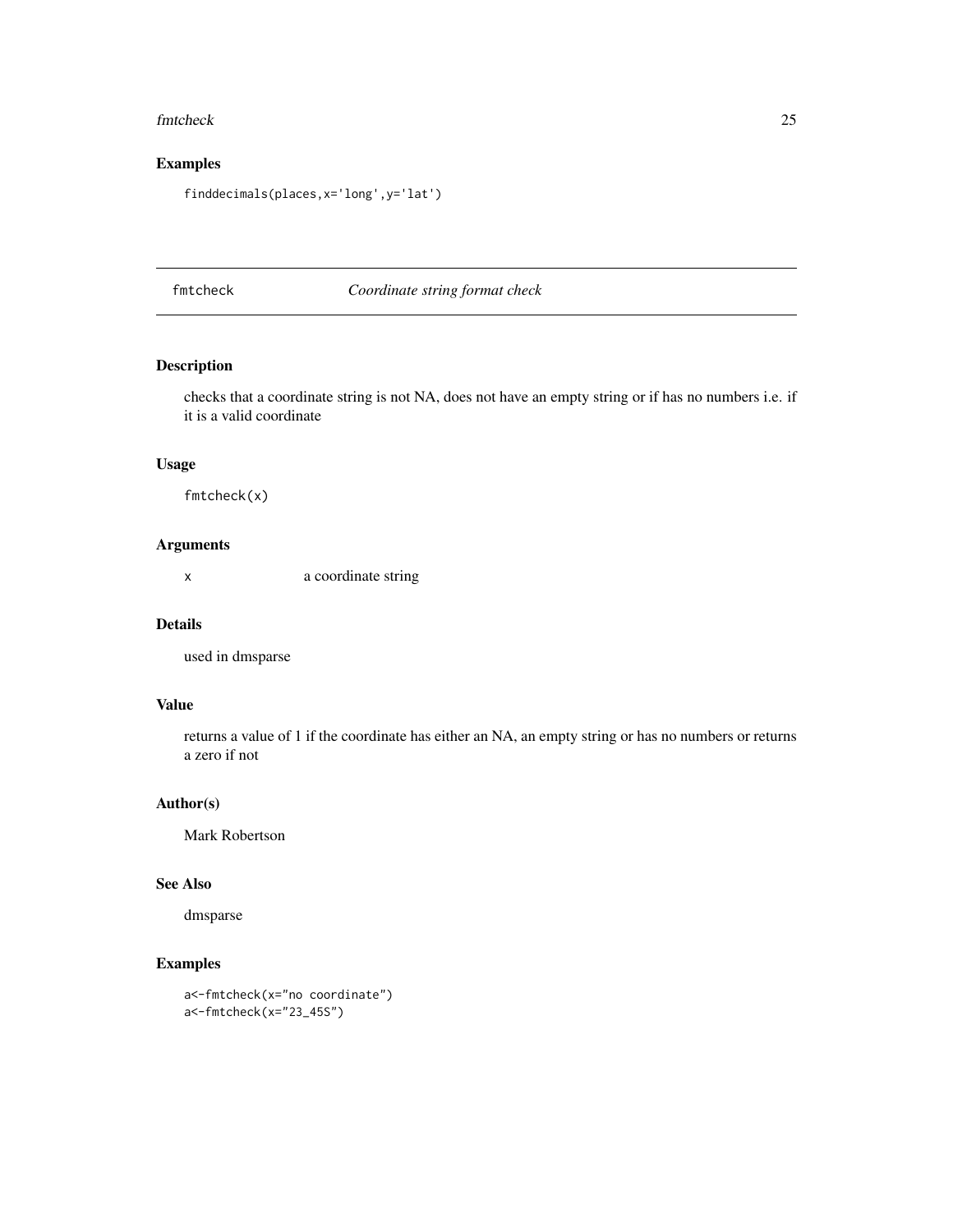<span id="page-25-0"></span>

A dataset of records from the Global Biodiversity Information Facility (GBIF)

#### Usage

data(gbifdat)

#### Format

A data frame with 311 observations on the following 16 variables.

gbifid a numeric vector - gbif identifier family a character vector - family of the taxon genus a character vector - genus name species a character vector - species name infraspecificepithet a character vector - infraspecific epithet taxonrank a character vector - taxon rank scientificname a character vector - scientific name countrycode a character vector - country code decimallatitude a numeric vector - latitude decimallongitude a numeric vector - longitude elevation a numeric vector - elevation in meters elevationaccuracy a numeric vector - elevation accuracy depth a numeric vector - depth depthaccuracy a numeric vector - depth accuracy taxonkey a numeric vector - taxon key specieskey a numeric vector - species key

# Source

www.gbif.org

# Examples

data(gbifdat)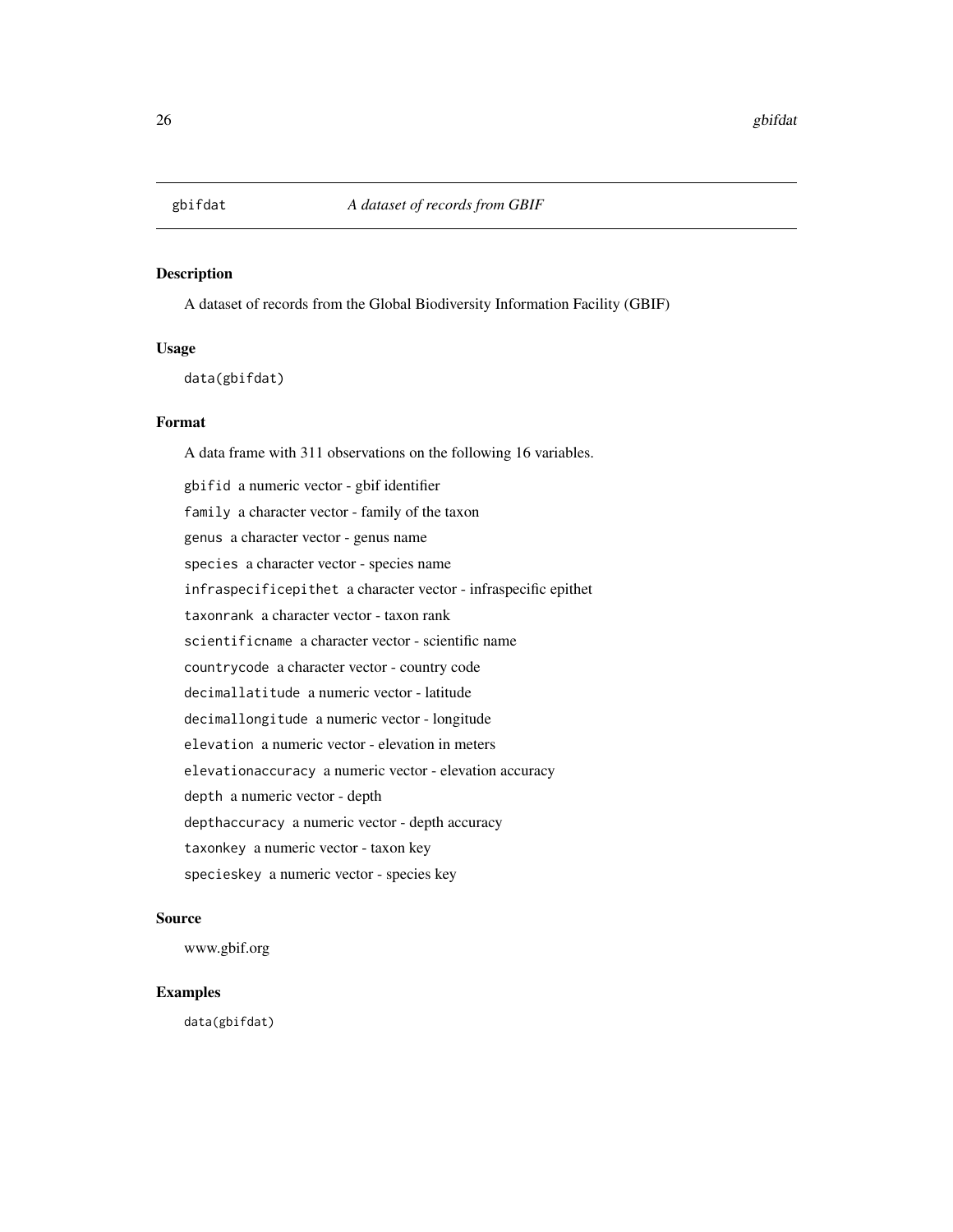<span id="page-26-0"></span>

An interactive plot with options to select to explore points in the geographical or environmental space. The environmental space is defined by the values of two environmental variables.

#### Usage

```
geo2envid(edat, g1, group1 = "Species", group2 = "",
world, xc = "AP", yc = "AMT", xname = "Annual Precipitation (mm)",
yname = "Mean Annual Temperature", showrecord = "",
ext = c(-180, 180, -60, 90)
```
#### Arguments

| edat       | a dataframe containing fields with the following names: ID, x, y, Species, x_original,<br>y_original, Correction, Modified, Exclude and the values of selected environ-<br>mental variables                                     |
|------------|---------------------------------------------------------------------------------------------------------------------------------------------------------------------------------------------------------------------------------|
| g1         | the name of the species to select                                                                                                                                                                                               |
| group1     | this is usually the column of species names                                                                                                                                                                                     |
| group2     | a second grouping variable                                                                                                                                                                                                      |
| world      | a shapefile of the world, where the column containing the country names must<br>be "NAMES"; see data(wrld_simpl)                                                                                                                |
| xс         | the name of the environmental variable to be used on the x-axis of the environ-<br>mental space                                                                                                                                 |
| yс         | the name of the environmental variable to be used on the y-axis of the environ-<br>mental space                                                                                                                                 |
| xname      | x-axis label for the environmental space                                                                                                                                                                                        |
| yname      | y-axis label for the environmental space                                                                                                                                                                                        |
| showrecord | the ID of a selected record to be shown on the map                                                                                                                                                                              |
| ext        | The extent, which can be specified as c(xmin, xmax, ymin, ymax) default extent<br>$c(-180, 180, -90, 90)$ . Alternatively if $ext="p"$ then the extent will be calculated<br>from the coordinates of the points in the dataset. |

#### Details

The selected records are marked with a red dot and ID numbers are shown. Records that are considered to be outliers can be excluded by selecting the record in the environmental space. A menu with various options is produced.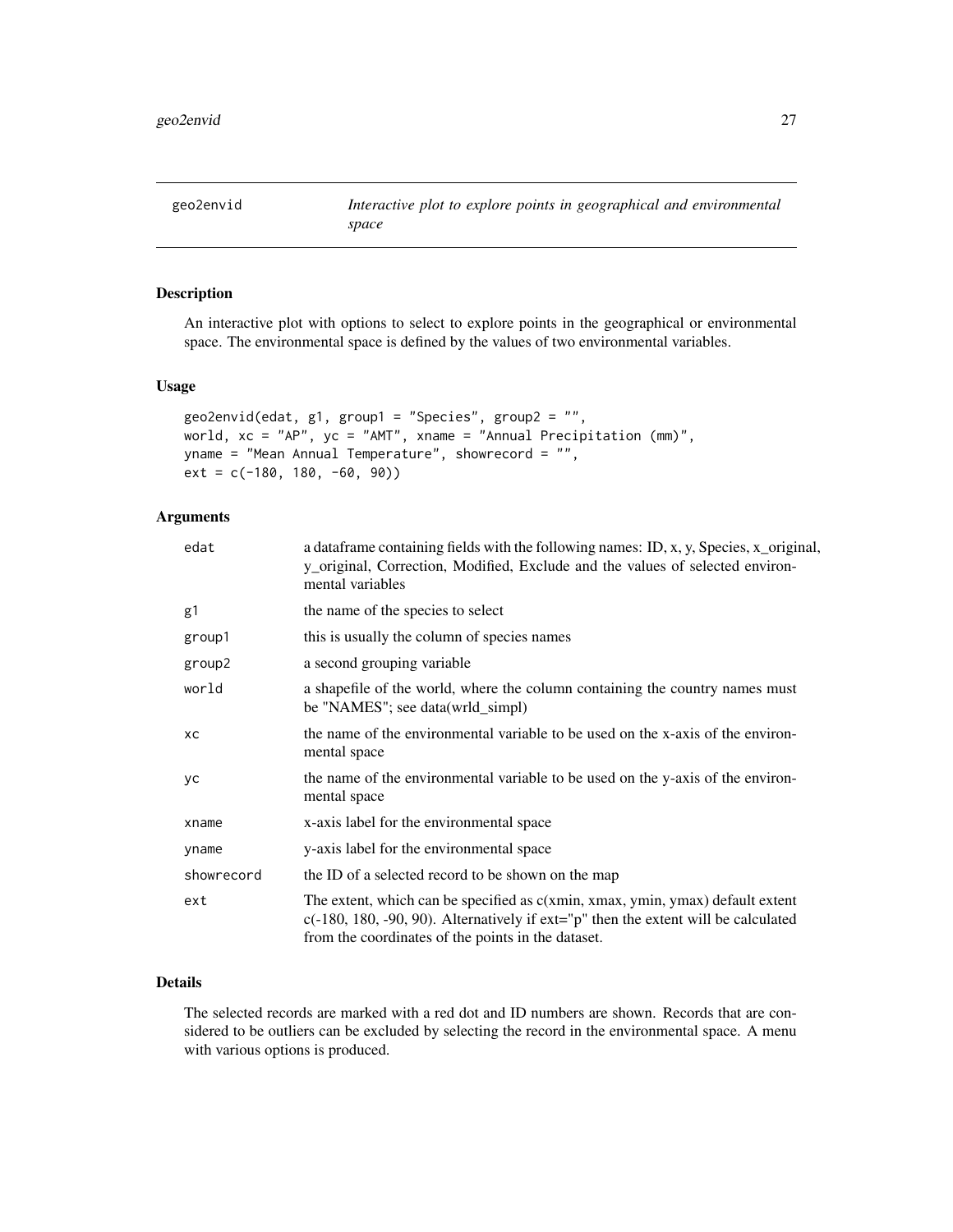#### Value

Interactive plot

#### Note

plotsetup should be run first

# Author(s)

Mark Robertson and Vernon Visser

# See Also

plotsetup, geo2envpca, alternatives, alternativesenv, wclim

#### Examples

```
## Not run:
plotsetup(6,6)
ed<-geo2envid(edat,"Species U","Species","",world,xc="bio12",
yc="bio1",xname="Ann. Precip.",yname="Ann. Mean Temp.",
showrecord="",ext="p")
## End(Not run)
```

| geo2envpca |  |
|------------|--|

geo2envpca *Interactive plot to explore points in geographical and environmental space*

#### Description

An interactive plot with options to select to explore points in the geographical or environmental space. The environmental space is defined by the values of two principal components from a principal components analysis on several environmental variables.

#### Usage

```
geo2envpca(edat, g1, group1 = "Species", group2 = "",
world, scaling = 1, vars = c("AMT", "AP", "MTCM", "MTWM",
"PWQ", "PCQ"), showrecord = "", ext = c(-180, 180, -60, 90))
```
#### **Arguments**

| edat   | a data frame containing fields with the following names: ID, x, y, Species, x_original,<br>y original, Correction, Modified, Exclude and the values of selected environ-<br>mental variables |
|--------|----------------------------------------------------------------------------------------------------------------------------------------------------------------------------------------------|
| g1     | the name of the species to select                                                                                                                                                            |
| group1 | this is usually the column of species names                                                                                                                                                  |

<span id="page-27-0"></span>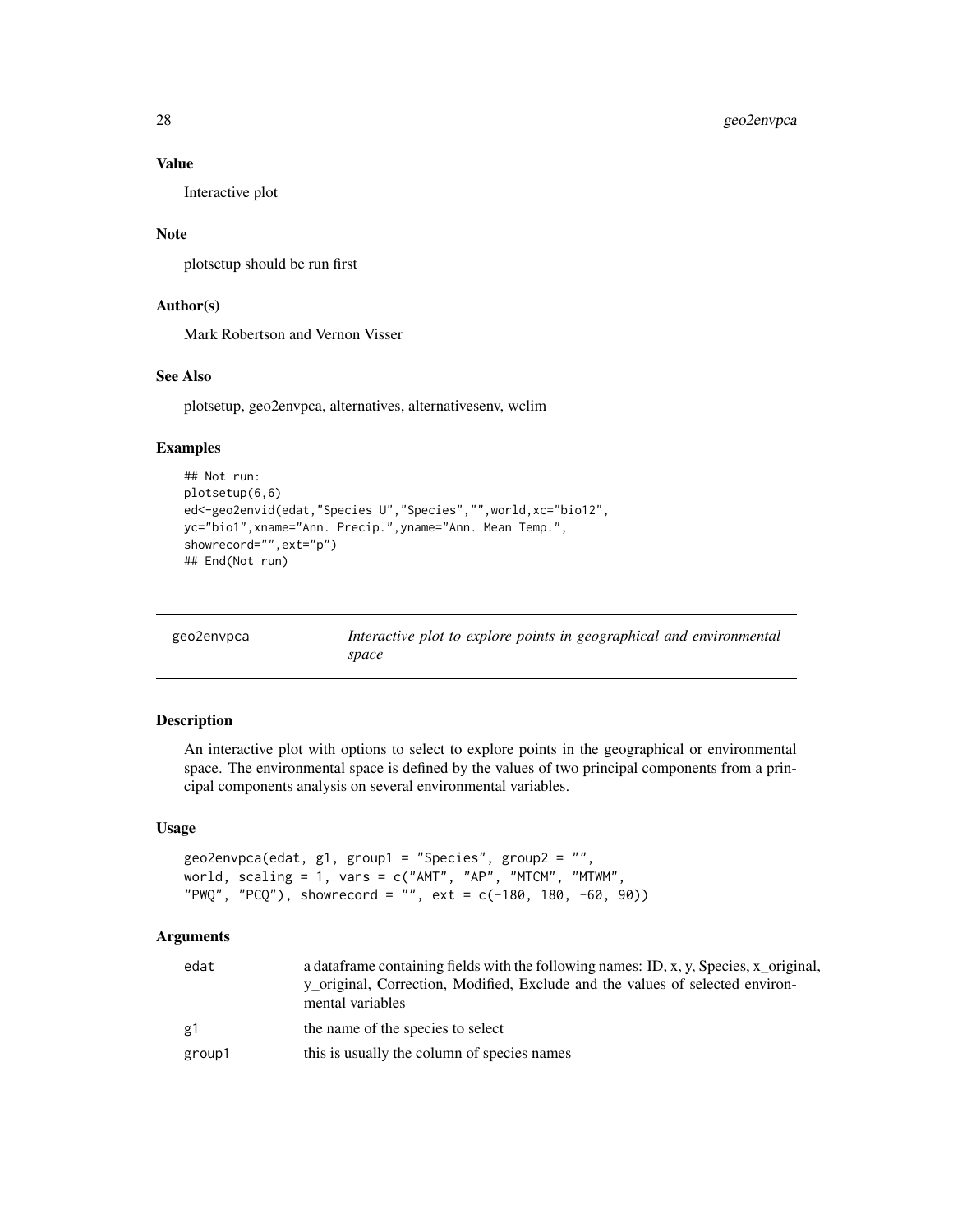# geo2envpca 29

| group2     | a second grouping variable                                                                                                                                                                                                      |
|------------|---------------------------------------------------------------------------------------------------------------------------------------------------------------------------------------------------------------------------------|
| world      | a shapefile of the world, where the column containing the country names must<br>be "NAMES"; see data(wrld_simpl)                                                                                                                |
| scaling    | a value of 1 or 2 for the type of scaling of the PCA space                                                                                                                                                                      |
| vars       | a character vector of environmental variable names that will be used to define<br>the environmental space. Values of these variables must be present in edat.                                                                   |
| showrecord | the ID of a selected record to be shown on the map                                                                                                                                                                              |
| ext        | The extent, which can be specified as c(xmin, xmax, ymin, ymax) default extent<br>$c(-180, 180, -90, 90)$ . Alternatively if $ext="p"$ then the extent will be calculated<br>from the coordinates of the points in the dataset. |

#### Details

The selected records are marked with a red dot and ID numbers are shown. Records that are considered to be outliers can be excluded by selecting the record in the environmental space. A menu with various options is produced.

#### Value

Interactive plot

#### Note

plotsetup should be run first

# Author(s)

Mark Robertson and Vernon Visser

# See Also

plotsetup, geo2envid, alternatives, alternativesenv, wclim

```
## Not run:
plotsetup(6,6)
ed<-geo2envpca(edat,"Species U",group1="Species",group2="",
world,scaling=1,vars=c("bio1","bio12","bio5","bio6","bio14"),
showrecord="1981",ext="p")
## End(Not run)
```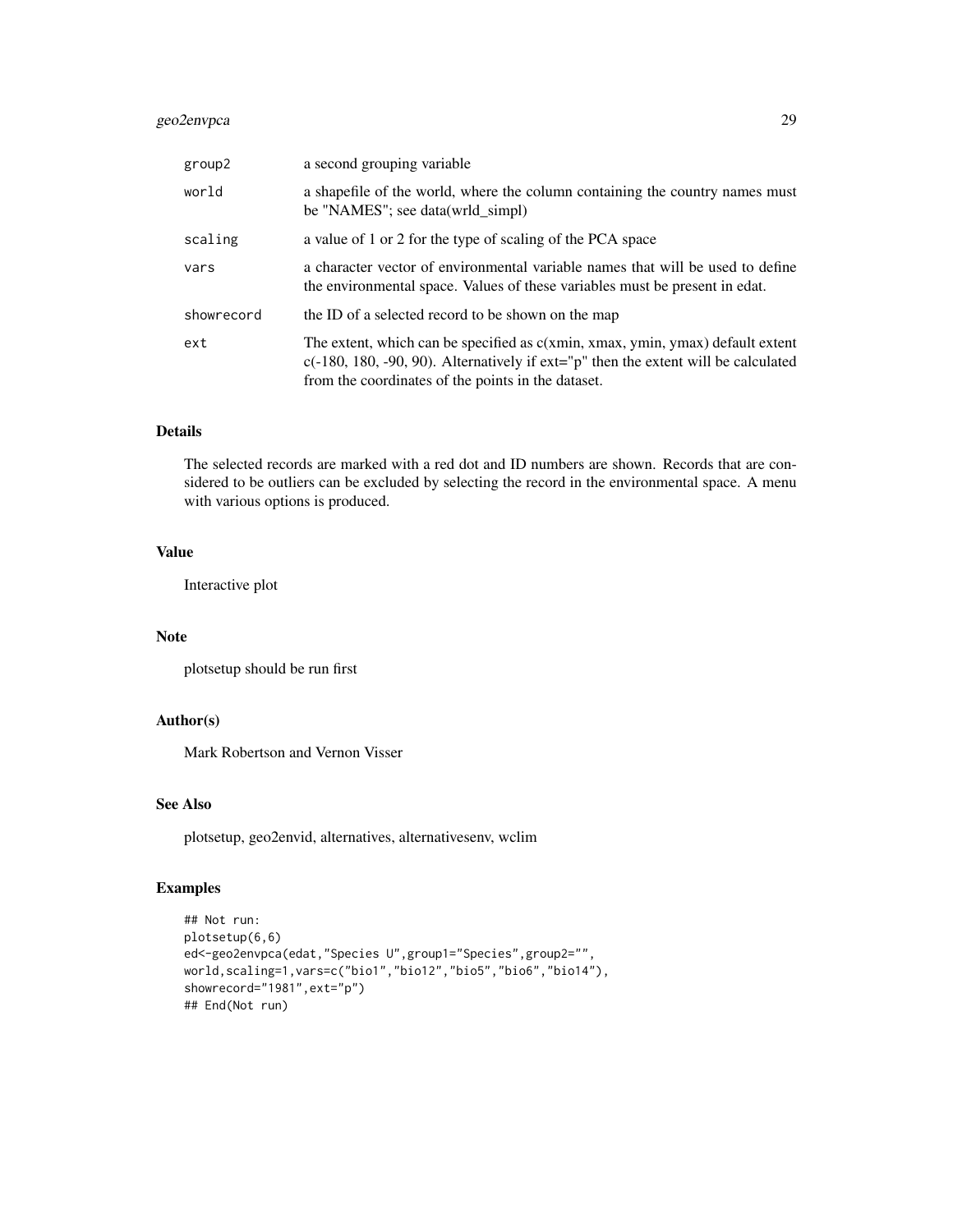<span id="page-29-0"></span>

Calculates the extent (x- and y-limits in decimal degrees)

# Usage

getextent(x, y, ext)

# Arguments

|     | x-coordinates in decimal degrees                                                                                                                                                          |
|-----|-------------------------------------------------------------------------------------------------------------------------------------------------------------------------------------------|
| ۷   | y-coordinates in decimal degrees                                                                                                                                                          |
| ext | ext can be a raster from the raster package; an extent object from the raster<br>package; "p" which means that the extent will be derived from the x- and y-<br>coordinates in the input. |

#### Value

| $x \ln$ | x-limits                                                                                        |
|---------|-------------------------------------------------------------------------------------------------|
| vlm     | y-limits                                                                                        |
| beyond  | a vector with ones where points are beyond extent and zeros where they are<br>within the extent |

# Author(s)

Mark Robertson

# See Also

pointsworld

```
data(dat)
e<-getextent(dat$x,dat$y,"p")
```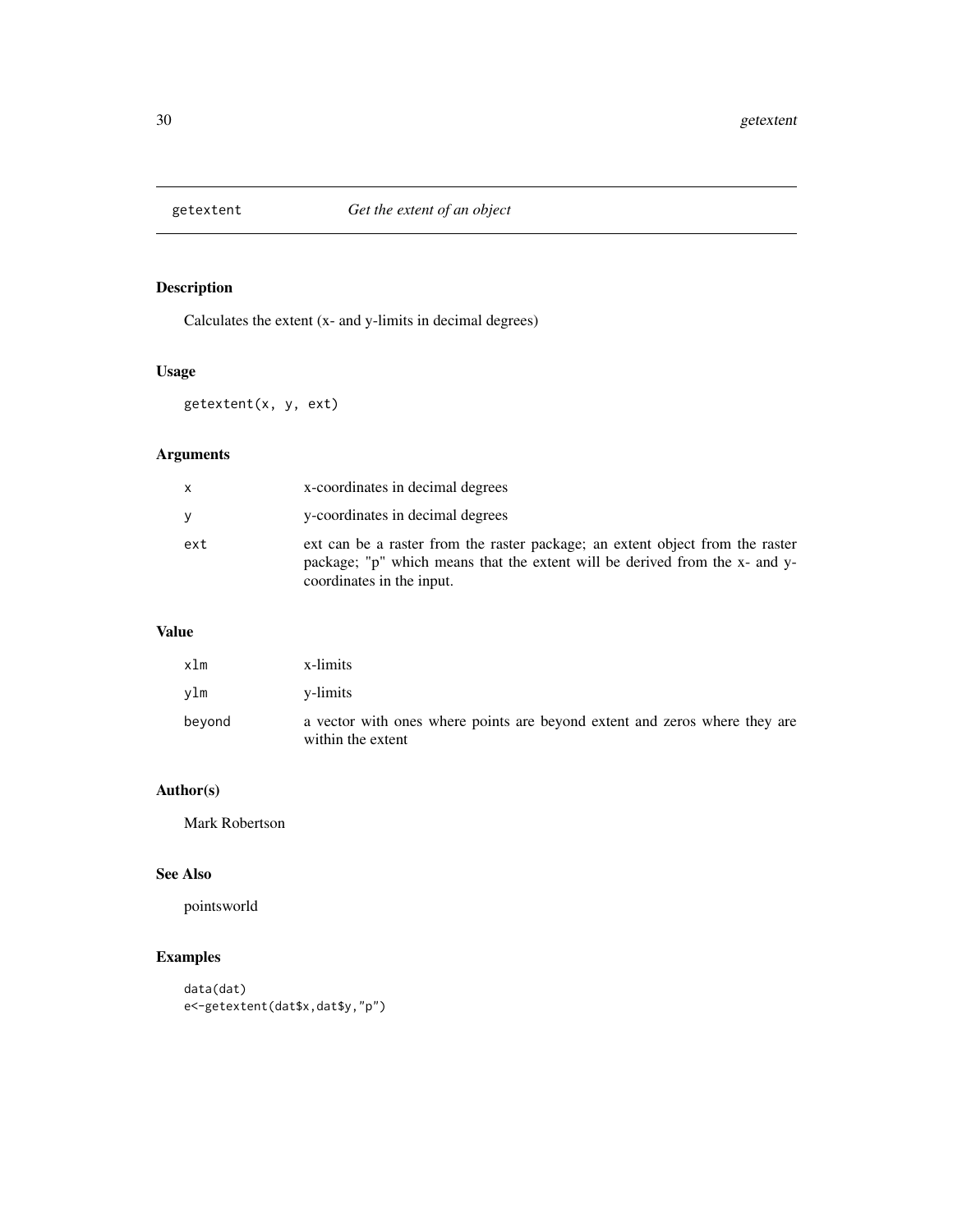<span id="page-30-0"></span>

Finds the formats for a character vector of coordinates

# Usage

getformat(x)

#### Arguments

x a character vector of coordinates

#### Value

a format string in which 0 is returned if numeric, "." if decimal, "L" if N,S,E,W; or "\*" for any other character

# Author(s)

Mark Robertson

# See Also

dmsabs, dmsparse

# Examples

getformat("22.15.32S")

getletter *Find letters in coordinates*

# Description

Finds letters (N, S, W, E) in a character vector or coordinates

# Usage

getletter(x)

# Arguments

x a character vector of coordinates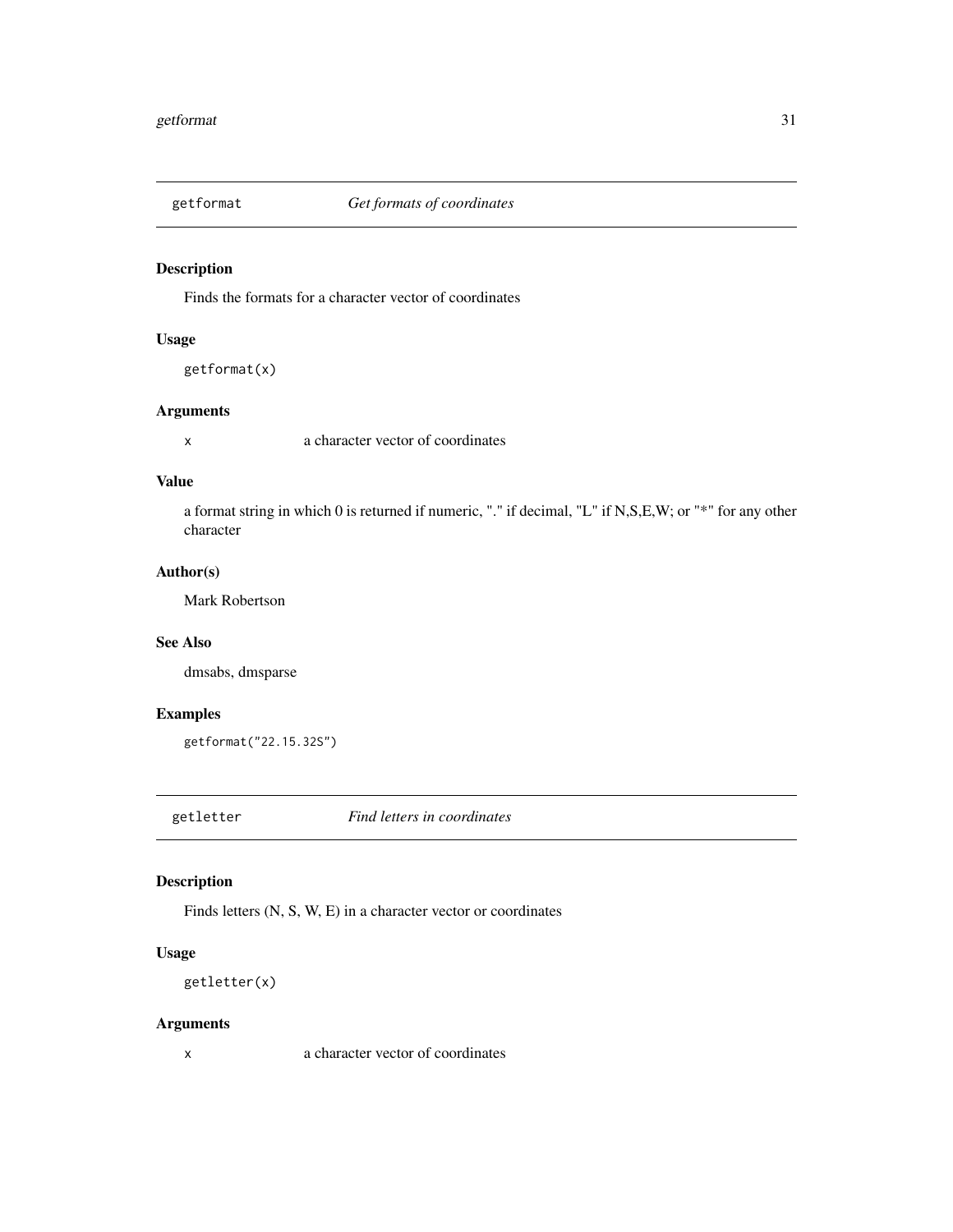<span id="page-31-0"></span>a dataframe with the coordinate and letter (N, S, E, W) in separate columns

#### Note

This function is used in dmsparse

#### Author(s)

Mark Robertson

# See Also

dmsparse

# Examples

```
x<-c("25 30 15S","34 45 12E")
getletter(x)
```
keepmainfields *Keep main fields in a dataframe.*

# Description

Select main fields required by biogeo.

# Usage

```
keepmainfields(dat, ID = "", Species = "", x = "", y = "", others = "")
```
# Arguments

| dat          | A dataframe containing records including an identifier field, a species name<br>field, x- and y-coordinates fields and any other fields. |
|--------------|------------------------------------------------------------------------------------------------------------------------------------------|
| ID           | The unique identifier field                                                                                                              |
| Species      | The field containing the species names                                                                                                   |
| $\mathsf{x}$ | x-coordinate in decimal degrees                                                                                                          |
| <b>y</b>     | y-coordinate in decimal degrees                                                                                                          |
| others       | Names of other fields that should be retained in the dataframe                                                                           |

# Value

A dataframe containing the selected fields.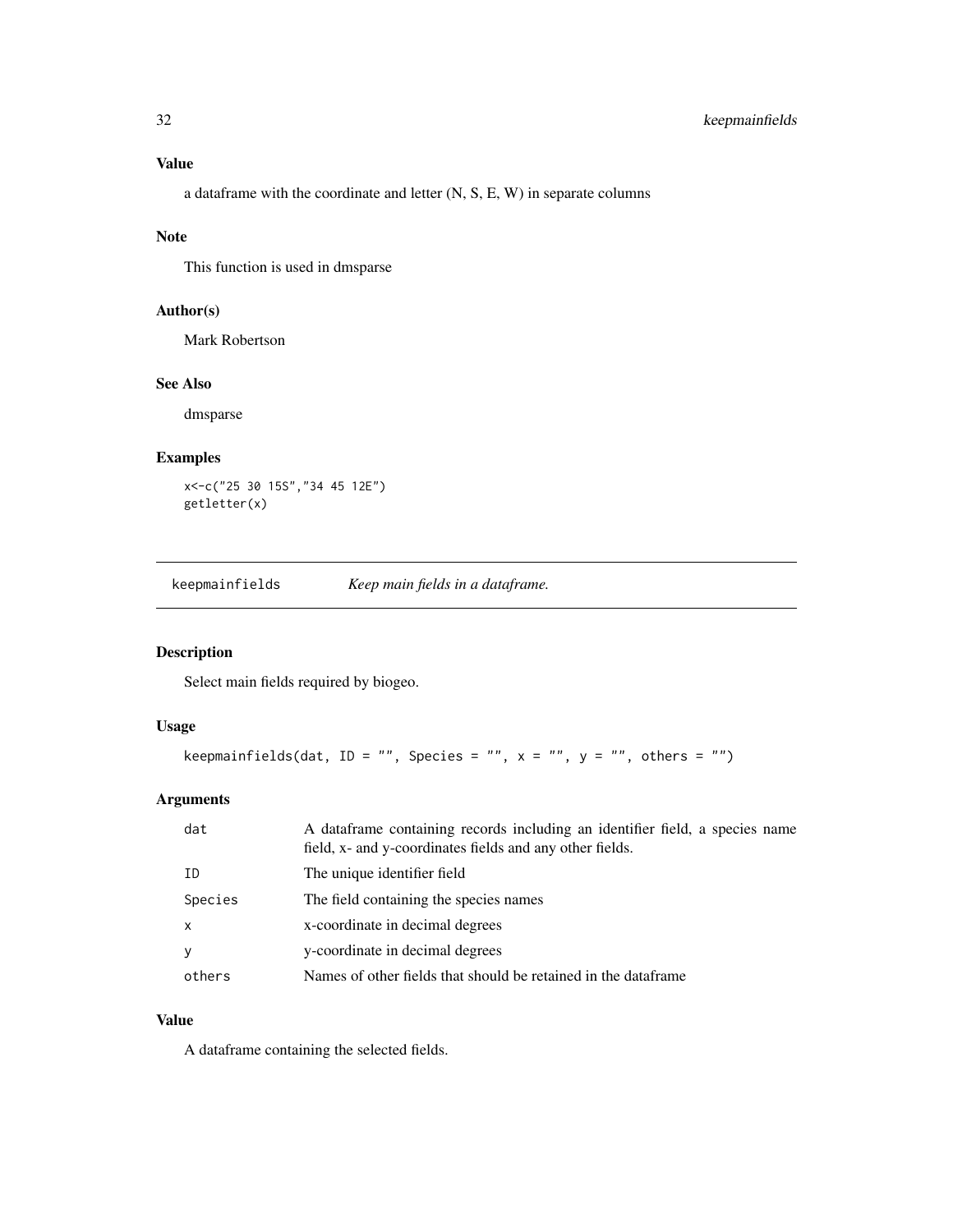# <span id="page-32-0"></span>missingcoords 33

# Author(s)

Vernon Visser and Mark Robertson

# See Also

addmainfields, renamefields, checkdatastr

# Examples

```
names(gbifdat)
dat3 <- keepmainfields(gbifdat, Species='species', x='decimallongitude', y='decimallatitude')
```
missingcoords *Finds indices of records in a dataset where the coordinates are missing*

# Description

Finds indices of records in a dataset where the coordinates are missing

#### Usage

missingcoords(x, y)

#### Arguments

| x | a column of x-coordinates |
|---|---------------------------|
| ٧ | a column of y-coordinates |

# Value

index corresponding with row numbers in the input data frame

# Author(s)

Mark Robertson

# See Also

dmsparse

# Examples

a<-missingcoords(dat\$x,dat\$y)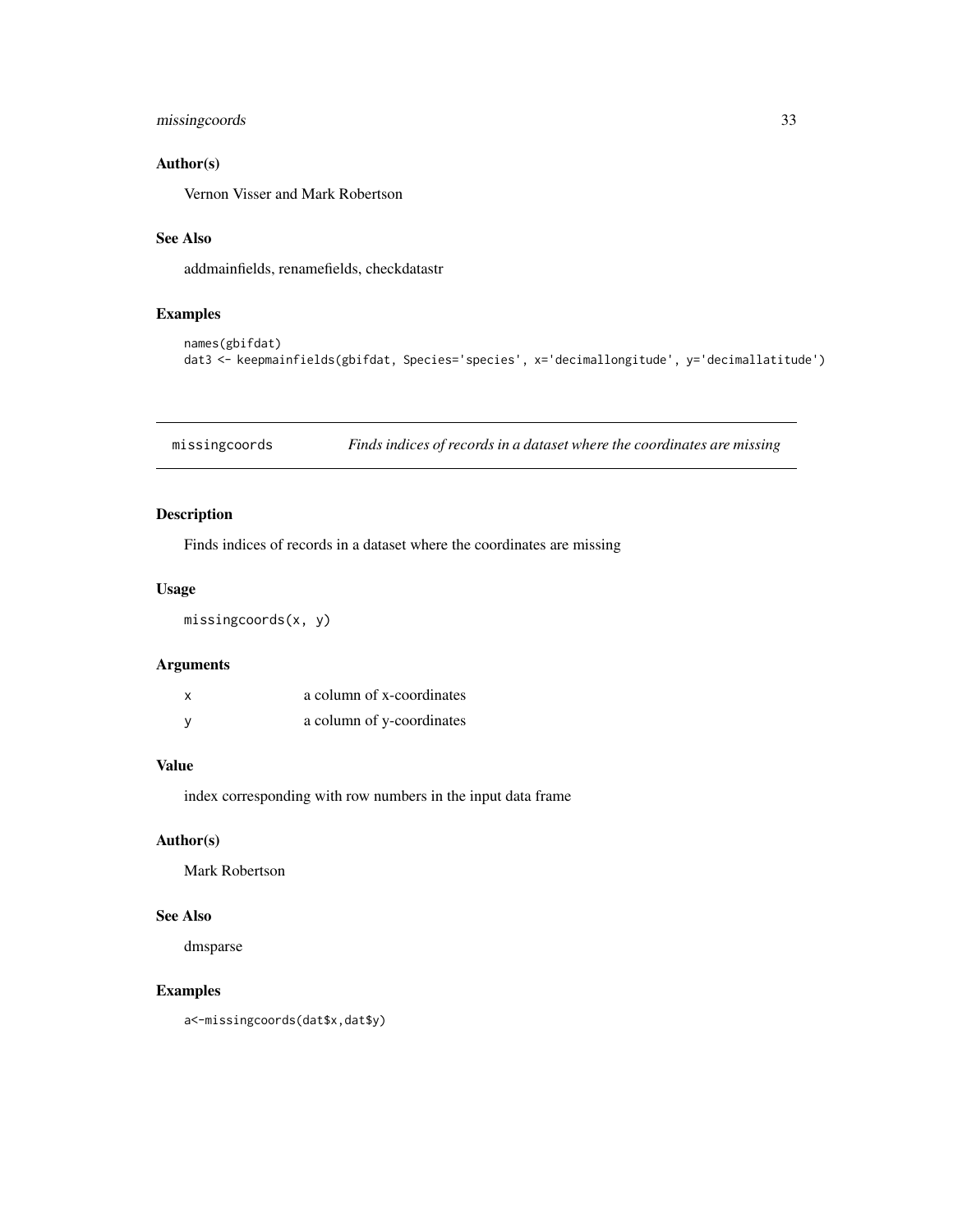<span id="page-33-0"></span>missingvalsexclude *Excludes records with missing values for points*

# Description

Excludes records with missing values for points (i.e. points falling in the sea for terrestrial species)

#### Usage

missingvalsexclude(rst, dat)

# Arguments

| rst | a raster                                                                                  |
|-----|-------------------------------------------------------------------------------------------|
| dat | a data frame containing fields with the following names: ID, x, y, Species and<br>Exclude |

#### Value

a dataframe in which records with points that have missing values extracted from the raster input (rst) have values in the column Exclude are set to 1.

# Author(s)

Mark Robertson and Vernon Visser

#### See Also

duplicatesexclude, addmainfields, renamefields, keepmainfields, checkdatastr

```
## Not run:
dem<-raster(dem,xmn=-180, xmx=180, ymn=-60, ymx=90)
missingvalsexclude(dem, dat)
## End(Not run)
```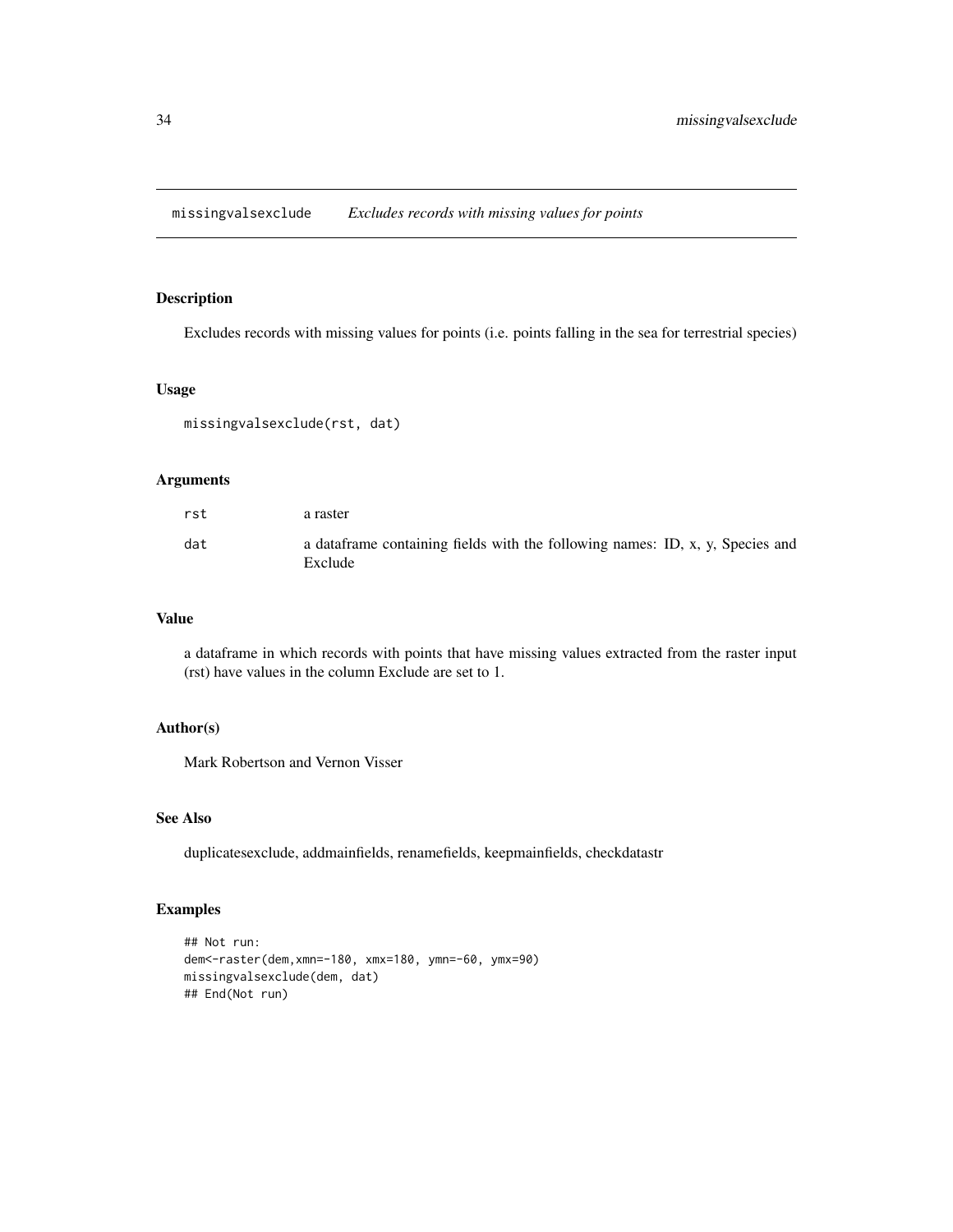<span id="page-34-0"></span>

Identifies records that were modified between two dates

# Usage

modified(dat, d1, d2)

# Arguments

| dat | a data frame containing fields with the following names: ID, x, y, Species, x_original, |
|-----|-----------------------------------------------------------------------------------------|
|     | y original, Correction, Modified, Exclude                                               |
| d1  | the start date e.g. "01-07-2014 12:11:12"                                               |
| d2  | the end date e.g. $\degree$ 05-07-2014 12:11:12 $\degree$                               |

# Value

index of row numbers for records with a date in the Modified column of the dataframe (dat) that falls between the dates specified in d1 and d2

#### Author(s)

Mark Robertson

# See Also

modifiedtoday

# Examples

modified(dat, "01-07-2014 12:11:12", "05-07-2014 12:11:12")

modifiedtoday *Identify records that were modified today*

# Description

Identifies records that were modified on the current date

#### Usage

modifiedtoday(dat)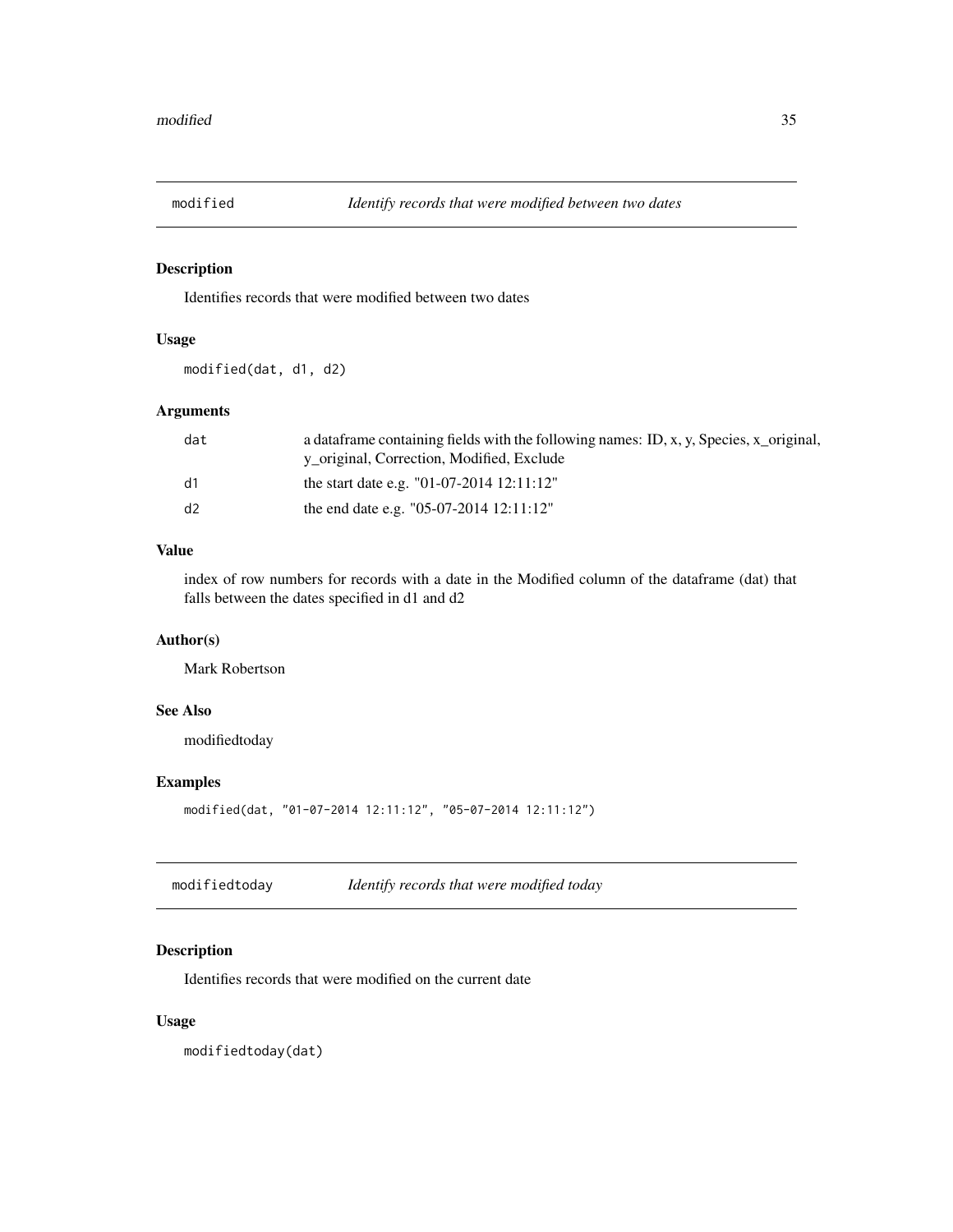<span id="page-35-0"></span> $36$  msk60

#### Arguments

dat a dataframe containing fields with the following names: ID, x, y, Species, x\_original, y\_original, Correction, Modified, Exclude

# Value

index of row numbers for records with a date in the Modified column of the dataframe (dat) that correspond with today's date

#### Author(s)

Mark Robertson

# See Also

modified, alternatives, alternatives2

#### Examples

f<-modifiedtoday(dat) dat[f,]

msk60 *msk60*

#### Description

A vector of index numbers indicating the grid cells with environmental data in 1 degree (60 minute) dataset

# Usage

data("msk60")

# Format

The format is: atomic [1:16216] 2304 2305 2306 2307 2308 ... - attr(\*, "na.action")=Class 'exclude' int [1:37784] 1 2 3 4 5 6 7 8 9 10 ...

#### Details

Generated by reclassifying the Worldclim 10 minute data to 30 minute spatial resolution

#### Source

www.worldclim.org

#### Examples

data(msk60)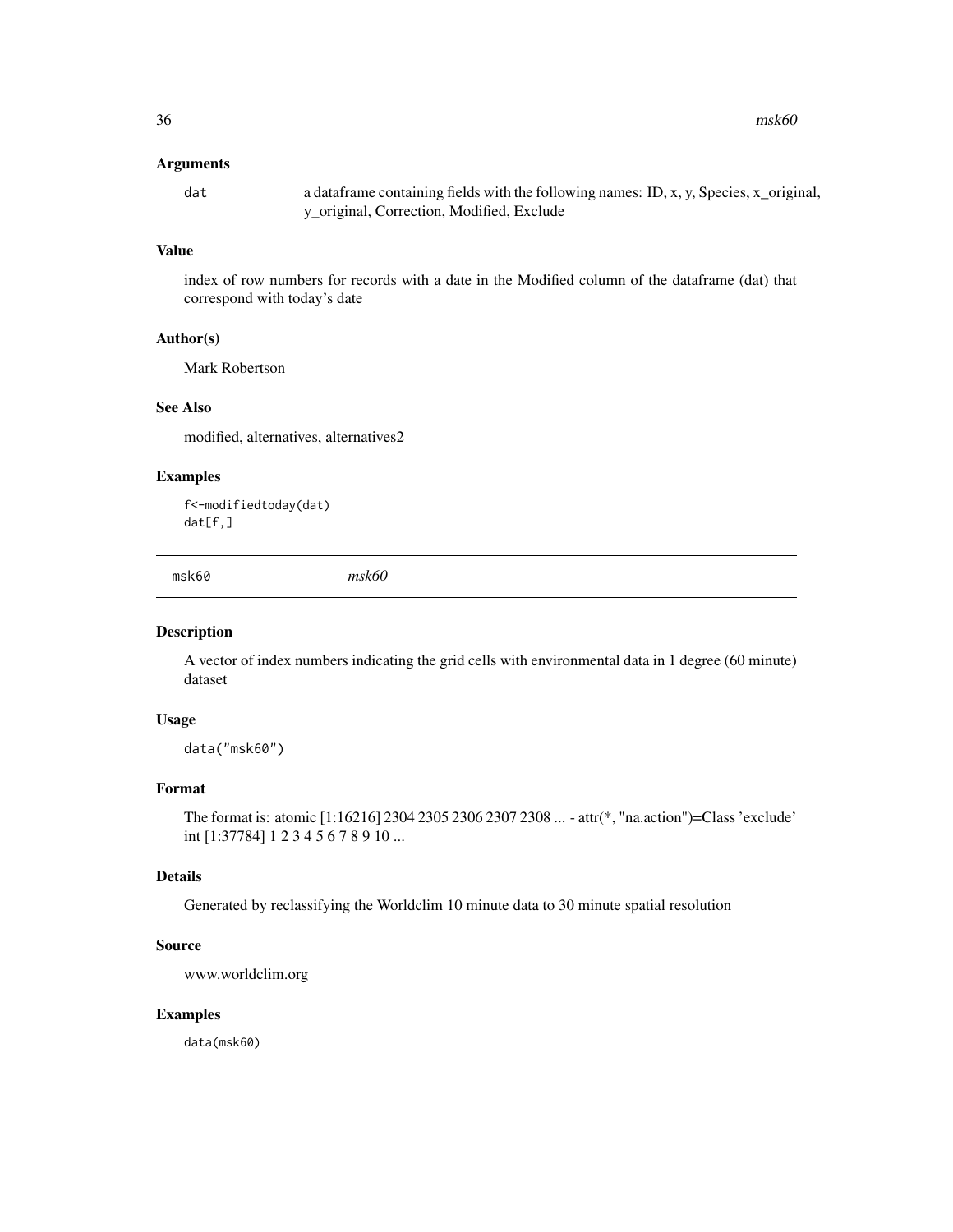<span id="page-36-0"></span>nearestcell *Assigns points that fall into the sea to the centre of the nearest adjacent coastal grid cell for terrestrial species and to nearest sea cell for marine species*

# Description

Assigns points that fall in the sea to the centre nearest adjacent coastal grid cell. It ignores points that do not have an adjacent coastal grid cell.

# Usage

nearestcell(dat, rst)

# Arguments

| dat | a data frame containing fields with the following names: ID, x, y, Species, x_original,<br>y_original, Correction, Modified, Reason, Exclude |
|-----|----------------------------------------------------------------------------------------------------------------------------------------------|
| rst | a raster                                                                                                                                     |

#### Value

| dat   | a data frame in which the new coordinates are assigned to x and y. The original<br>values for the x- and y-coordinates are assigned to x_original and y_original. |
|-------|-------------------------------------------------------------------------------------------------------------------------------------------------------------------|
| moved | a data frame with the identifiers $(ID)$ , x- and y-coordinates $(x \text{ and } y)$ for the coor-<br>dinates that were modified                                  |

# Author(s)

Mark Robertson and Veron Visser

#### See Also

missingvaluesexclude, addmainfields

```
## Not run:
dem<-raster(dem,xmn=-180, xmx=180, ymn=-60, ymx=90)
a<-nearestcell(dat, dem)
## End(Not run)
```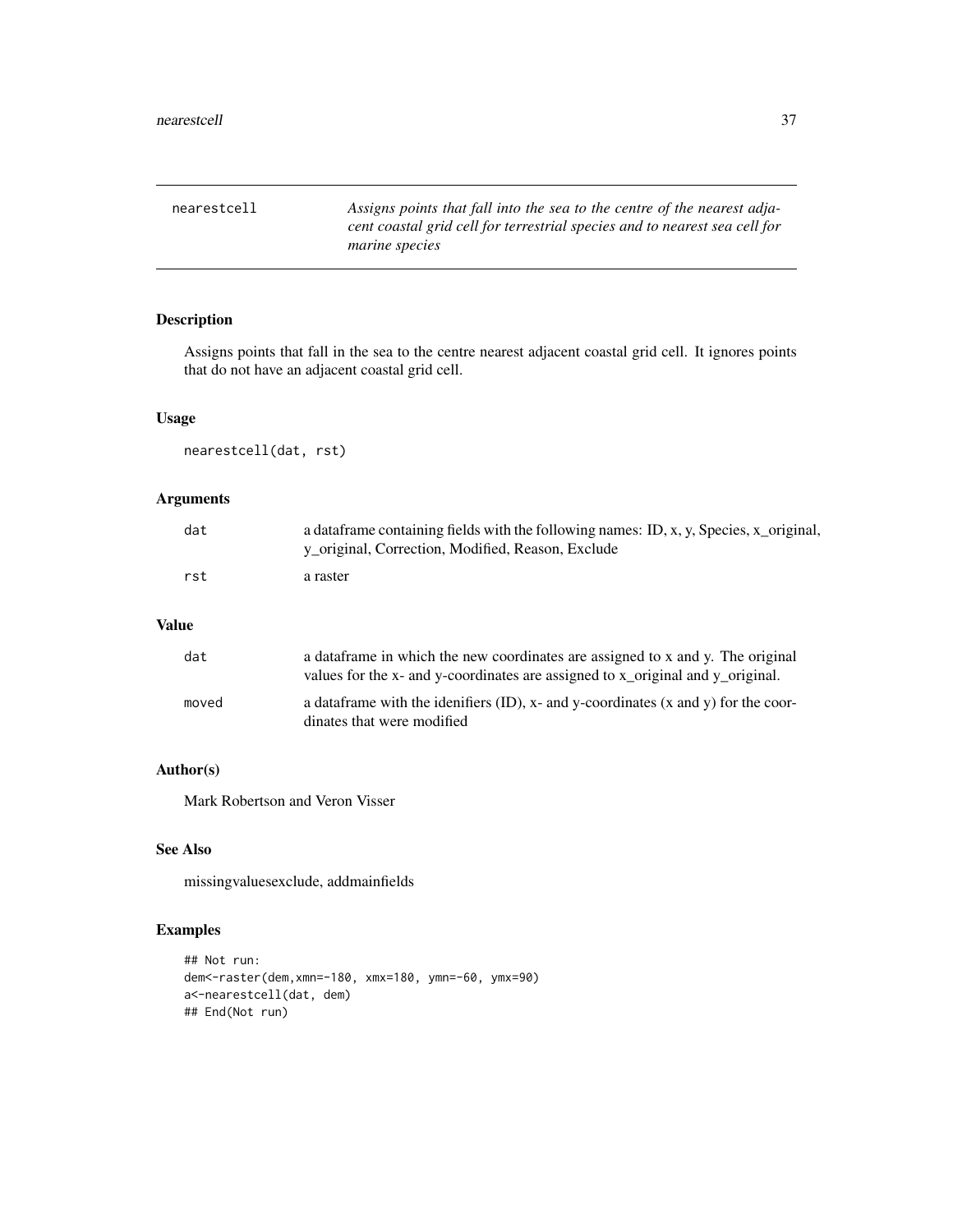Calculates the outliers using the reverse jackknife procedure (see rjack) and boxplot statistics (using boxplot.stats). If the value lies 1.5 times beyond the length of the box in the boxplot then it is considered to be an outlier. This function is used by errorcheck.

#### Usage

outliers(rid, species, dups, ev)

#### Arguments

| rid     | row identifier created in errorcheck                       |
|---------|------------------------------------------------------------|
| species | column of species names                                    |
| dups    | a column of zeros and ones, where ones indicate duplicates |
| ev      | the values of the environmental variable                   |

# Value

values of 1 if records is an outlier and zero if not in two columns. The first column is for the boxplot method and the second is for the reverse jackknife method.

#### Note

This function is only applied to a species if there are 10 or more records for that species.

#### Author(s)

Mark Robertson

#### See Also

errorcheck, boxplot.stats, rjack

```
rid<-1:20
species<-rep("Species A",20)
dups=rep(0,20)
ev<-c(rnorm(19,mean=20,sd=1),40)
a<-outliers(rid, species, dups, ev)
```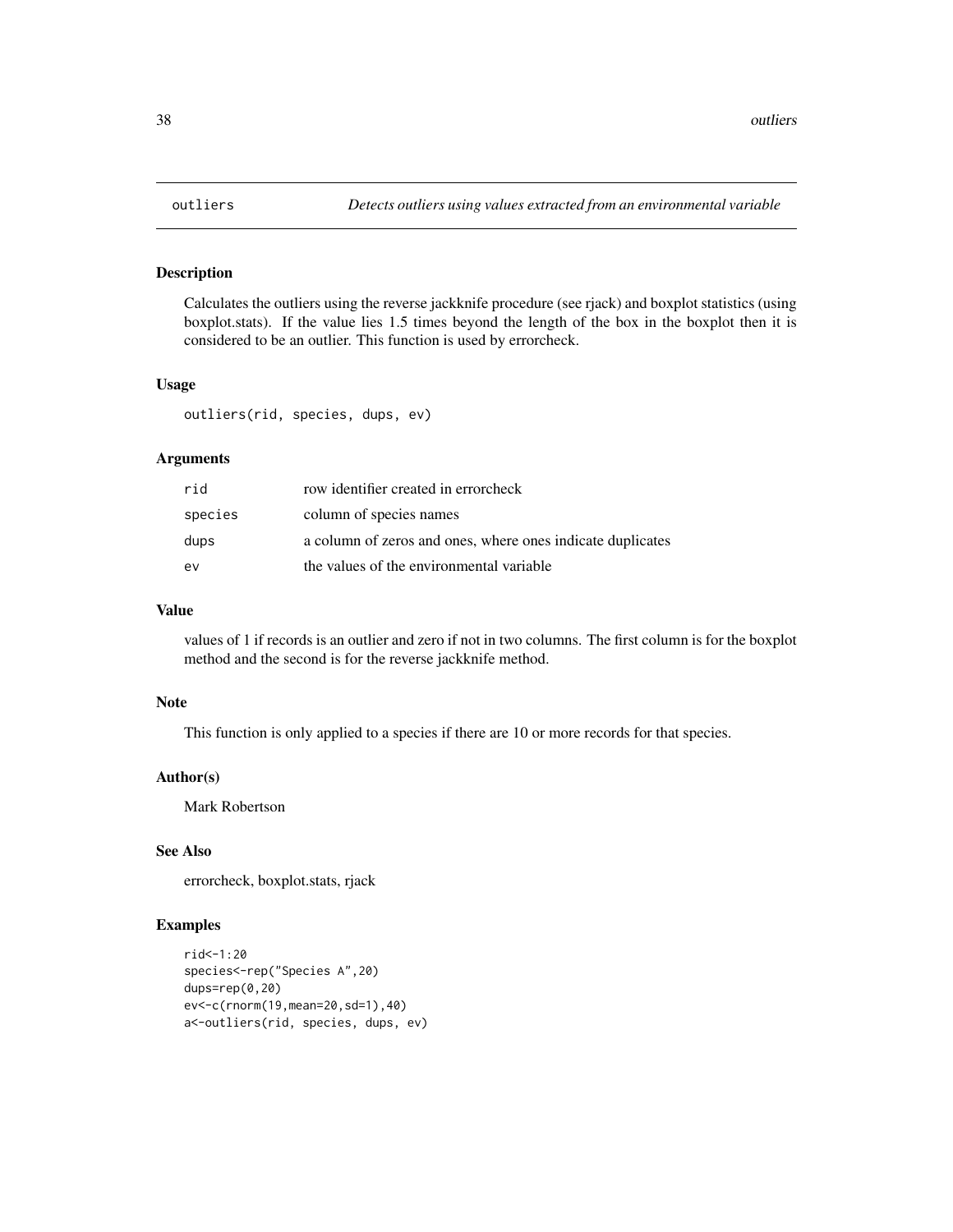<span id="page-38-0"></span>

Parse coordinates into separate fields from a character vector using a format string. This is a manual version of dmsparse.

#### Usage

parsecoords(dat, d1, fmtstr)

#### Arguments

| dat    | a character vector of coordinates                                          |
|--------|----------------------------------------------------------------------------|
| d1     | a summary of the various coordinate formats obtained from unique formats   |
| fmtstr | a format string for the different formats present e.g. "dd.mm", "dd.mm.ss" |

# Value

a dataframe containing degrees, minutes, seconds, letters (N,S,E,W) and decimal degrees in separate columns

# Note

In most cases dmsparse would be preferable

#### Author(s)

Mark Robertson

# See Also

dmsparse, uniqueformats

```
fmtstr<-c("dd mm.m","dd mm ss.ss","dd mm ss")
uf<-uniqueformats(places$long[1:3])
px<-parsecoords(places$long[1:3],uf,fmtstr)
```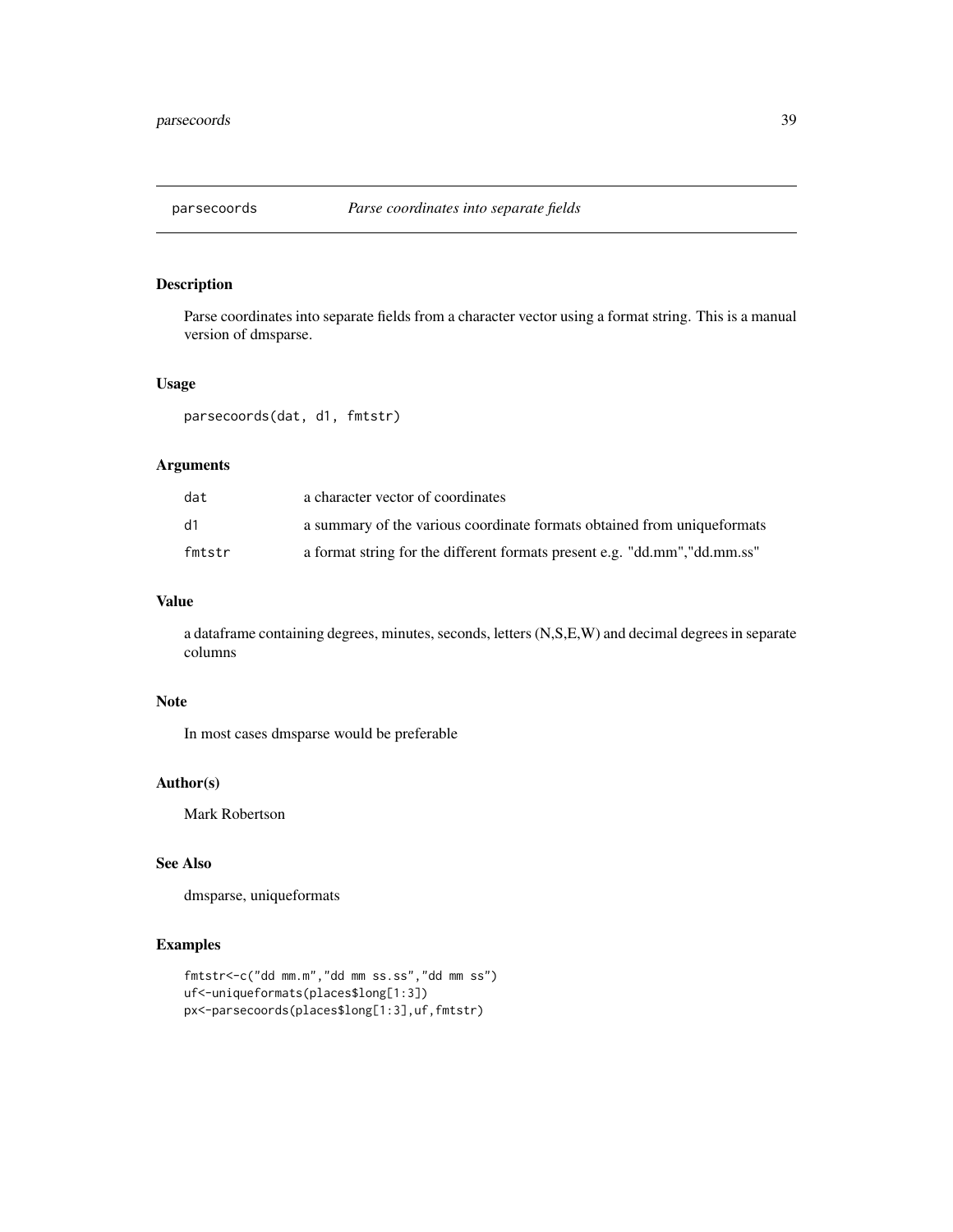<span id="page-39-0"></span>

A dataset of localities with coordinates in different formats.

#### Usage

data(places)

# Format

A data frame with 20 observations on the following 4 variables.

id a numeric vector - a unique identifier

Place a character vector - the name of the place

long a character vector - longitude in various formats

lat a character vector - latitude in various formats

# Examples

head(places)

plotsetup *Produces devices for plotting*

#### Description

Plot windows are used by geo2envid and geo2envpca

#### Usage

```
plotsetup(xi, yi)
```
# Arguments

| хi | dimension of the x-axis of the plot window in inches |  |
|----|------------------------------------------------------|--|
| уi | dimension of the y-axis of the plot window in inches |  |

# Value

produces three plot windows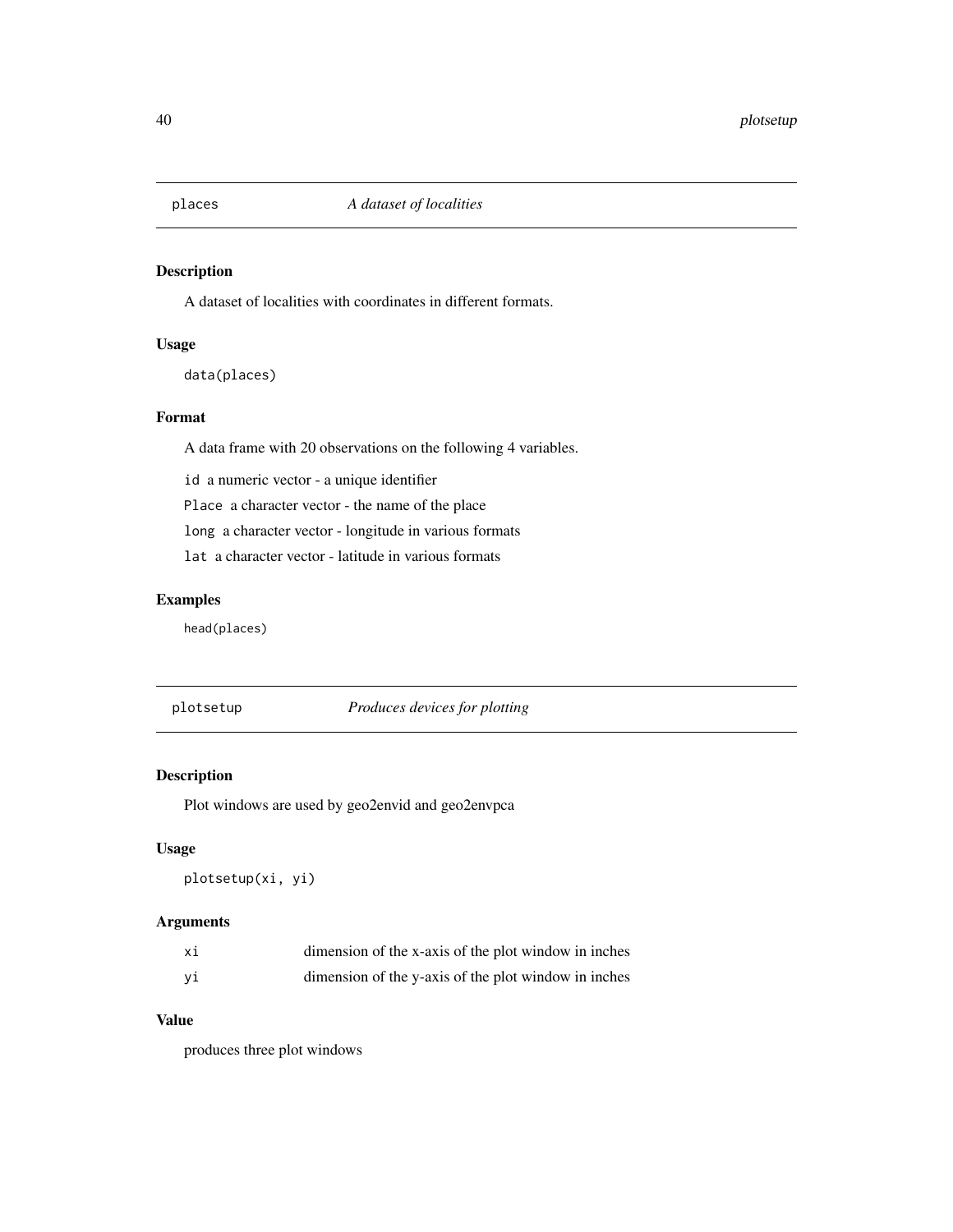# <span id="page-40-0"></span>points2shape 41

# Author(s)

Mark Robertson

# See Also

geo2envid2, geo2envpca

# Examples

plotsetup(6,6)

points2shape *Save data to a points shape file*

# Description

Save data to a points shape file with a geographic projection

# Usage

points2shape(dat, x, y, fn)

# Arguments

| dat          | a data frame containing x- and y-coordinates and any other data |
|--------------|-----------------------------------------------------------------|
| $\mathbf{x}$ | name of x-coordinates column in dat                             |
| <b>V</b>     | name of y-coordinates column in dat                             |
| fn           | the name of the file to be create (should have a shp extension) |

# Value

a point shape file

#### Author(s)

Mark Robertson

# See Also

pointsworld

# Examples

points2shape(dat,"x","y",fn="pointshape.shp")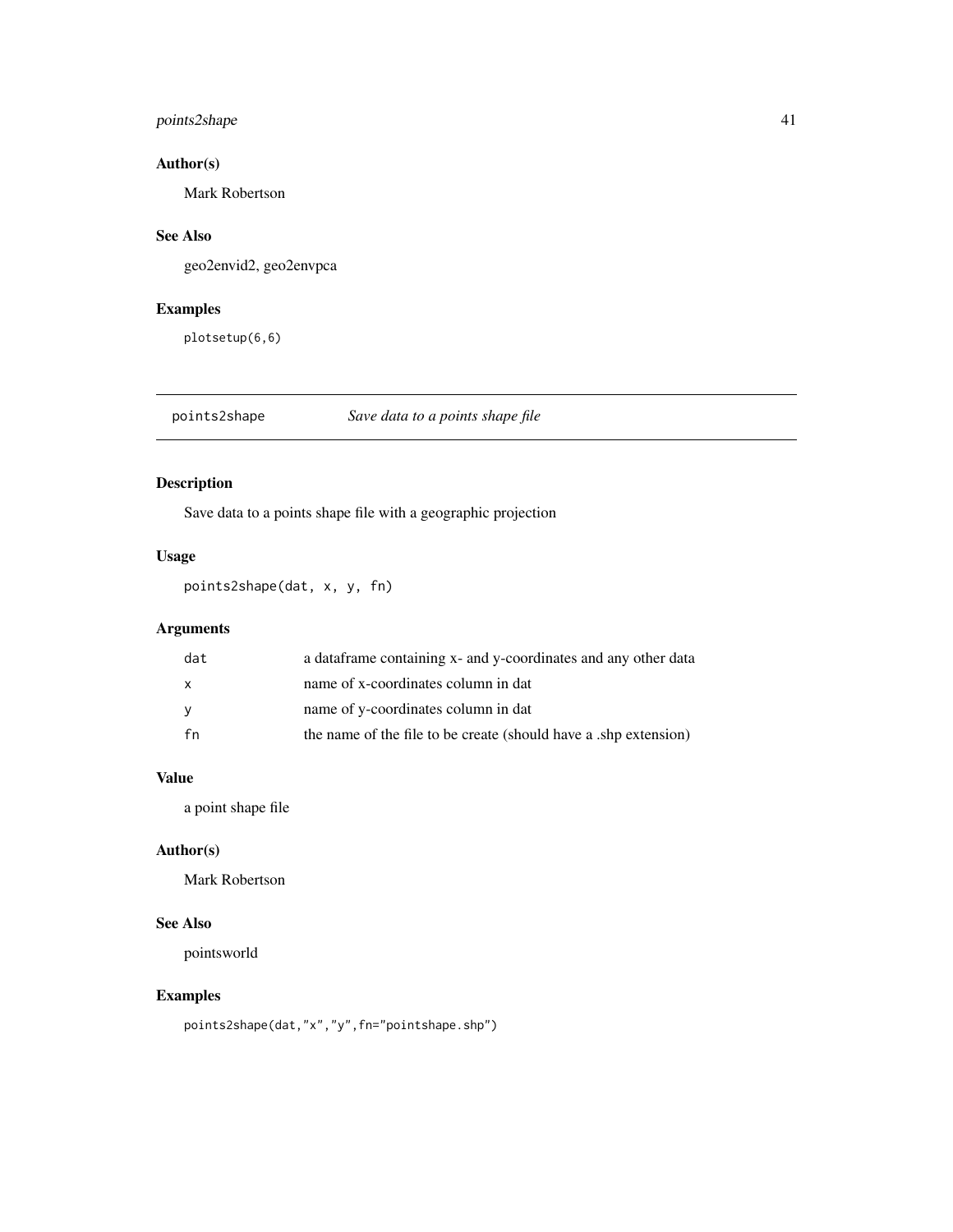Plots points on a world map. Records that fall outside of country boundaries appear in red and records inside country boundaries appear in blue.

#### Usage

pointsworld(world, dat, x, y, ext = c(-180, 180, -90, 90))

# Arguments

| world        | a shapefile of the world, where the column containing the country names must<br>be "NAMES"; see data(wrld_simpl)                                                                                                                |
|--------------|---------------------------------------------------------------------------------------------------------------------------------------------------------------------------------------------------------------------------------|
| dat          | a data frame containing the x- and y-coordinates in decimal degrees and a unique<br>identifier for each record called ID                                                                                                        |
| $\mathsf{x}$ | the name of the x-coordinate column in dat                                                                                                                                                                                      |
| y            | the name of the y-coordinate column in dat                                                                                                                                                                                      |
| ext          | The extent, which can be specified as c(xmin, xmax, ymin, ymax) default extent<br>$c(-180, 180, -90, 90)$ . Alternatively if $ext="p"$ then the extent will be calculated<br>from the coordinates of the points in the dataset. |

#### Value

a map of the world showing the points

#### Author(s)

Mark Robertson

#### See Also

geo2envid, alternatives, alternatives2, alternativesenv, errorcheck

#### Examples

```
## Not run:
dev.new(width=7,height=7)
a<-pointsworld(world, dat, x="x", y="y", ext = c(-180, 180, -90, 90))
a<-pointsworld(world, dat, x="x", y="y", ext = "p")
a<-pointsworld(world, dat, x="x", y="y", ext = c(10, 40, -35, -20))
```
## End(Not run)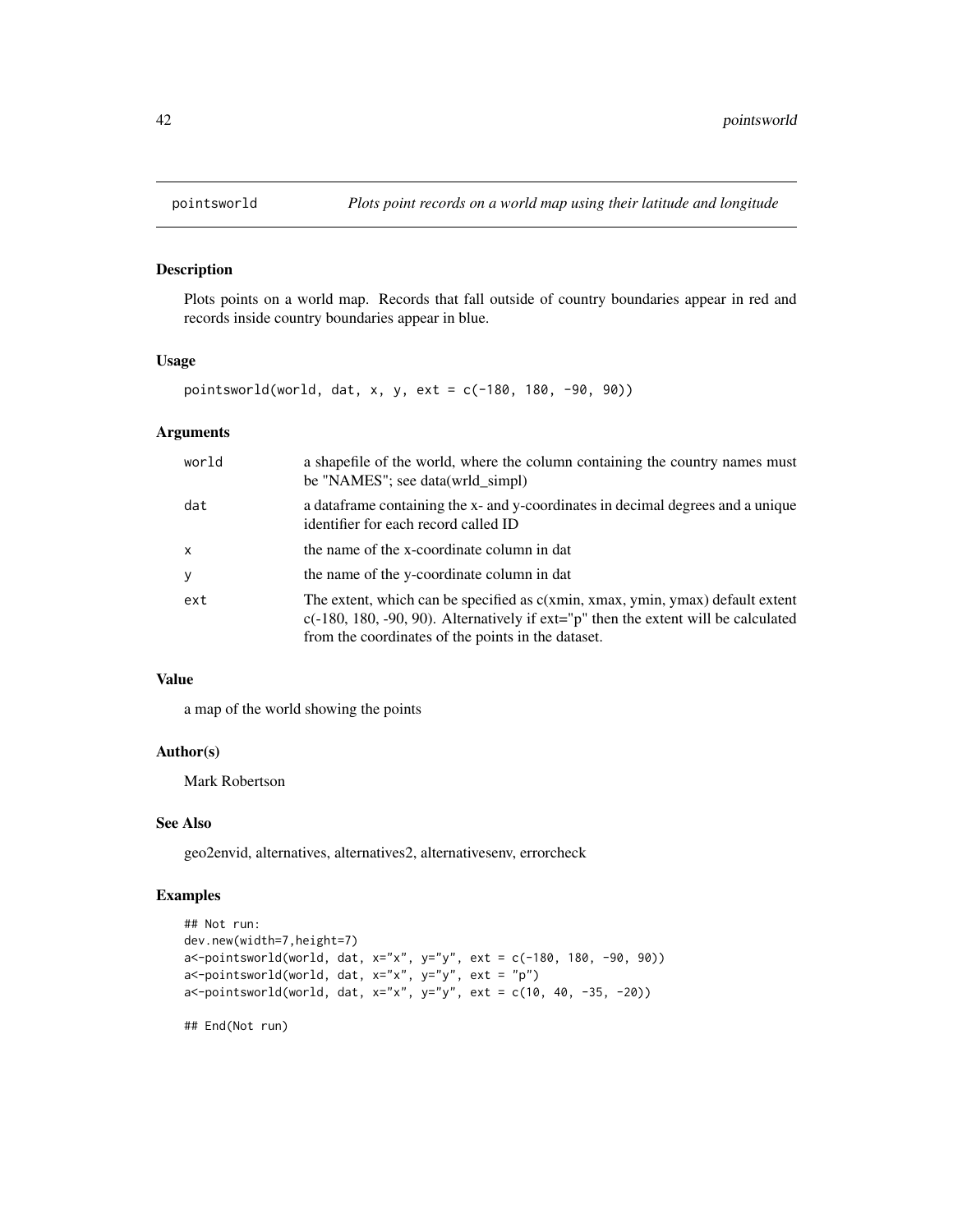<span id="page-42-0"></span>

Checks the precision of the coordinates to determine whether the coordinate fall exactly at the centre or exactly on top left corner of a grid cell of a particular spatial resolution e.g. 30 minute.

#### Usage

precisioncheck(dat,  $x = "x", y = "y", s, e)$ 

#### Arguments

| dat          | a dataframe containing fields with the following names: ID, x, y, Species, x_original, |
|--------------|----------------------------------------------------------------------------------------|
|              | y_original, Correction, Modified, Exclude                                              |
| $\mathbf{x}$ | name of the x-coordinate in decimal degrees                                            |
| y            | name of the y-coordinate in decimal degrees                                            |
|              | start spatial resolution in minutes e.g. 10 min                                        |
| e            | end spatial resolution in minutes e.g. 30 min                                          |
|              |                                                                                        |

#### Details

Grid cells of sizes corresponding to the start spatial resolution an increasing by 5 minutes up to the end spatial resolution will be considered.

#### Value

returns the contents of dat and includes columns for each spatial resolution e.g. p10m for 10 minute spatial resolution. These columns contain values of 1 if the record is considered to have a low precision and zero otherwise. A column called preci contains values of 1 if any of the other columns tested have a value of one.

#### Note

In most cases the values should be set as s=10 and e=30

#### Author(s)

Mark Robertson

#### See Also

errorcheck

#### Examples

precisioncheck(dat,  $x = "x", y = "y", s=10, e=30)$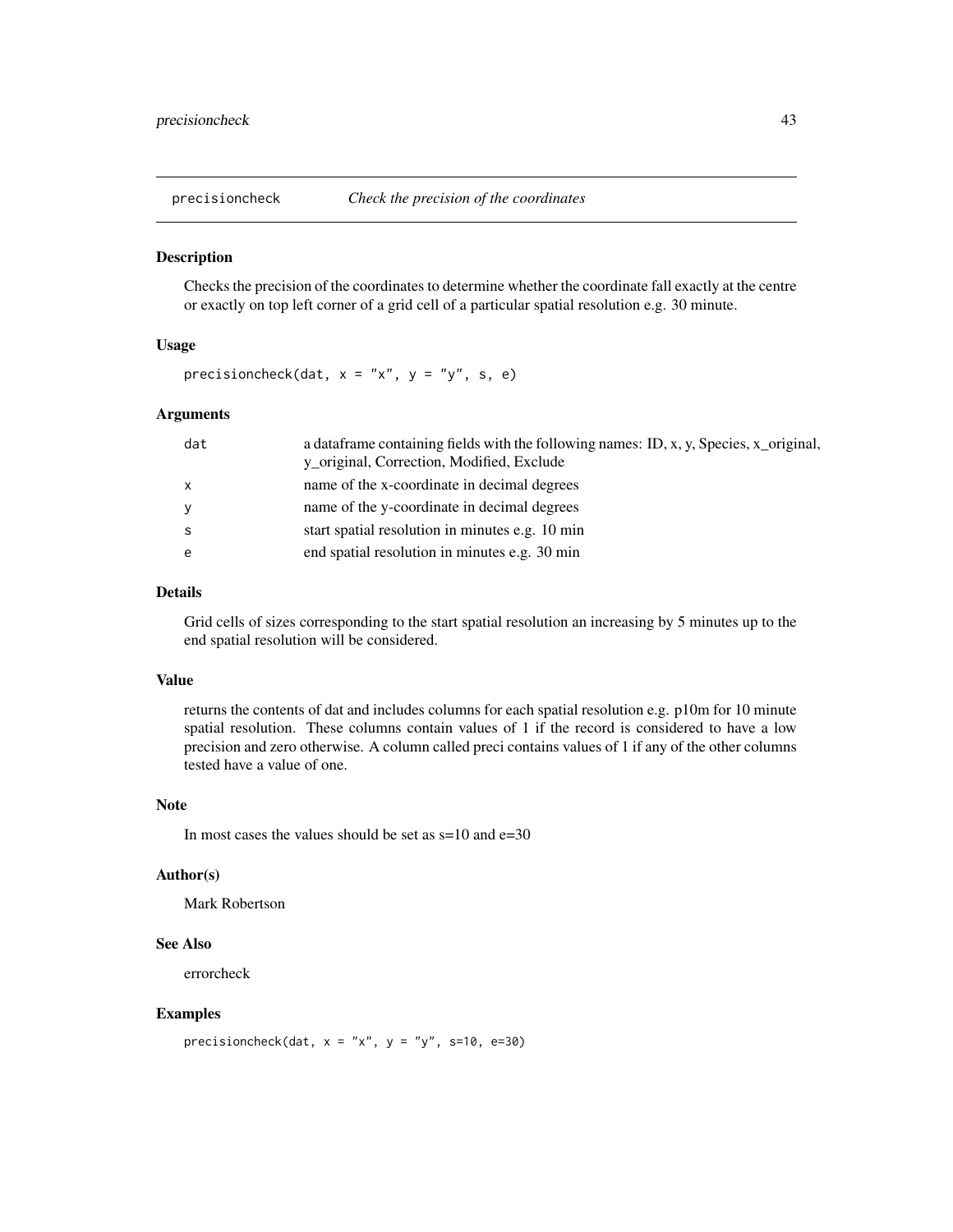<span id="page-43-0"></span>

Determines whether any records have a lower precision than that of the selected raster file

#### Usage

precisionenv(dat, rst,  $x = "x", y = "y")$ 

# Arguments

| dat | A data frame containing the required biogeo fields (see checkdatastr) |
|-----|-----------------------------------------------------------------------|
| rst | A raster                                                              |
|     | x-coordinate in decimal degrees                                       |
|     | y-coordinate in decimal degrees                                       |

# Value

A dataframe containing the field envpreci, with ones when the point records have a lower precision than the raster and zero otherwise.

#### Author(s)

Vernon Visser and Mark Robertson

#### See Also

precisioncheck, errorcheck, quickclean

# Examples

```
## Not run:
dem<-raster(dem,xmn=-180, xmx=180, ymn=-60, ymx=90)
datpce <- precisionenv(dat, dem, x='x', y='y')
datpce[datpce$envpreci==1,] #View records with possible precision problems
```
## End(Not run)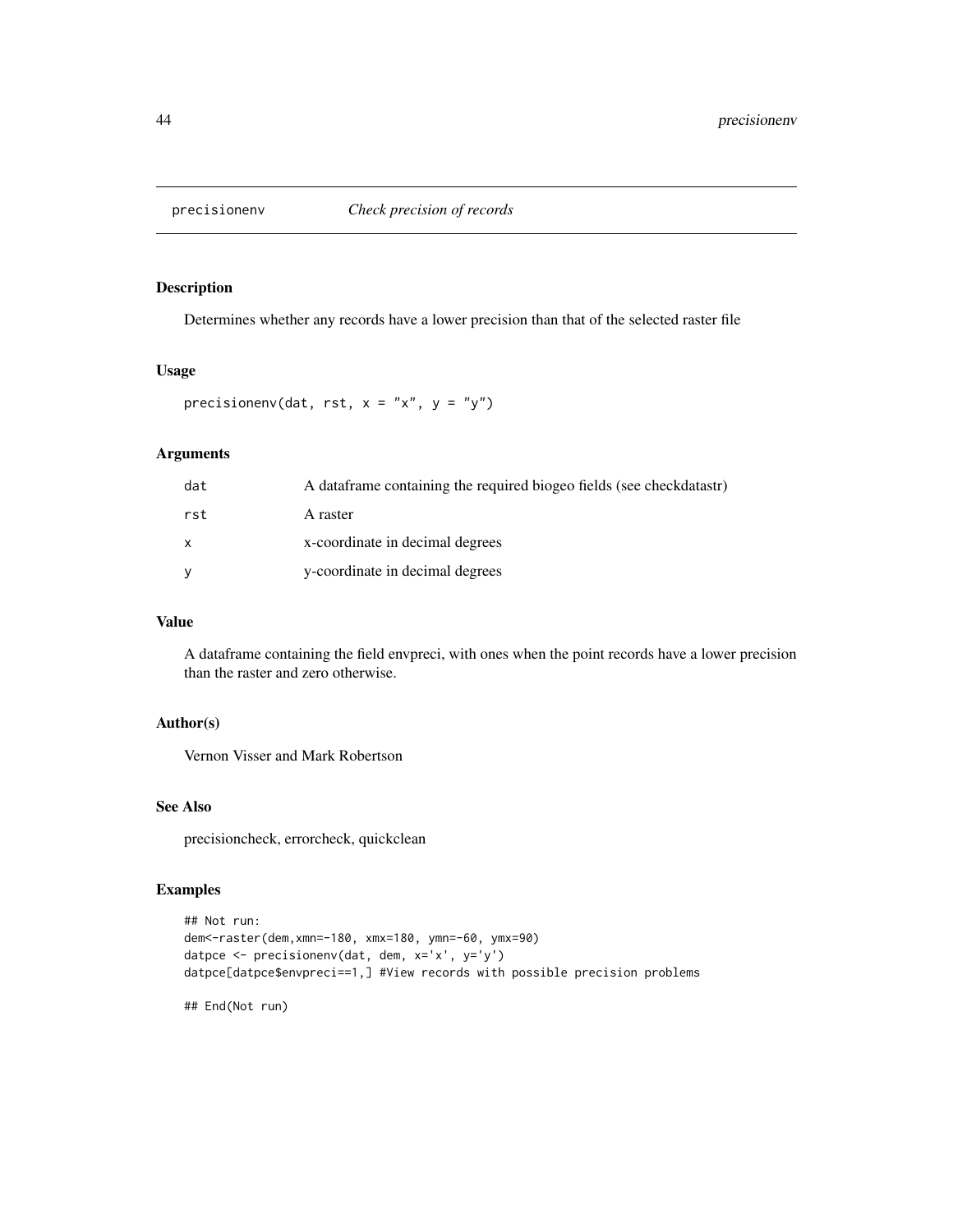<span id="page-44-0"></span>

Automated data cleaning. Performs a country mismatch check if the country field is specified, it performs a check to determine if the records are at the appropriate precision for the spatial resolution, it assigns point records to the nearest cell containing environmental data (using nearestcell) and removes records that are in the wrong environment. It flags duplicate records per species per grid cell.

# Usage

```
quickclean(world,dat, ID = "ID", Species = "Species", x = "x",
y = "y", countries = "", others = "", res, msk, ext)
```
# Arguments

| world        | a shapefile of the world, where the column containing the country names must<br>be "NAMES"; see data(wrld_simpl)                                                                                                       |
|--------------|------------------------------------------------------------------------------------------------------------------------------------------------------------------------------------------------------------------------|
| dat          | A data frame containing the required biogeo fields (see check datastr)                                                                                                                                                 |
| ID           | The unique identifier field                                                                                                                                                                                            |
| Species      | The field containing the species names                                                                                                                                                                                 |
| $\mathsf{x}$ | x-coordinate in decimal degrees                                                                                                                                                                                        |
| y            | y-coordinate in decimal degrees                                                                                                                                                                                        |
| countries    | A field containing country names                                                                                                                                                                                       |
| others       | Names of other fields that should be retained in the dataframe.                                                                                                                                                        |
| res          | Spatial resolution for the richness map specified in minutes                                                                                                                                                           |
| msk          | A mask index of the same spatial resolution as res                                                                                                                                                                     |
| ext          | The extent for the map. This can be $ext{=''p}$ to use the point data to calculate<br>the extent. It could be an Exent object from the Raster package or a vector<br>containing the following: minx, maxx, miny, maxy. |

#### Value

Returns a dataframe containing the identifiers (ID), species names (Species), x-coordinate (x), ycoordinate (y), a unique cell index (indx), and duplicates (dups). All records contaning errors in the input dataframe are removed.

#### Author(s)

Mark Robertson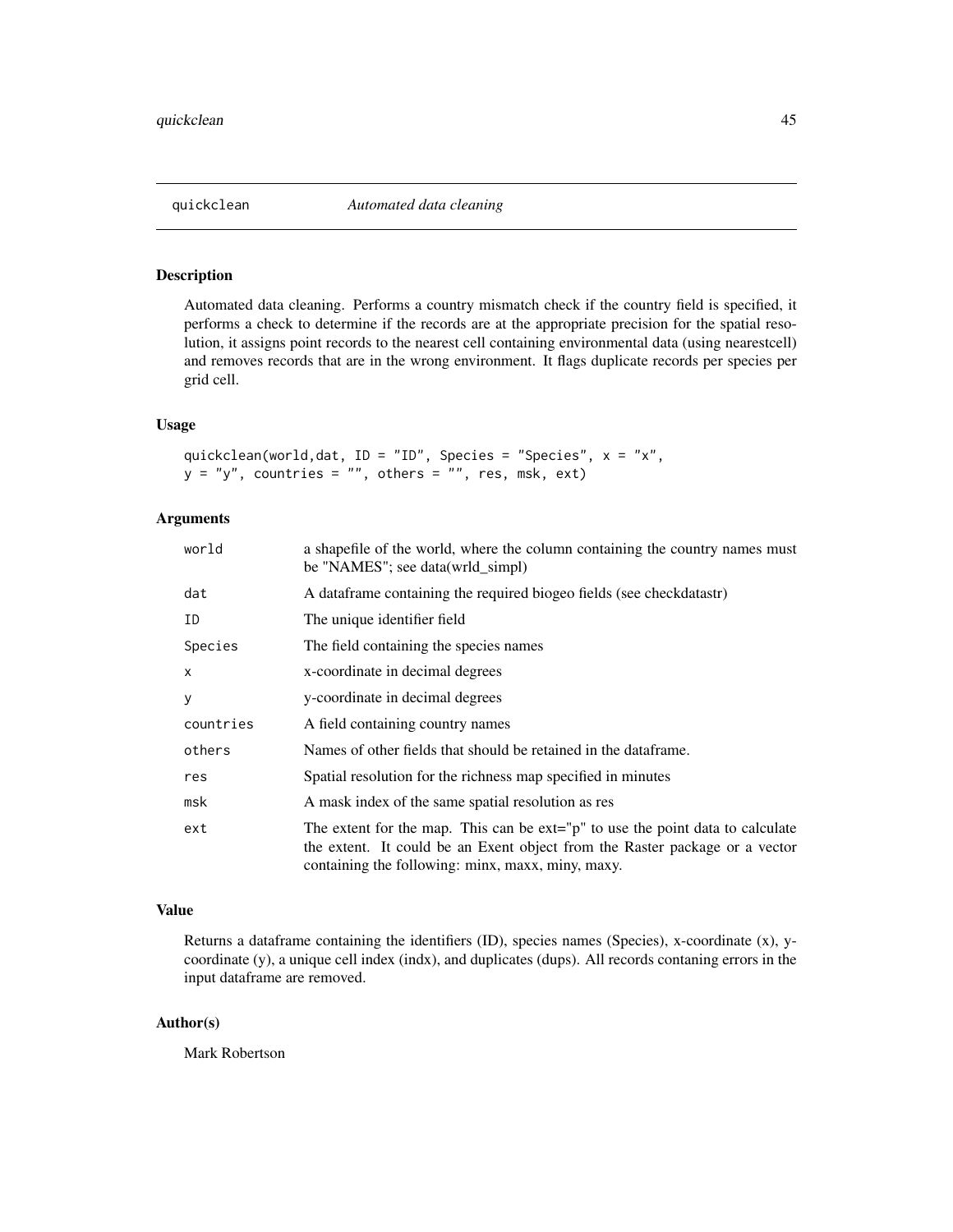# See Also

errorcheck, nearestcell, elevcheck, quickrich

#### Examples

```
dat2<-quickclean(world,dat,ID='ID',Species='Species',x='x',y='y',
countries = '',others='',res=60,msk=msk60,ext="")
```
quickrich *Perform error checks and produce richness map*

# Description

Performs error checks on the data (using quickclean) and removes records that contain errors before producing a species richness map

#### Usage

```
quickrich(dat,world, ID = "ID", Species = "Species", x = "x",
y = "y", countries = "", others = "", res, msk, ext)
```
# Arguments

| dat          | A data frame containing the required biogeo fields (see check datastr)                                                                                                                                                                                                             |
|--------------|------------------------------------------------------------------------------------------------------------------------------------------------------------------------------------------------------------------------------------------------------------------------------------|
| ID           | A field of unique identifiers                                                                                                                                                                                                                                                      |
| world        | a shapefile of the world, where the column containing the country names must<br>be "NAMES"; see data(wrld_simpl)                                                                                                                                                                   |
| Species      | A field of species names                                                                                                                                                                                                                                                           |
| $\mathsf{x}$ | x-coordinate in decimal degrees                                                                                                                                                                                                                                                    |
| y            | y-coordinate in decimal degrees                                                                                                                                                                                                                                                    |
| countries    | A field containing country names (optional). If the countries field is specified<br>then a check for mismatches is done between the countries in the country field<br>and those extracted from a world map. It is advisable not to specify this param-<br>eter for marine species. |
| others       | The names of other fields to be included                                                                                                                                                                                                                                           |
| res          | Spatial resolution of the richness map (in minutes)                                                                                                                                                                                                                                |
| msk          | A mask index of the same spatial resolution as res                                                                                                                                                                                                                                 |
| ext          | The extent for the map. This can be $ext{ext} = p''$ to use the point data to calculate<br>the extent. It could be an Exent object from the Raster package or a vector<br>containing the following: minx, maxx, miny, maxy.                                                        |

# Value

A raster of species richness

<span id="page-45-0"></span>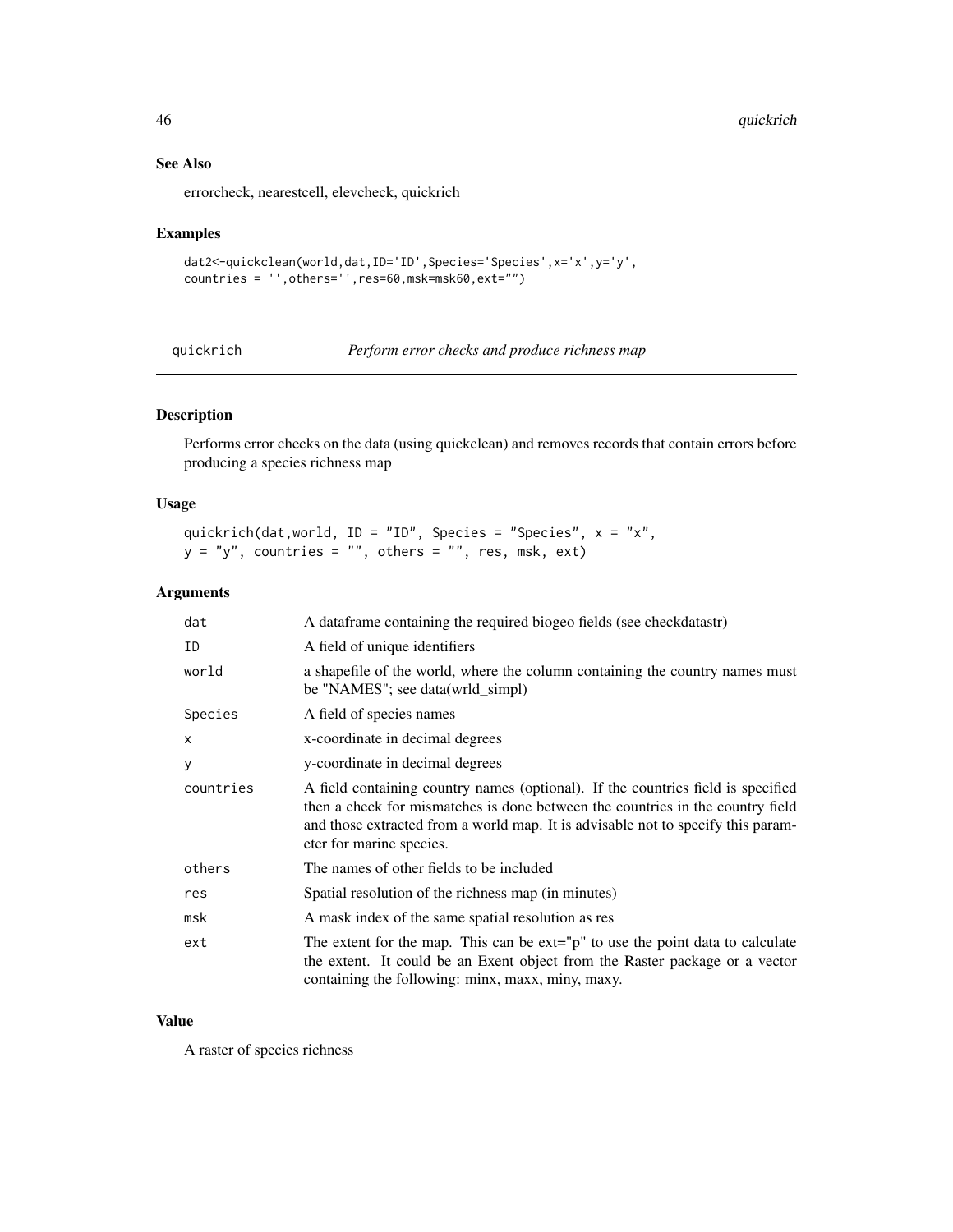#### <span id="page-46-0"></span>renamefields 47

#### Author(s)

Mark Robertson

# See Also

richness, richnessmap, quickclean

#### Examples

```
ex1 <- c(15,35,-36,-23) # set the extent
rich<-quickrich(dat,world,ID='ID',Species='Species',x='x',y='y',
countries = "",others='',res=60,msk=msk60,ext=ex1)
```
renamefields *Rename particular fields in a dataframe*

# Description

Several functions require a particular set of columns in the dataframe with specific names. If the columns in the dataframe do not have these names then they can be renamed. The fields that can be renamed include: ID (unique identifiers), x (x-coordinate), y (y-coordinate), Species (the species names column)

#### Usage

```
renamefields(dat, ID = "ID", x = "x", y = "y", Species = "Species")
```
#### Arguments

| dat          | a dataframe containing the point records dataset |
|--------------|--------------------------------------------------|
| -TD          | the identifiers column                           |
| $\mathsf{x}$ | the x-coordinates (longitude) in decimal degrees |
| <sub>V</sub> | the y-coordinates (latitude) in decimal degrees  |
| Species      | the species names                                |

#### Value

a dataframe in which the selected fields have been renamed

#### Author(s)

Mark Robertson

#### See Also

checkdatastr, addmainfields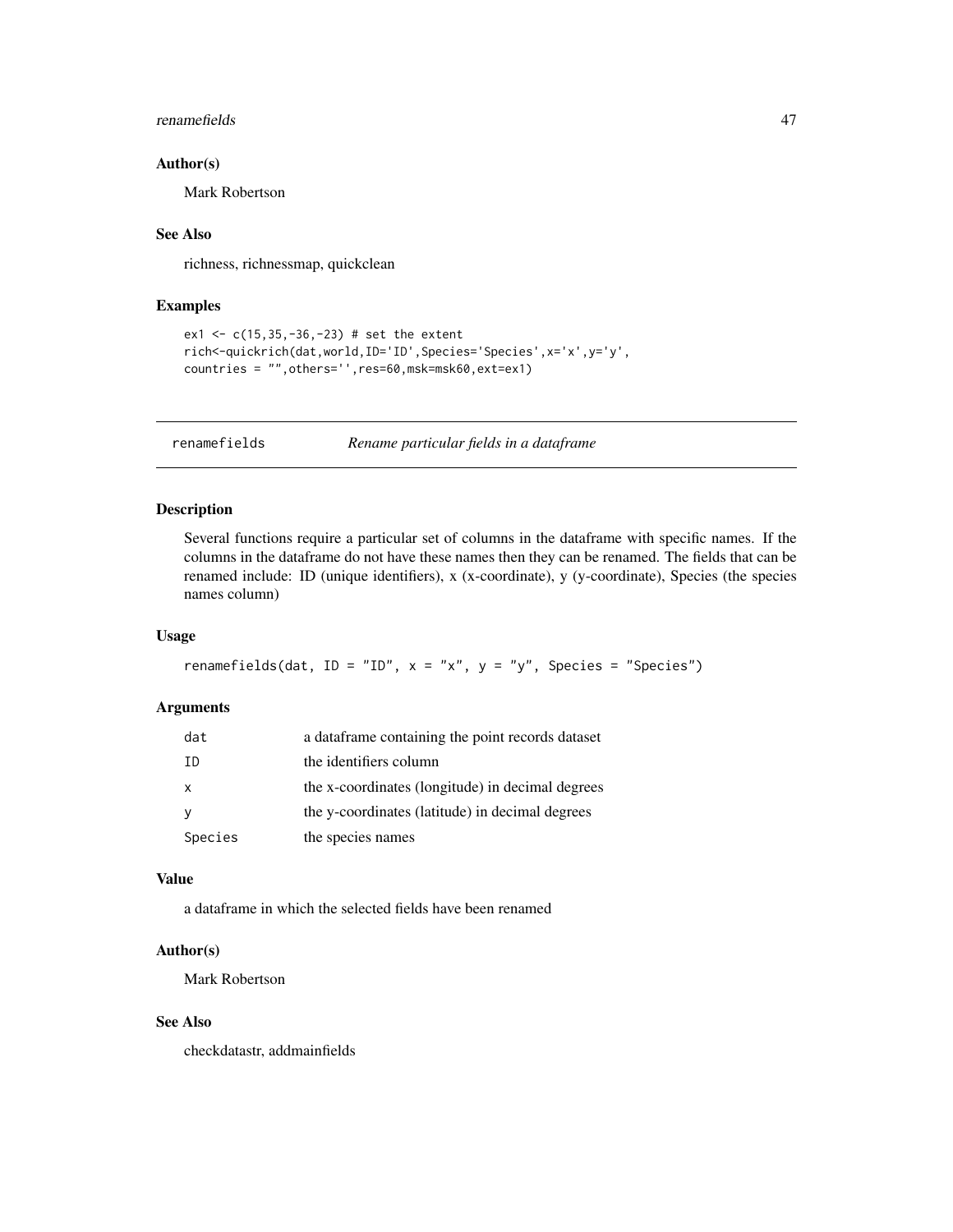# Examples

```
dat<-data.frame(places,Speciesnames="")
a<-renamefields(dat, ID = "id", x = "long", y = "lat", Species = "Speciesnames")
```
richness *Produced a species richness map*

# Description

Produce a species richness map from point records, without the use of a raster.

# Usage

richness(dat, res = 10, option = "richness", buf = 5, ext = "")

#### Arguments

| dat    | A data frame containing the required biogeo fields (see check datastr)                                                                                                                                                 |
|--------|------------------------------------------------------------------------------------------------------------------------------------------------------------------------------------------------------------------------|
| res    | Spatial resolution for the richness map specified in minutes                                                                                                                                                           |
| option | Species richness or number of records per grid cell                                                                                                                                                                    |
| buf    | A buffer (in minutes) around the outer points to define the extent                                                                                                                                                     |
| ext    | The extent for the map. This can be $ext{=''p}$ to use the point data to calculate<br>the extent. It could be an Exent object from the Raster package or a vector<br>containing the following: minx, maxx, miny, maxy. |

#### Value

A raster containing either species richness per grid cell or number of records per grid cell.

#### Author(s)

Mark Robertson

# See Also

quickrich, richnessmap

```
ex1 <- c(15, 35, -36, -23) # specify the extent
rich<-richness(dat,res=20,option="richness",buf=5,ext=ex1)
```
<span id="page-47-0"></span>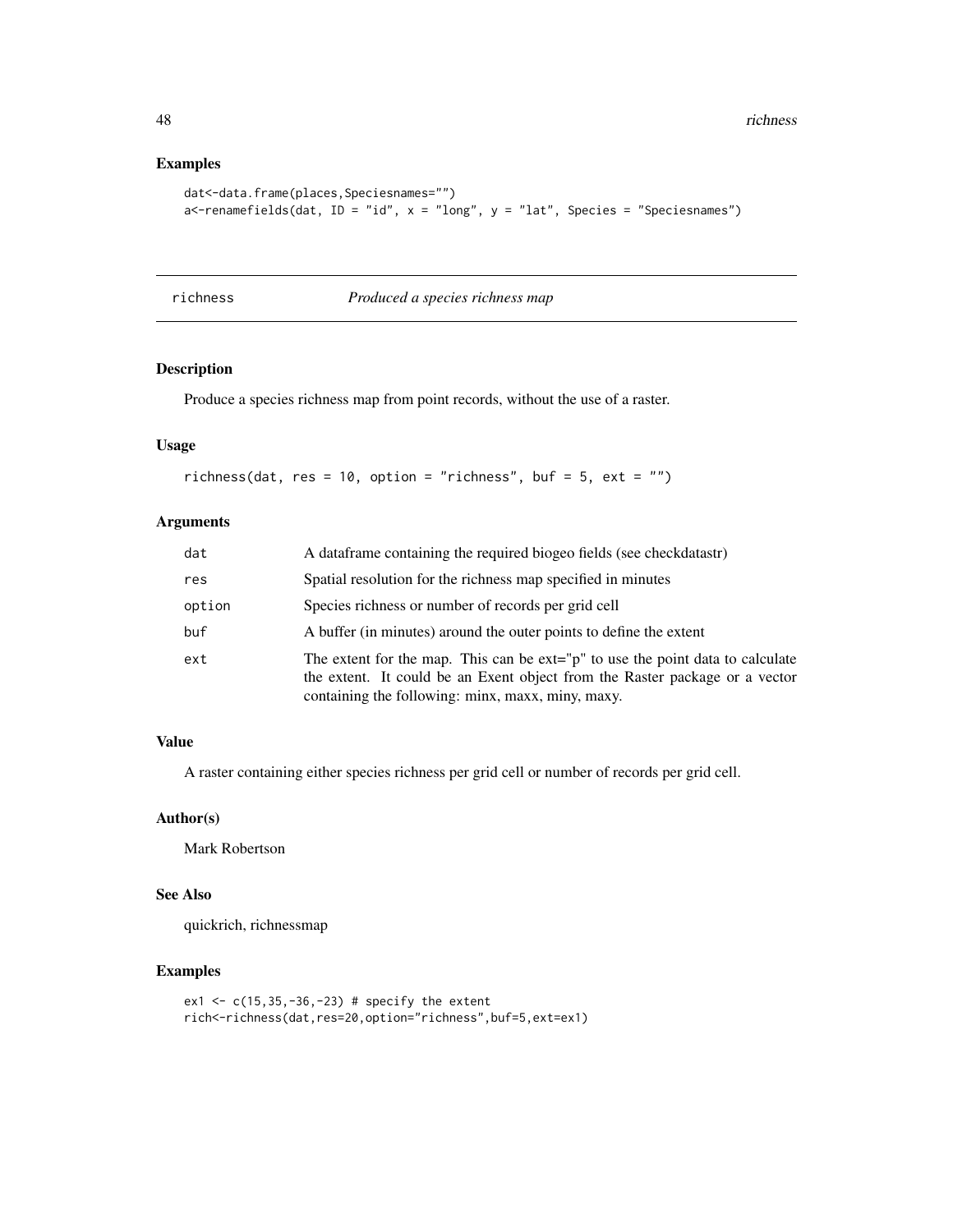<span id="page-48-0"></span>

Creates a raster map of the number of species or number of records per grid cell

# Usage

richnessmap(dat, rst, option = "richness")

# Arguments

| dat    | a data frame containing fields with the following names: ID, x, y, Species, x_original,<br>y_original, Correction, Modified, Exclude |
|--------|--------------------------------------------------------------------------------------------------------------------------------------|
| rst    | a raster object                                                                                                                      |
| option | "richness" gives species richness and "records" gives total number of records per<br>grid cell                                       |

# Details

grid cells are based on rst

#### Value

a raster object containing species richness or numbers of records per grid cell

#### Author(s)

Mark Robertson

#### See Also

pointsworld

# Examples

```
## Not run:
dem<-raster(dem,xmn=-180, xmx=180, ymn=-60, ymx=90)
rich<-richnessmap(dat,dem,option="richness")
nrec<-richnessmap(dat,dem,option="records")
```
## End(Not run)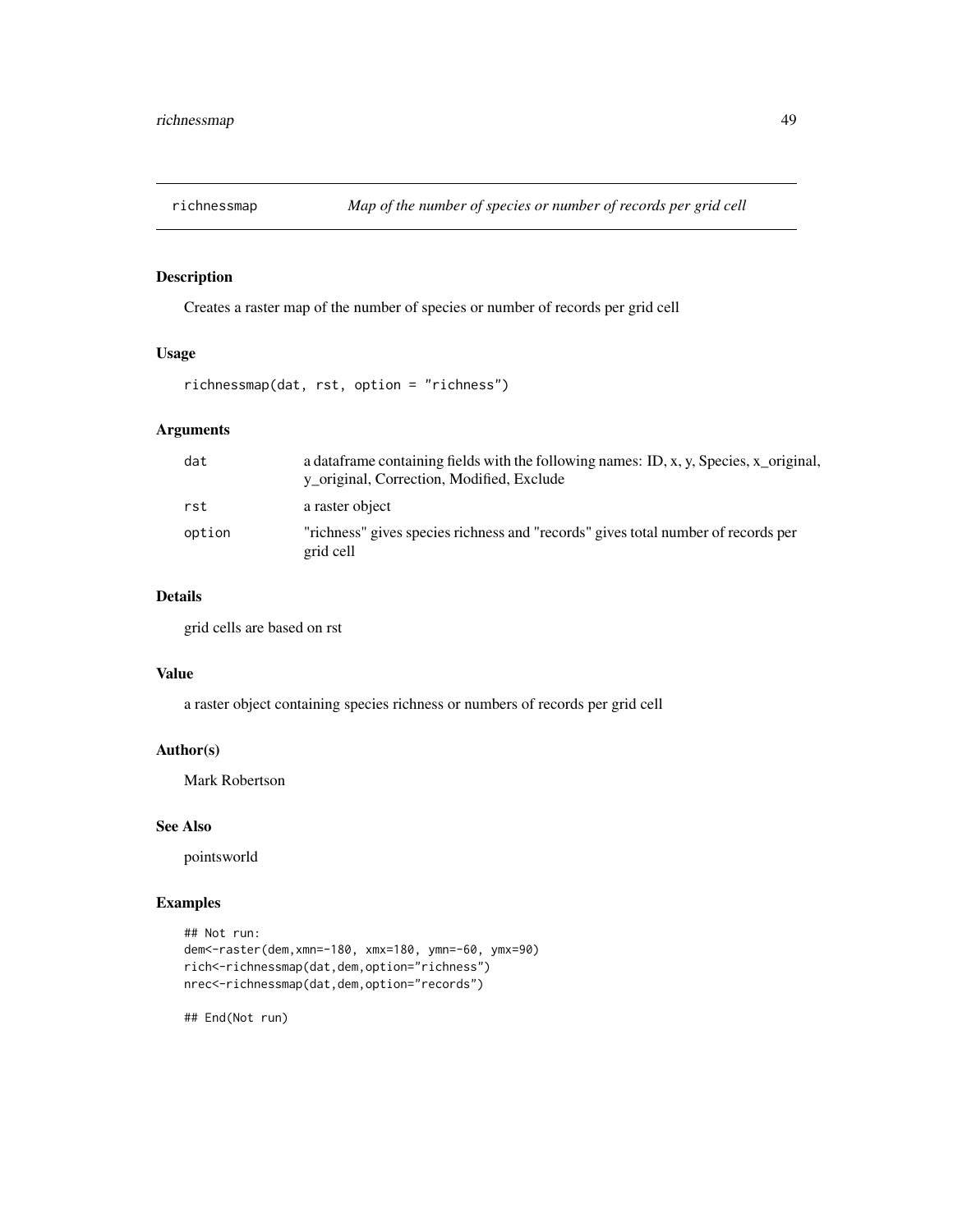<span id="page-49-0"></span>

Implements the Reverse Jackknife procedure as described by Chapman (2005). Used in outliers.

#### Usage

rjack(d)

#### Arguments

d values of an environmental variable extracted from points

# Details

This function is based on the Reverse Jackknife method described by Chapman (2005)

# Value

indices of values that are outliers

#### Note

The implementation was based on Chapman (2005) and not the more conservative implementation in DivaGIS

# Author(s)

Mark Robertson

#### References

Chapman, A.D. (2005) Principles and Methods of Data Cleaning - Primary Species and Species-Occurrence Data, version 1.0. Report for the Global Biodiversity Information Facility, Copenhagen.

#### See Also

outliers, errorcheck

```
x<-c((rnorm(20,mean=20,sd=2)),40)
a<-rjack(x)
```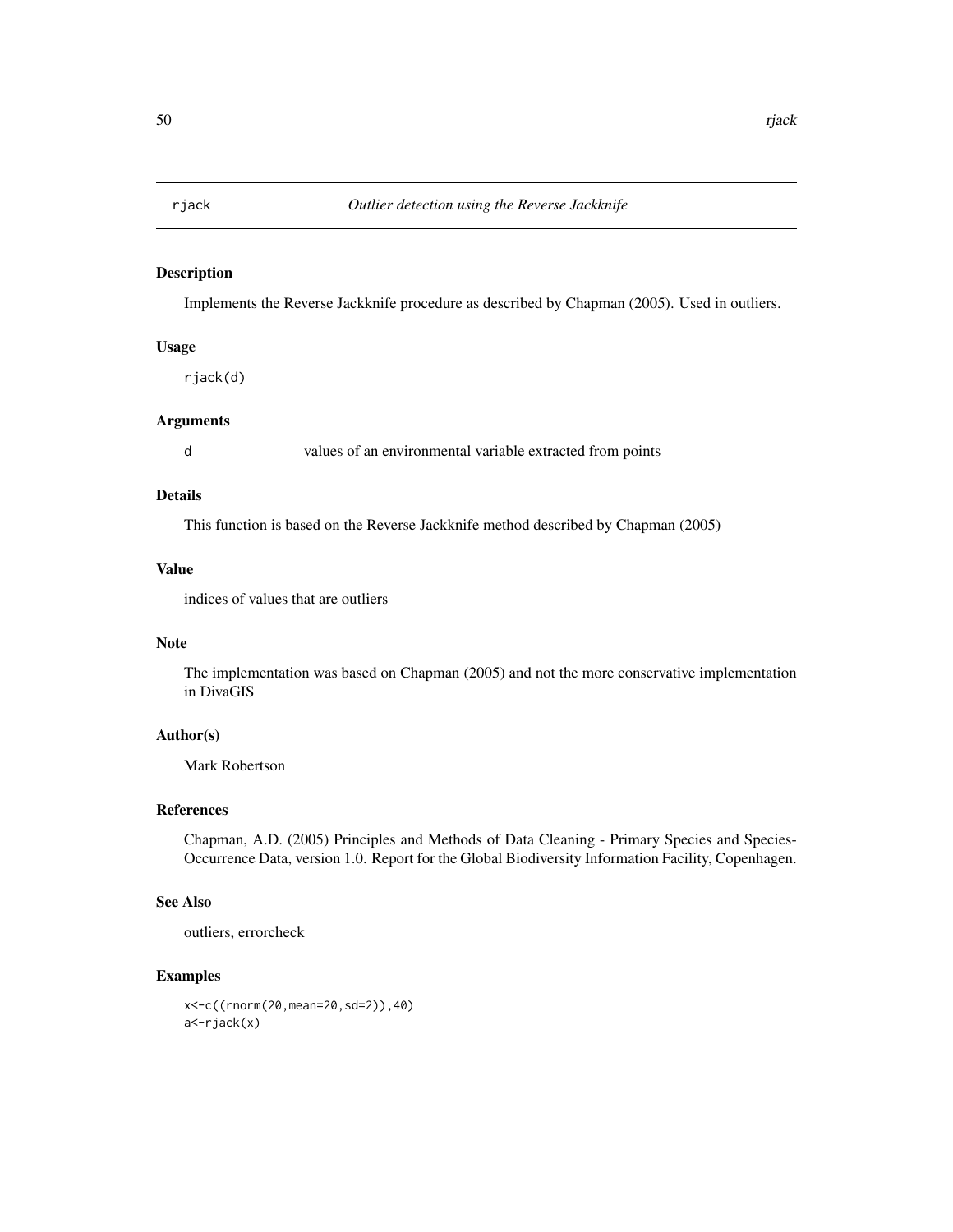<span id="page-50-0"></span>

Separates coordinates into degrees, minutes and seconds (used in dmsparse)

# Usage

sep(dx)

# Arguments

dx coordinates in a character vector

# Value

a dataframe containing degrees, minutes and seconds in separate columns

# Author(s)

Mark Robertson

#### Examples

```
x<-data.frame(c="23_14_15.2",L="S")
sep(x)
```
speciescount *Count number of records per species*

# Description

Counts number of records per species in a dataframe

# Usage

```
speciescount(dat, orderby = "Species")
```
# Arguments

| dat     | a dataframe containing fields with the following names: ID, x, y, Species and<br>Exclude |
|---------|------------------------------------------------------------------------------------------|
| orderby | the output can be ordered by Species, ntot or nuniq                                      |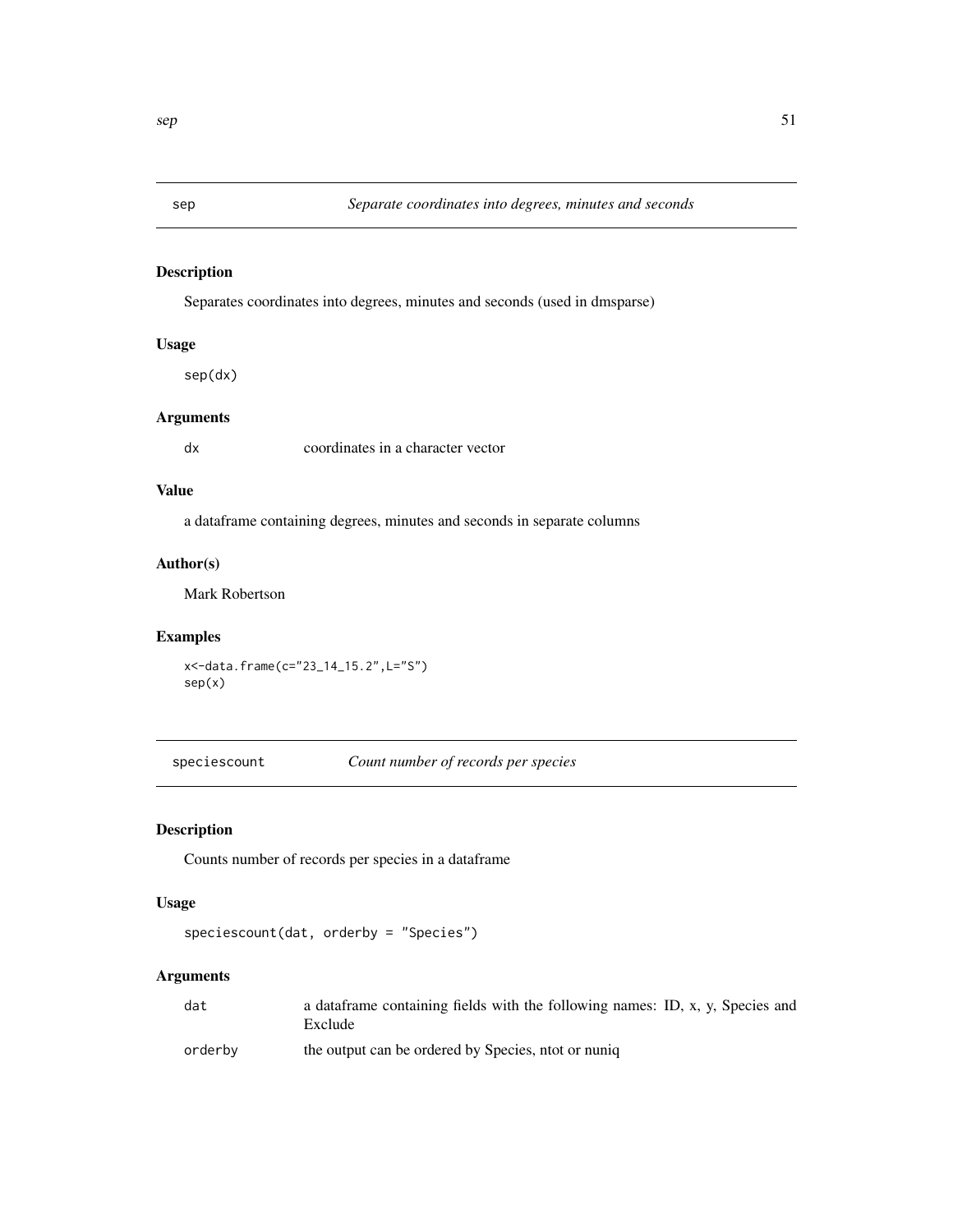#### <span id="page-51-0"></span>Value

a dataframe including the species names, total number of records for that species (ntot) and number of records for that species with duplicates per grid cell removed (nuniq)

#### Author(s)

Mark Robertson

# See Also

duplicatesexclude, missingvaluesexclude, addmainfields, renamefields, checkdatastr

# Examples

speciescount(dat, orderby = "Species") speciescount(dat, orderby = "ntot")

substddmm *Swap degrees and minutes in a coordinate*

#### Description

Converts the decimal degrees coordinate to degrees, minutes and seconds then swaps the degrees and minutes and recalculates the decimal degrees

#### Usage

substddmm(dc)

#### Arguments

dc decimal degrees data

#### Details

used in alternatives, alternatives2 and alternativesenv

# Value

a numeric vector of decimal degrees

#### Author(s)

Mark Robertson

#### See Also

alternatives, alternatives2, alternativesenv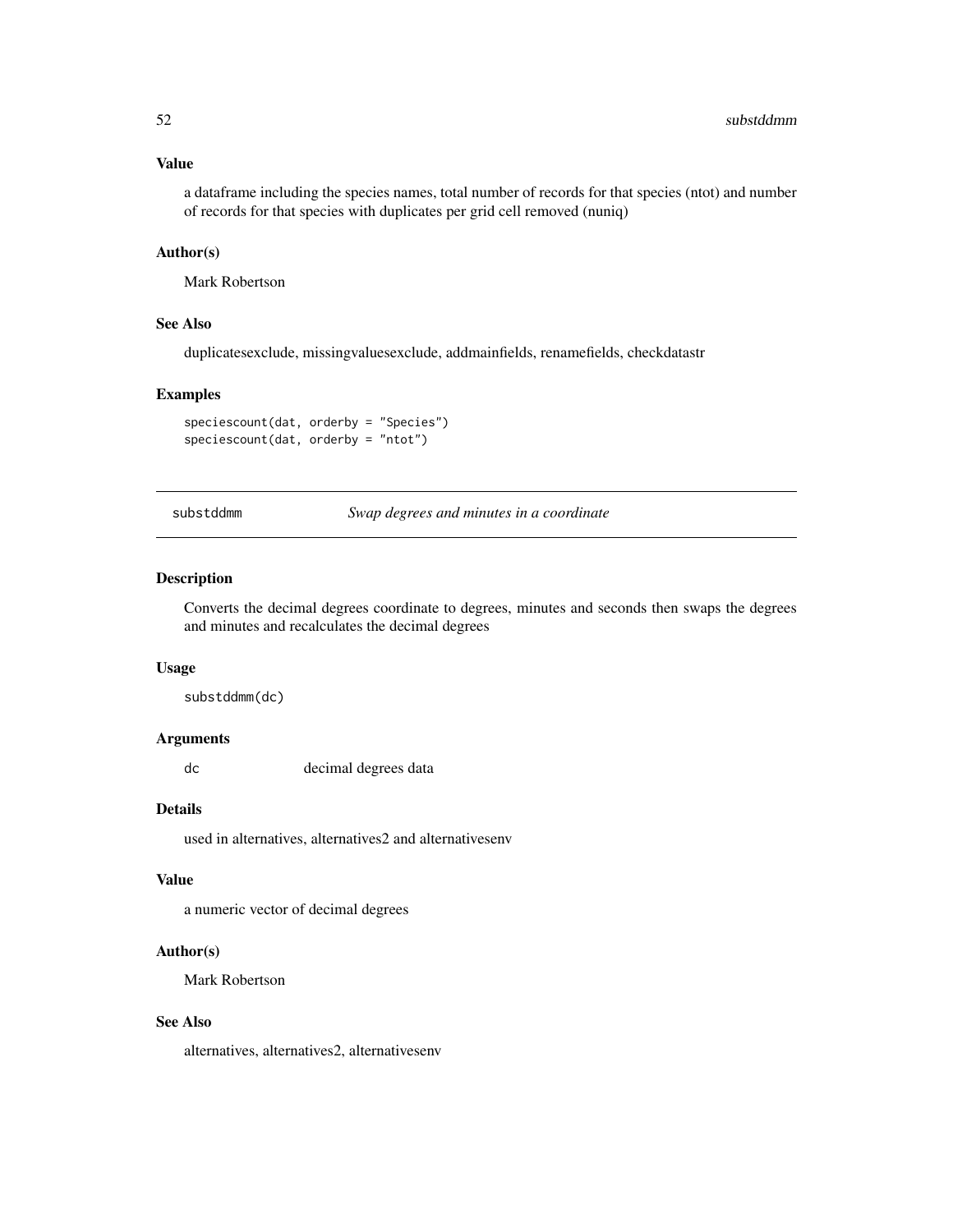# <span id="page-52-0"></span>uniqueformats 53

# Examples

x<--25.5432 a<-substddmm(x)

uniqueformats *List unique coordinate formats*

# Description

Lists the unique formats of the coordinates in a character vector

# Usage

uniqueformats(x2)

# Arguments

x2 a character vector of coordinates

#### Value

unique coordinate formats as generated for getformat

# Author(s)

Mark Robertson

#### See Also

dmsabs

```
x<-c("123_23.345W","23d15m32.0S",34.3456,45.5432)
uniqueformats(x)
```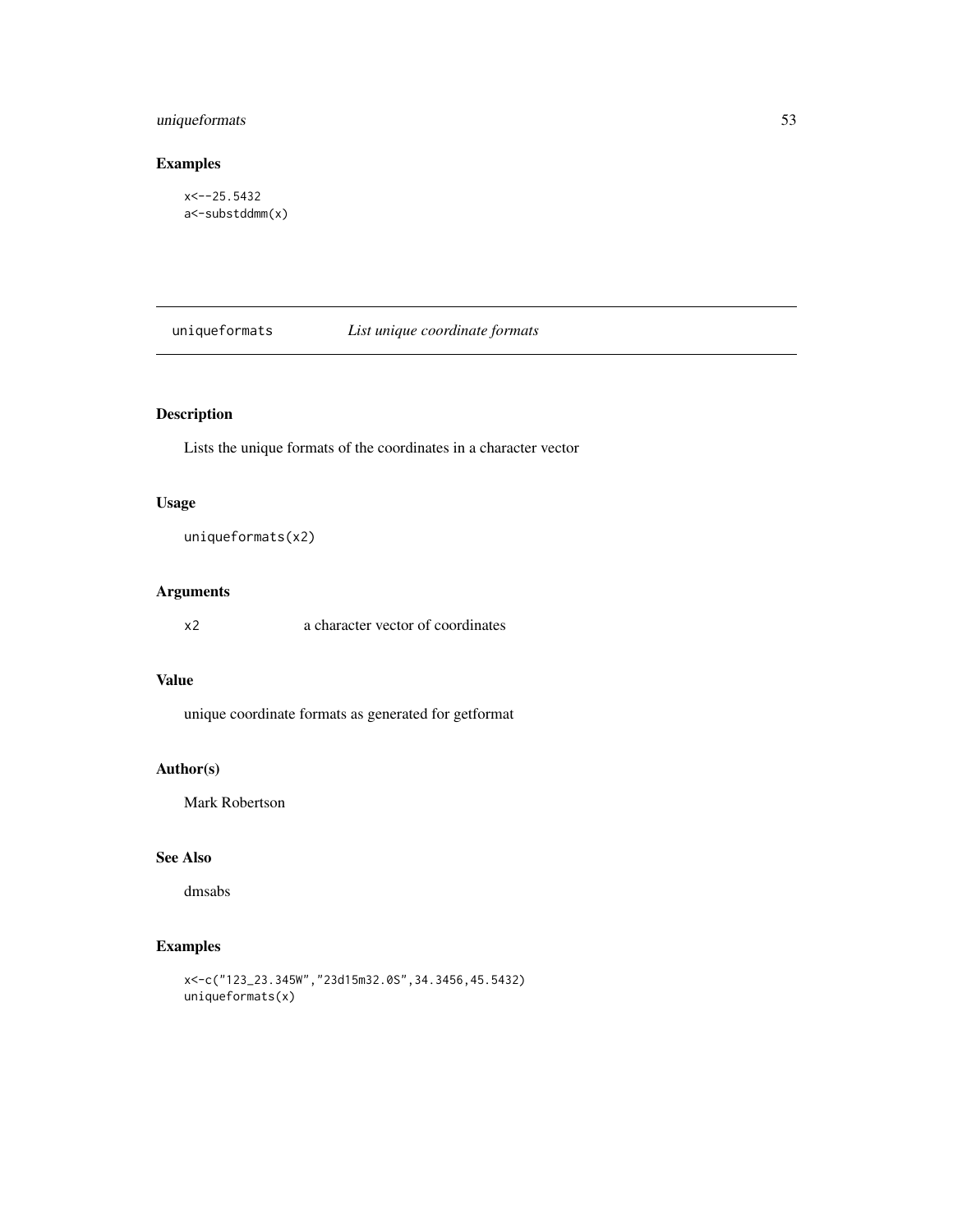<span id="page-53-0"></span>

Returns Worldclim bioclimatic variable names. See www.worldclim.org

#### Usage

wclim( $f = 1:19$ , full = F)

#### Arguments

|      | the variable numbers for which names are required                               |
|------|---------------------------------------------------------------------------------|
| full | if full is TRUE then all columns are returned including an abbreviation for the |
|      | variable and a correction factor                                                |

#### Details

Some of the temperature variables from Worldclim were multiplied by 10 for storage reasons. The correction is the value that the bioclimatic variable should be divided by to get it back into degrees centigrade.

#### Value

a dataframe including the bio name e.g. BIO05, an abbreviation of the name, the name of the variable and a correction factor.

#### Author(s)

Mark Robertson

# References

Hijmans, R.J., S.E. Cameron, J.L. Parra, P.G. Jones and A. Jarvis, 2005. Very high resolution interpolated climate surfaces for global land areas. International Journal of Climatology 25: 1965- 1978.

#### See Also

env2stack

```
wclim()
wclim(1:19,full=TRUE)
wclim(c(1,5,6,12))
```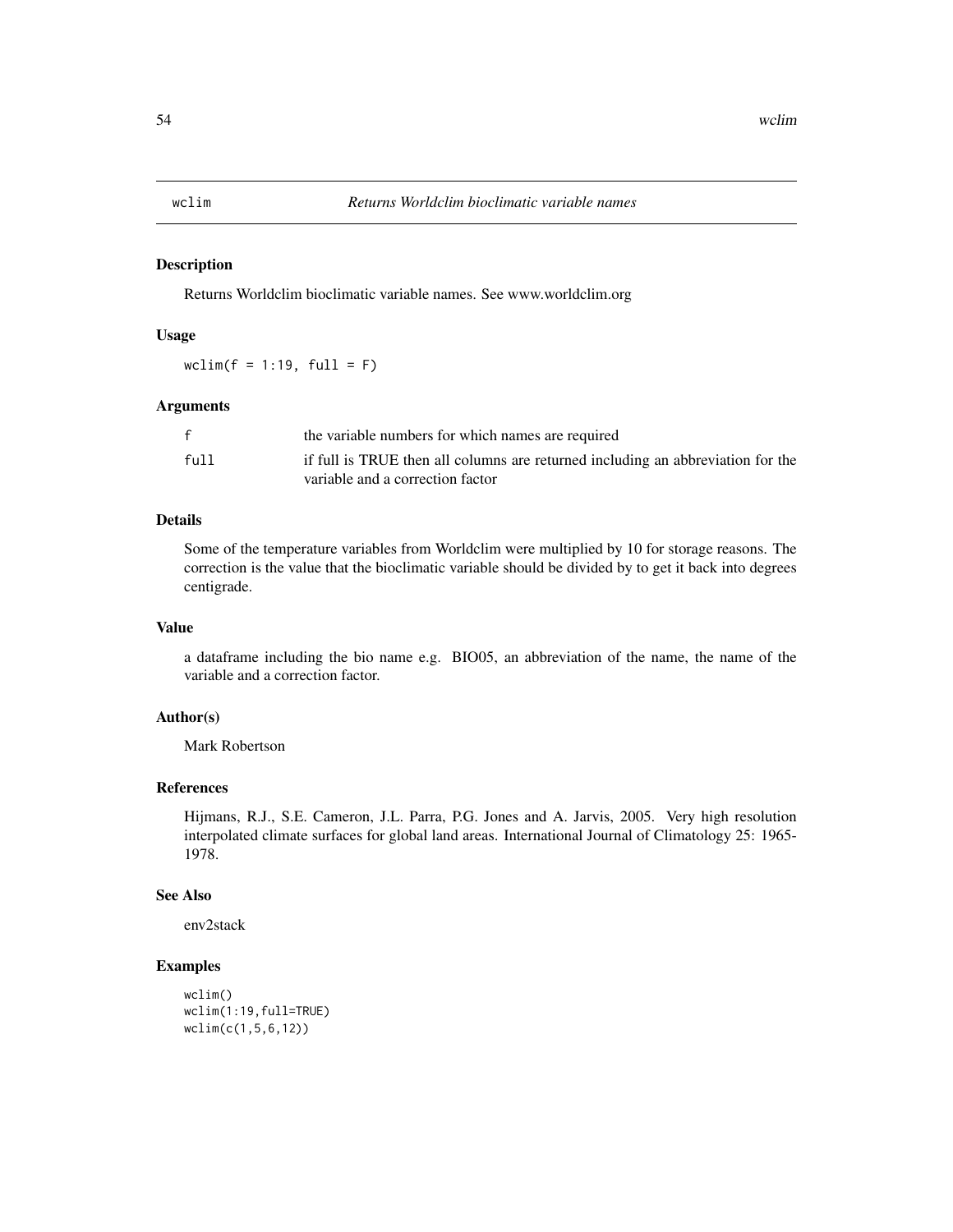<span id="page-54-0"></span>

The dataset comes from the maptools package from wrld\_simpl. See data(wrld\_simpl) in maptools.

# Usage

data(world)

# Format

see details in maptools

#### Source

maptools package http://mappinghacks.com/data/TM\_WORLD\_BORDERS\_SIMPL-0.2.zip

# Examples

data(world)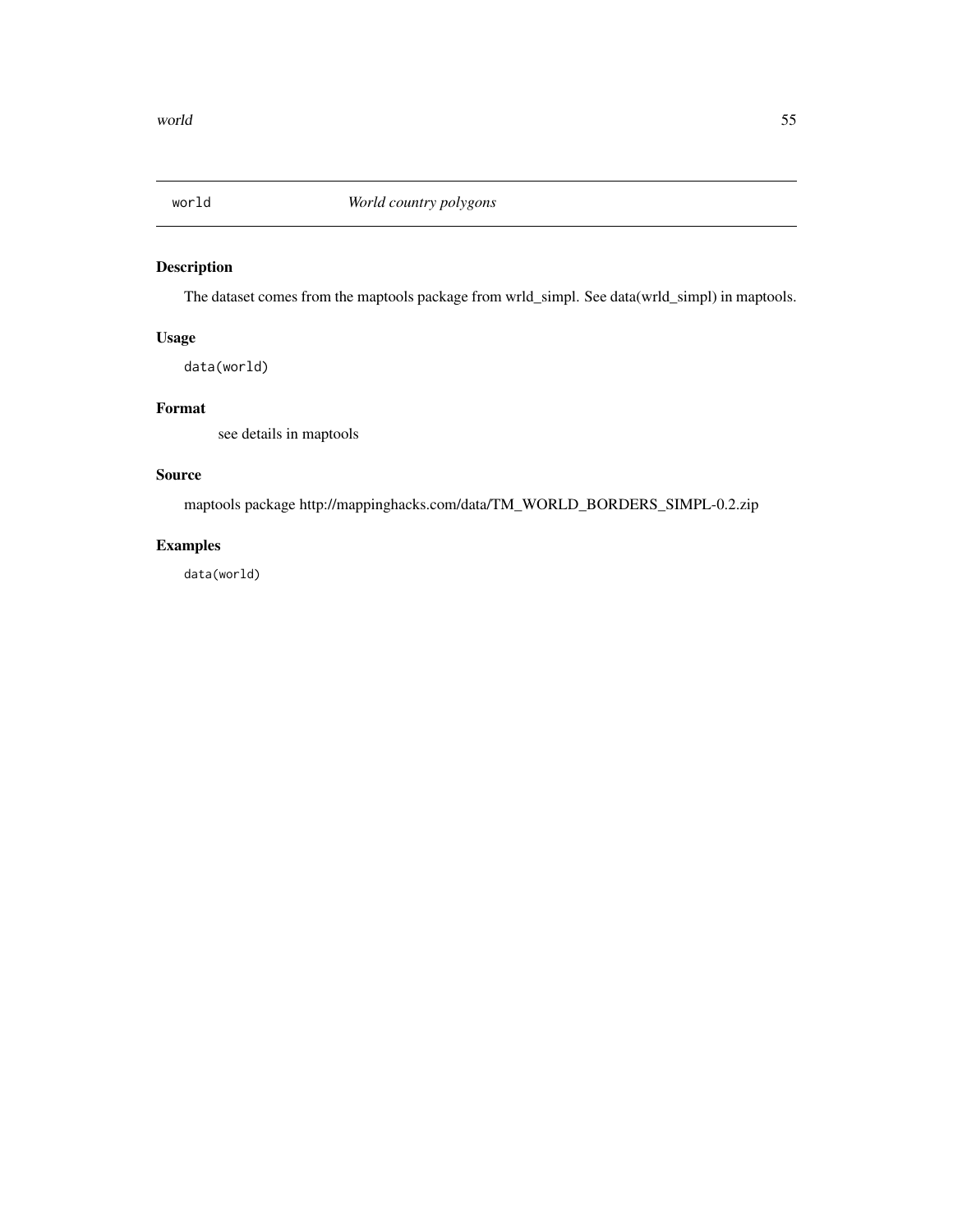# <span id="page-55-0"></span>Index

∗Topic datasets dat , [10](#page-9-0) datm , [11](#page-10-0) dem , [14](#page-13-0) edat , [19](#page-18-0) gbifdat , [26](#page-25-0) msk60 , [36](#page-35-0) places , [40](#page-39-0) world , [55](#page-54-0) ∗Topic package biogeo-package , [3](#page-2-0) addmainfields , [3](#page-2-0) alternatives , [4](#page-3-0) alternatives2 , [6](#page-5-0) alternativesenv , [7](#page-6-0) biogeo *(*biogeo-package *)* , [3](#page-2-0) biogeo-package , [3](#page-2-0) checkdatastr , [9](#page-8-0) coord2numeric , [10](#page-9-0) dat , [10](#page-9-0) datm , [11](#page-10-0) dd2dmslat , [12](#page-11-0) dd2dmslong , [13](#page-12-0) dem , [14](#page-13-0) dms2dd , [15](#page-14-0) dmsabs , [16](#page-15-0) dmsparse , [16](#page-15-0) dmsparsefmt , [17](#page-16-0) duplicatesexclude , [18](#page-17-0) edat , [19](#page-18-0) elevcheck , [20](#page-19-0) env2stack , [21](#page-20-0) errorcheck , [22](#page-21-0) fieldsmissing , [23](#page-22-0)

finddecimals , [24](#page-23-0)

fmtcheck , [25](#page-24-0) gbifdat , [26](#page-25-0) geo2envid , [27](#page-26-0) geo2envpca , [28](#page-27-0) getextent , [30](#page-29-0) getformat , [31](#page-30-0) getletter , [31](#page-30-0) keepmainfields , [32](#page-31-0) missingcoords, [33](#page-32-0) missingvalsexclude , [34](#page-33-0) modified, [35](#page-34-0) modifiedtoday , [35](#page-34-0) msk60 , [36](#page-35-0) nearestcell , [37](#page-36-0) outliers , [38](#page-37-0) parsecoords , [39](#page-38-0) places, [40](#page-39-0) plotsetup , [40](#page-39-0) points2shape , [41](#page-40-0) pointsworld , [42](#page-41-0) precisioncheck , [43](#page-42-0) precisionenv , [44](#page-43-0) quickclean , [45](#page-44-0) quickrich , [46](#page-45-0) renamefields , [47](#page-46-0) richness , [48](#page-47-0) richnessmap , [49](#page-48-0) rjack , [50](#page-49-0) sep , [51](#page-50-0) speciescount , [51](#page-50-0) substddmm , [52](#page-51-0)

uniqueformats , [53](#page-52-0)